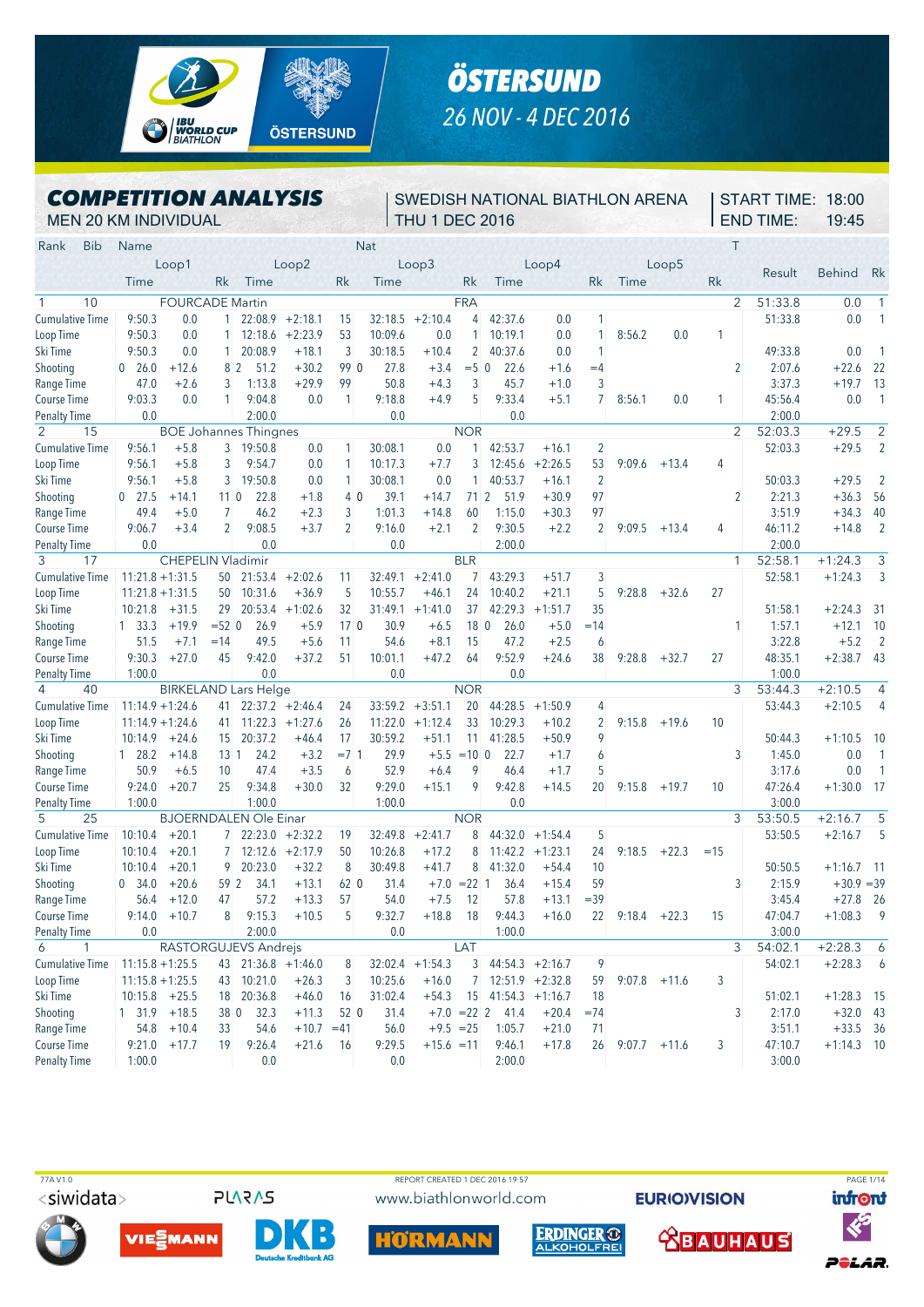| <b>Bib</b><br>Rank                        | Name               |                        |                   |                                  |                             |                   | <b>Nat</b>      |                      |                      |                         |                             |              |        |                 |    | Τ              |                    |                              |                |
|-------------------------------------------|--------------------|------------------------|-------------------|----------------------------------|-----------------------------|-------------------|-----------------|----------------------|----------------------|-------------------------|-----------------------------|--------------|--------|-----------------|----|----------------|--------------------|------------------------------|----------------|
|                                           |                    | Loop1                  |                   |                                  | Loop2                       |                   |                 | Loop3                |                      |                         | Loop4                       |              |        | Loop5           |    |                | Result             | <b>Behind</b>                | Rk             |
|                                           | Time               |                        | Rk                | Time                             |                             | Rk                | Time            |                      | Rk                   | Time                    |                             | Rk           | Time   |                 | Rk |                |                    |                              |                |
| 21<br>$\overline{7}$                      |                    | <b>ANEV Krasimir</b>   |                   |                                  |                             |                   |                 |                      | <b>BUL</b>           |                         |                             |              |        |                 |    | $\overline{2}$ | 54:03.1            | $+2:29.3$                    | $\overline{7}$ |
| <b>Cumulative Time</b>                    | $11:28.3 + 1:38.0$ |                        | 56                |                                  | $23:02.4 + 3:11.6$          | 32                | 33:49.2         | $+3:41.1$            | 16                   | 44:33.5                 | $+1:55.9$                   | 7            |        |                 |    |                | 54:03.1            | $+2:29.3$                    | 7              |
| Loop Time                                 | $11:28.3 + 1:38.0$ |                        | 56                |                                  | $11:34.1 + 1:39.4$          | 32                | 10:46.8         | $+37.2$              | 17                   | 10:44.3                 | $+25.2$                     | 6            | 9:29.6 | $+33.4$         | 30 |                |                    |                              |                |
| Ski Time                                  | 10:28.3            | $+38.0$                | 46                | 21:02.4                          | $+1:11.6$                   | 42                | 31:49.2         | $+1:41.1$            | 38                   | 42:33.5                 | $+1:55.9$                   | 36           |        |                 |    |                | 52:03.1            | $+2:29.3$                    | 34             |
| Shooting                                  | $1 \quad 37.3$     | $+23.9$<br>$+16.1$     | 72 1<br>73        | 31.1<br>56.3                     | $+10.1$<br>$+12.4$          | $=42$ 0<br>$= 52$ | 35.2<br>1:00.0  | $+10.8$<br>$+13.5$   | $= 510$<br>55        | 42.9<br>1:07.8          | $+21.9$<br>$+23.1$          | 79<br>83     |        |                 |    | 2              | 2:26.5<br>4:04.6   | $+41.5$<br>$+47.0$           | 69<br>67       |
| Range Time<br><b>Course Time</b>          | 1:00.5<br>9:27.8   | $+24.5$                | 35                | 9:37.7                           | $+32.9$                     | 47                | 9:46.7          | $+32.8$              | 36                   | 9:36.4                  | $+8.1$                      | $=11$        | 9:29.6 | $+33.5$         | 30 |                | 47:58.2            | $+2:01.8$                    | -27            |
| <b>Penalty Time</b>                       | 1:00.0             |                        |                   | 1:00.0                           |                             |                   | 0.0             |                      |                      | 0.0                     |                             |              |        |                 |    |                | 2:00.0             |                              |                |
| 8<br>94                                   |                    | <b>GRAF Florian</b>    |                   |                                  |                             |                   |                 |                      | <b>GER</b>           |                         |                             |              |        |                 |    | 1              | 54:07.4            | $+2:33.6$                    | 8              |
| <b>Cumulative Time</b>                    | 10:49.0            | $+58.7$                | 33                |                                  | $21:44.7 +1:53.9$           | 9                 | 32:37.0         | $+2:28.9$            | 6                    | 44:33.0                 | $+1:55.4$                   | 6            |        |                 |    |                | 54:07.4            | $+2:33.6$                    | 8              |
| Loop Time                                 | 10:49.0            | $+58.7$                | 33                | 10:55.7                          | $+1:01.0$                   | 12                | 10:52.3         | $+42.7 = 18$         |                      | 11:56.0                 | $+1:36.9$                   | 27           | 9:34.4 | $+38.2$         | 36 |                |                    |                              |                |
| Ski Time                                  | 10:49.0            | $+58.7$                | 81                |                                  | $21:44.7 + 1:53.9$          | 77                | 32:37.0         | $+2:28.9$            | 68                   | 43:33.0                 | $+2:55.4$                   | 60           |        |                 |    |                | 53:07.4            | $+3:33.6$                    | -55            |
| Shooting                                  | 049.5              | $+36.1 = 103$ 0        |                   | 56.5                             | $+35.5$                     | 1040              | 35.8            | $+11.4 = 56$ 1       |                      | 33.5                    | $+12.5$                     | 42           |        |                 |    | 1              | 2:55.3             | $+1:10.3$                    | 98             |
| Range Time                                | 1:10.0             | $+25.6$                | 101               | 1:19.8                           | $+35.9$                     | 103               | 59.6            | $+13.1$              | $=50$                | 56.2                    | $+11.5$                     | 33           |        |                 |    |                | 4:25.6             | $+1:08.0$                    | 94             |
| <b>Course Time</b>                        | 9:39.0             | $+35.7$                | 65                | 9:35.9                           | $+31.1$                     | $= 34$            | 9:52.6          | $+38.7$              | 48                   | 9:59.8                  | $+31.5$                     | 49           | 9:34.4 | $+38.3$         | 36 |                | 48:41.7            | $+2:45.3$                    | - 45           |
| <b>Penalty Time</b><br>9<br>8             | 0.0                |                        |                   | 0.0<br><b>LINDSTROEM Fredrik</b> |                             |                   | 0.0             |                      | <b>SWE</b>           | 1:00.0                  |                             |              |        |                 |    | 3              | 1:00.0<br>54:17.6  | $+2:43.8$                    | 9              |
| Cumulative Time                           | $11:16.5 + 1:26.2$ |                        | 44                |                                  | $21:34.6 +1:43.8$           | 7                 | 33:16.6         | $+3:08.5$            | 11                   | 44:54.6                 | $+2:17.0$                   | 10           |        |                 |    |                | 54:17.6            | $+2:43.8$                    | 9              |
| Loop Time                                 | $11:16.5 + 1:26.2$ |                        | 44                | 10:18.1                          | $+23.4$                     | $\overline{2}$    | 11:42.0         | $+1:32.4$            | 45                   | 11:38.0                 | $+1:18.9$                   | 22           | 9:23.0 | $+26.8$         | 18 |                |                    |                              |                |
| Ski Time                                  | 10:16.5            | $+26.2$                | 19                | 20:34.6                          | $+43.8$                     | 14                | 31:16.6         | $+1:08.5$            | 23                   | 41:54.6                 | $+1:17.0$                   | 20           |        |                 |    |                | 51:17.6            | $+1:43.8$                    | - 17           |
| Shooting                                  | 1, 37.9            | $+24.5$                | 74 0              | 25.1                             | $+4.1$                      | 10 <sup>1</sup>   | 34.4            | $+10.0$              | 46 1                 | 28.9                    | $+7.9$                      | 21           |        |                 |    | 3              | 2:06.3             | $+21.3 = 16$                 |                |
| Range Time                                | 1:00.2             | $+15.8$                | 72                | 49.0                             | $+5.1$                      | 10                | 58.9            | $+12.4 = 45$         |                      | 52.7                    | $+8.0$                      | $= 20$       |        |                 |    |                | 3:40.8             | $+23.2$                      | 18             |
| <b>Course Time</b>                        | 9:16.3             | $+13.0$                | 11                | 9:29.0                           | $+24.2 = 20$                |                   | 9:43.1          | $+29.2 = 29$         |                      | 9:45.2                  | $+16.9$                     | 23           | 9:23.0 | $+26.9$         | 18 |                | 47:36.6            | $+1:40.2$ 23                 |                |
| <b>Penalty Time</b>                       | 1:00.0             |                        |                   | 0.0                              |                             |                   | 1:00.0          |                      |                      | 1:00.0                  |                             |              |        |                 |    |                | 3:00.0             |                              |                |
| 19<br>10                                  |                    | <b>WEGER Benjamin</b>  |                   |                                  |                             |                   |                 |                      | SUI                  |                         |                             |              |        |                 |    | $\overline{2}$ | 54:32.8            | $+2:59.0$                    | 10             |
| <b>Cumulative Time</b>                    | 10:28.8            | $+38.5$                |                   | $19$ 21:57.0 +2:06.2             |                             | 12                | 32:50.3         | $+2:42.2$            | 9                    | 44:50.2                 | $+2:12.6$                   | 8            |        |                 |    |                | 54:32.8            | $+2:59.0$ 10                 |                |
| Loop Time                                 | 10:28.8            | $+38.5$<br>$+38.5$     | 19                |                                  | $11:28.2 +1:33.5$           | 30                | 10:53.3         | $+43.7$              | 20                   |                         | $11:59.9 + 1:40.8$          | 29           | 9:42.6 | $+46.4$         | 49 |                |                    |                              |                |
| Ski Time<br>Shooting                      | 10:28.8<br>0, 34.2 | $+20.8$                | 49<br>61 1        | 26.4                             | $20:57.0 +1:06.2$<br>$+5.4$ | 35<br>$=12$ 0     | 31:50.3<br>40.7 | $+1:42.2$<br>$+16.3$ | 40<br>811            | 29.3                    | $42:50.2 +2:12.6$<br>$+8.3$ | 42<br>22     |        |                 |    | 2              | 52:32.8<br>2:10.6  | $+2:59.0$<br>$+25.6$         | 42<br>27       |
| Range Time                                | 57.4               | $+13.0$                | $= 53$            | 50.9                             | $+7.0$                      | $=14$             | 1:04.8          | $+18.3 = 77$         |                      | 53.4                    | $+8.7$                      | 24           |        |                 |    |                | 3:46.5             | $+28.9$                      | 30             |
| <b>Course Time</b>                        | 9:31.4             | $+28.1$                | 46                | 9:37.2                           | $+32.4$                     | 46                | 9:48.5          | $+34.6$              | 41                   | 10:06.5                 | $+38.2$                     | 61           | 9:42.6 | $+46.5$         | 49 |                | 48:46.2            | $+2:49.8$                    | 49             |
| <b>Penalty Time</b>                       | 0.0                |                        |                   | 1:00.0                           |                             |                   | 0.0             |                      |                      | 1:00.0                  |                             |              |        |                 |    |                | 2:00.0             |                              |                |
| 35<br>11                                  |                    | <b>SHIPULIN Anton</b>  |                   |                                  |                             |                   |                 |                      | <b>RUS</b>           |                         |                             |              |        |                 |    | 4              | 54:37.9            | $+3:04.1$                    | 11             |
| <b>Cumulative Time</b>                    | 9:53.4             | $+3.1$                 |                   | $2 \mid 21:08.7 +1:17.9$         |                             | $\overline{2}$    |                 | $31:27.2 +1:19.1$    | $\overline{2}$       | 45:13.0                 | $+2:35.4$                   | 11           |        |                 |    |                | 54:37.9            | $+3:04.1$ 11                 |                |
| Loop Time                                 | 9:53.4             | $+3.1$                 | $\overline{2}$    |                                  | $11:15.3 + 1:20.6$          | 20                | 10:18.5         | $+8.9$               | 4                    | 13:45.8                 | $+3:26.7$                   | 78           | 9:24.9 | $+28.7$         | 20 |                |                    |                              |                |
| Ski Time                                  | 9:53.4             | $+3.1$                 | $\overline{2}$    | 20:08.7                          | $+17.9$                     | $\overline{2}$    | 30:27.2         | $+19.1$              | 3                    | 41:13.0                 | $+35.4$                     | 6            |        |                 |    |                | 50:37.9            | $+1:04.1$                    | 8              |
| Shooting                                  | $0$ 22.3           | $+8.9$                 | 2 <sub>1</sub>    | 22.1                             | $+1.1$                      | 2 <sub>0</sub>    | 24.4            | 0.0                  |                      | $1\overline{3}$<br>40.1 | $+19.1$                     | 71           |        |                 |    | 4              | 1:48.9             | $+3.9$                       | $\overline{2}$ |
| Range Time                                | 44.4<br>9:09.0     | 0.0<br>$+5.7$          | $\mathbf{1}$<br>3 | 46.3<br>9:29.0                   | $+2.4$<br>$+24.2 = 20$      | 4                 | 47.2<br>9:31.2  | $+0.7$<br>$+17.3$    | $\overline{2}$<br>15 | 1:07.1<br>9:38.6        | $+22.4$<br>$+10.3$          | 79<br>15     |        | $+28.8$         | 20 |                | 3:25.0<br>47:12.7  | $+7.4$                       | 4<br>$-11$     |
| <b>Course Time</b><br><b>Penalty Time</b> | $0.0\,$            |                        |                   | 1:00.0                           |                             |                   | $0.0\,$         |                      |                      | 3:00.0                  |                             |              | 9:24.9 |                 |    |                | 4:00.0             | $+1:16.3$                    |                |
| 12<br>16                                  |                    | <b>EDER Simon</b>      |                   |                                  |                             |                   |                 |                      | AUT                  |                         |                             |              |        |                 |    | $\overline{4}$ | 54:40.6            | $+3:06.8$ 12                 |                |
| <b>Cumulative Time</b>                    | 10:07.3            | $+17.0$                |                   | $5$ 23:22.0 +3:31.2              |                             | 40                | 33:44.3         | $+3:36.2$            | 14                   | $45:25.0 +2:47.4$       |                             | 12           |        |                 |    |                | 54:40.6            | $+3:06.8$ 12                 |                |
| Loop Time                                 | 10:07.3            | $+17.0$                | 5 <sup>5</sup>    |                                  | $13:14.7 + 3:20.0$          | 78                | 10:22.3         | $+12.7$              |                      | $5$ 11:40.7 +1:21.6     |                             | 23           | 9:15.6 | $+19.4$         | 9  |                |                    |                              |                |
| Ski Time                                  | 10:07.3            | $+17.0$                | 6                 | 20:22.0                          | $+31.2$                     | 6                 | 30:44.3         | $+36.2$              |                      | $6$ 41:25.0             | $+47.4$                     | 8            |        |                 |    |                | 50:40.6            | $+1:06.8$                    | 9              |
| Shooting                                  | $0$ 25.6           | $+12.2$                | $= 5 \, 3$        | 30.6                             | $+9.6$                      | 38 0              | 24.5            | $+0.1$               |                      | 34.6<br>2 <sub>1</sub>  | $+13.6$                     | 49           |        |                 |    | 4              | 1:55.3             | $+10.3$                      | $\overline{7}$ |
| Range Time                                | 47.7               | $+3.3$                 | 5                 | 54.3                             | $+10.4$                     | $=39$             | 46.5            | 0.0                  | 1                    | 58.4                    | $+13.7$                     | $=46$        |        |                 |    |                | 3:26.9             | $+9.3$                       | 6              |
| Course Time                               | 9:19.6             | $+16.3$                | 15                | 9:20.4                           | $+15.6$                     | 10                | 9:35.8          | $+21.9$              | 21                   | 9:42.3                  | $+14.0$                     | 19           | 9:15.5 | $+19.4$         | 9  |                | 47:13.6            | $+1:17.2$ 14                 |                |
| <b>Penalty Time</b>                       | 0.0                |                        |                   | 3:00.0                           |                             |                   | 0.0             |                      |                      | 1:00.0                  |                             |              |        |                 |    |                | 4:00.0             |                              |                |
| 13<br>36<br>Cumulative Time               | $12:35.7 + 2:45.4$ | <b>FOURCADE Simon</b>  |                   | 90 23:58.2 +4:07.4               |                             |                   | 34:52.6         | $+4:44.5$            | <b>FRA</b><br>35     |                         | $45:26.9 +2:49.3$           | 13           |        |                 |    | 3              | 54:54.7<br>54:54.7 | $+3:20.9$ 13<br>$+3:20.9$ 13 |                |
| Loop Time                                 | $12:35.7 + 2:45.4$ |                        | 90                | $11:22.5 + 1:27.8$               |                             | 62<br>27          | 10:54.4         | $+44.8$              | 22                   | 10:34.3                 | $+15.2$                     | 4            | 9:27.8 | $+31.6$         | 24 |                |                    |                              |                |
| Ski Time                                  | $10:35.7 +45.4$    |                        | 59                |                                  | $20:58.2 + 1:07.4$          | 38                | 31:52.6         | $+1:44.5$            | 41                   | 42:26.9                 | $+1:49.3$                   | 34           |        |                 |    |                | 51:54.7            | $+2:20.9$ 29                 |                |
| Shooting                                  | 2 46.2             | $+32.8$                | 99 1              | 22.4                             | $+1.4$                      | 3 0               | 49.4            | $+25.0$              | 99 0                 | 22.1                    | $+1.1$                      | 2            |        |                 |    | 3              | 2:20.1             | $+35.1 = 50$                 |                |
| Range Time                                | 1:08.6             | $+24.2$                | 98                | 46.1                             | $+2.2$                      | $\overline{2}$    | 1:11.6          | $+25.1$              | 94                   | 44.7                    | 0.0                         | 1            |        |                 |    |                | 3:51.0             | $+33.4$ 35                   |                |
| Course Time                               | 9:27.1             | $+23.8$                | 31                | 9:36.4                           | $+31.6$                     | 38                | 9:42.8          | $+28.9$              | 28                   | 9:49.5                  | $+21.2$                     | $= 34$       | 9:27.7 | $+31.6$         | 24 |                | 48:03.5            | $+2:07.1$ 31                 |                |
| <b>Penalty Time</b>                       | 2:00.0             |                        |                   | 1:00.0                           |                             |                   | 0.0             |                      |                      | 0.0                     |                             |              |        |                 |    |                | 3:00.0             |                              |                |
| 14<br>78                                  |                    | <b>PUCHIANU Cornel</b> |                   |                                  |                             |                   |                 |                      | <b>ROU</b>           |                         |                             |              |        |                 |    | 3              | 55:07.3            | $+3:33.5$ 14                 |                |
| <b>Cumulative Time</b>                    | $11:21.4 + 1:31.1$ |                        |                   | 49 22:01.3 +2:10.5               |                             | 13                |                 | $33:49.6 + 3:41.5$   | 17                   |                         | $45:41.1 + 3:03.5$          | 14           |        |                 |    |                | 55:07.3            | $+3:33.5$ 14                 |                |
| Loop Time                                 | $11:21.4 + 1:31.1$ |                        | 49                | 10:39.9                          | $+45.2$                     | 8                 |                 | $11:48.3 +1:38.7$    | 47                   |                         | $11:51.5 + 1:32.4$          | 26           |        | $9:26.2 + 30.0$ | 21 |                |                    |                              |                |
| Ski Time                                  | $10:21.4$ $+31.1$  |                        |                   | $27$ 21:01.3 +1:10.5             |                             | 41                |                 | $31:49.6 +1:41.5$    |                      | $39$ 42:41.1 +2:03.5    |                             | 38           |        |                 |    |                | 52:07.3            | $+2:33.5$ 36                 |                |
| Shooting<br>Range Time                    | 1 31.3<br>55.3     | $+17.9$<br>$+10.9$     | 330<br>$=39$      | 34.0<br>57.5                     | $+13.6 = 59$                | $+13.0 = 601$     | 31.0<br>55.5    | $+9.0$               | $+6.6 = 191$<br>20   | 30.0<br>53.2            | $+9.0$<br>$+8.5$            | $= 23$<br>23 |        |                 |    | 3              | 2:06.3<br>3:41.5   | $+21.3 = 16$<br>$+23.9$ 20   |                |
| Course Time                               | 9:26.1             | $+22.8$                | 28                | 9:42.3                           | $+37.5$                     | 52                | 9:52.7          | $+38.8$              | 49                   | 9:58.3                  | $+30.0$                     | 46           | 9:26.2 | $+30.1$         | 21 |                | 48:25.6            | $+2:29.2$ 40                 |                |
| <b>Penalty Time</b>                       | 1:00.0             |                        |                   | 0.0                              |                             |                   | 1:00.0          |                      |                      | 1:00.0                  |                             |              |        |                 |    |                | 3:00.0             |                              |                |
|                                           |                    |                        |                   |                                  |                             |                   |                 |                      |                      |                         |                             |              |        |                 |    |                |                    |                              |                |

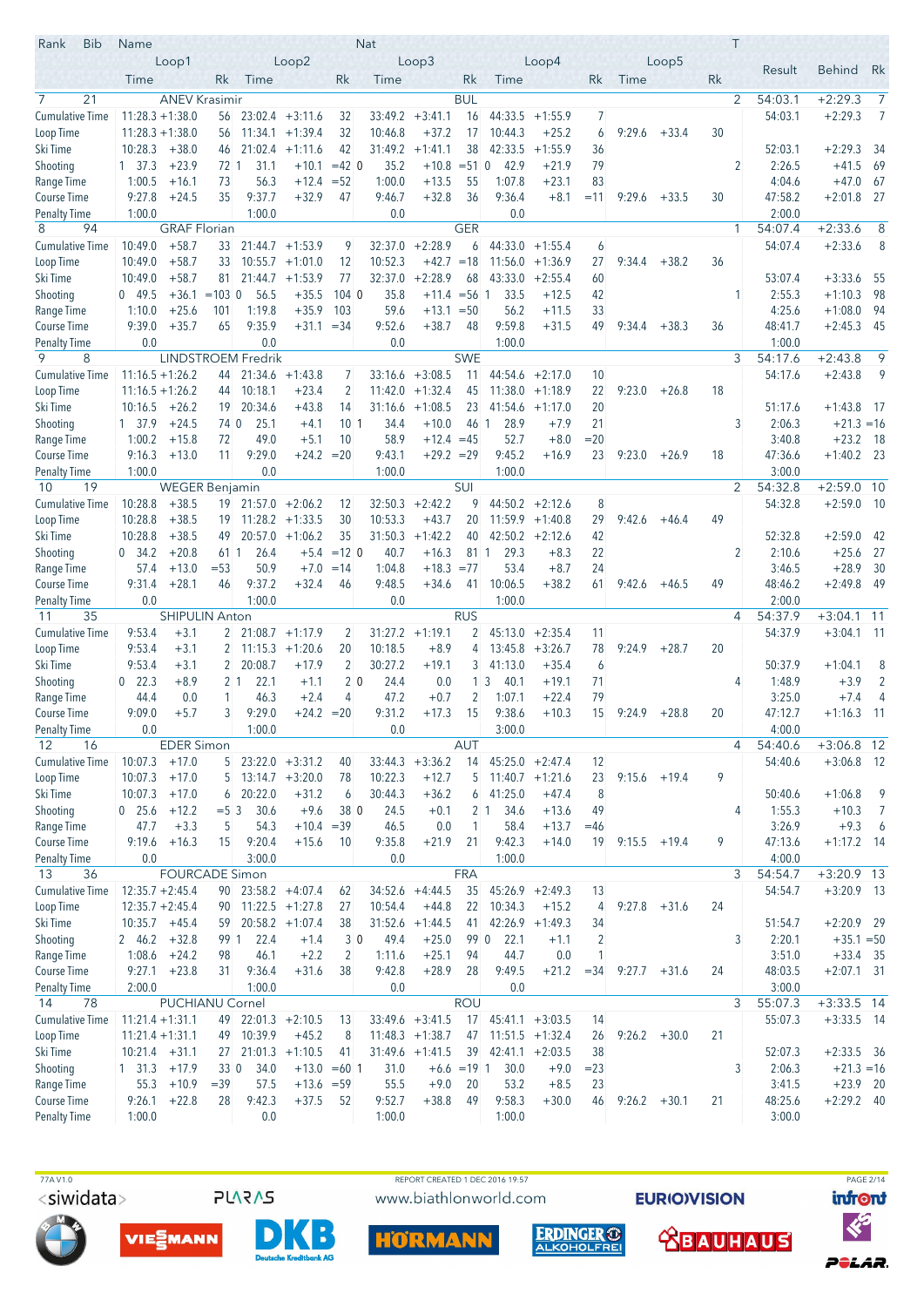| Rank<br><b>Bib</b>               | Name                  |                        |                  |                      |                                          |                | Nat                |                      |                       |                           |                                         |           |                            |                 |    | Τ |                   |                               |                          |
|----------------------------------|-----------------------|------------------------|------------------|----------------------|------------------------------------------|----------------|--------------------|----------------------|-----------------------|---------------------------|-----------------------------------------|-----------|----------------------------|-----------------|----|---|-------------------|-------------------------------|--------------------------|
|                                  |                       | Loop1                  |                  |                      | Loop2                                    |                |                    | Loop3                |                       |                           | Loop4                                   |           |                            | Loop5           |    |   | Result            | <b>Behind</b>                 | Rk                       |
|                                  | Time                  |                        | Rk.              | Time                 |                                          | Rk             | Time               |                      | Rk                    | Time                      |                                         | Rk        | Time                       |                 | Rk |   |                   |                               |                          |
| 15<br>18                         |                       | <b>BAILEY Lowell</b>   |                  |                      |                                          |                |                    |                      | <b>USA</b>            |                           |                                         |           |                            |                 |    | 4 | 55:26.3           | $+3:52.5$ 15                  |                          |
| <b>Cumulative Time</b>           | 10:20.6               | $+30.3$                | 11               | 22:48.1              | $+2:57.3$                                | 27             | 33:22.0            | $+3:13.9$            | 13                    | 46:05.0                   | $+3:27.4$                               | 18        |                            |                 |    |   | 55:26.3           | $+3:52.5$                     | - 15                     |
| Loop Time                        | 10:20.6               | $+30.3$                | 11               | 12:27.5              | $+2:32.8$                                | 59             | 10:33.9            | $+24.3$              | 12                    | 12:43.0                   | $+2:23.9$                               | 51        | 9:21.3                     | $+25.1$         | 17 |   |                   |                               |                          |
| Ski Time                         | 10:20.6               | $+30.3$                | 26               | 20:48.1              | $+57.3$                                  | 28             | 31:22.0            | $+1:13.9$            | 24                    | 42:05.0                   | $+1:27.4$                               | 23        |                            |                 |    |   | 51:26.3           | $+1:52.5$ 21                  |                          |
| Shooting<br>Range Time           | $0$ 28.8<br>51.5      | $+15.4$<br>$+7.1$      | $=172$<br>$=14$  | 31.7<br>56.7         | $+10.7$<br>$+12.8$                       | 48 0<br>55     | 30.1<br>54.9       | $+5.7$<br>$+8.4$     | 13 <sup>2</sup><br>17 | 27.4<br>52.3              | $+6.4$<br>$+7.6$                        | 20<br>19  |                            |                 |    | 4 | 1:58.0<br>3:35.4  | $+13.0$<br>$+17.8$            | $\overline{11}$<br>$-11$ |
| Course Time                      | 9:29.1                | $+25.8$                | 38               | 9:30.8               | $+26.0$                                  | 25             | 9:38.9             | $+25.0$              | 24                    | 9:50.6                    | $+22.3$                                 | 37        | 9:21.3                     | $+25.2$         | 17 |   | 47:50.7           | $+1:54.3$                     | 25                       |
| <b>Penalty Time</b>              | 0.0                   |                        |                  | 2:00.0               |                                          |                | 0.0                |                      |                       | 2:00.0                    |                                         |           |                            |                 |    |   | 4:00.0            |                               |                          |
| 27<br>16                         |                       | <b>BURKE Tim</b>       |                  |                      |                                          |                |                    |                      | <b>USA</b>            |                           |                                         |           |                            |                 |    | 3 | 55:28.4           | $+3:54.6$ 16                  |                          |
| <b>Cumulative Time</b>           | 10:22.8               | $+32.5$                | 12               |                      | $22:53.2 + 3:02.4$                       | 29             | 33:47.5            | $+3:39.4$            | 15                    | 45:47.7                   | $+3:10.1$                               | 16        |                            |                 |    |   | 55:28.4           | $+3:54.6$ 16                  |                          |
| Loop Time                        | 10:22.8               | $+32.5$                | 12 <sup>2</sup>  |                      | $12:30.4$ +2:35.7                        | 64             | 10:54.3            | $+44.7$              | 21                    | 12:00.2                   | $+1:41.1$                               | 30        | 9:40.7                     | $+44.5$         | 47 |   |                   |                               |                          |
| Ski Time                         | 10:22.8               | $+32.5$                | 31.              |                      | $20:53.2 +1:02.4$                        | 31             | 31:47.5            | $+1:39.4$            | 36                    |                           | $42:47.7 + 2:10.1$                      | 40        |                            |                 |    |   | 52:28.4           | $+2:54.6$                     | 40                       |
| Shooting                         | 0, 30.0               | $+16.6$                | $25\,2$          | 29.9                 | $+8.9$                                   | $= 300$        | 33.8               | $+9.4$               | $=43$                 | 37.1<br>-1                | $+16.1$                                 | $=60$     |                            |                 |    | 3 | 2:10.8            | $+25.8$                       | 28                       |
| Range Time                       | 52.9                  | $+8.5$                 | 21               | 53.8                 | $+9.9$                                   | $= 36$         | 59.5               | $+13.0$              | 49                    | 1:01.6                    | $+16.9$                                 | 61        |                            |                 |    |   | 3:47.8            | $+30.2$                       | -31                      |
| Course Time                      | 9:29.9                | $+26.6$                | $=42$            | 9:36.5               | $+31.7 = 39$                             |                | 9:54.8             | $+40.9$              | 54                    | 9:58.5                    | $+30.2$                                 | 47        | 9:40.7                     | $+44.6$         | 47 |   | 48:40.4           | $+2:44.0$                     | - 44                     |
| <b>Penalty Time</b><br>23<br>17  | 0.0                   | MORAVEC Ondrej         |                  | 2:00.0               |                                          |                | 0.0                |                      | <b>CZE</b>            | 1:00.0                    |                                         |           |                            |                 |    | 3 | 3:00.0<br>55:28.6 | $+3:54.8$ 17                  |                          |
| <b>Cumulative Time</b>           | 10:28.5               | $+38.2$                | 18               |                      | $23:21.1 + 3:30.3$                       | 39             | 35:00.3            | $+4:52.2$            | 39                    | 45:51.1                   | $+3:13.5$                               | 17        |                            |                 |    |   | 55:28.6           | $+3:54.8$ 17                  |                          |
| Loop Time                        | 10:28.5               | $+38.2$                | 18               |                      | $12:52.6 + 2:57.9$                       | 68             | 11:39.2            | $+1:29.6$            | 44                    | 10:50.8                   | $+31.7$                                 | 7         | 9:37.5                     | $+41.3$         | 40 |   |                   |                               |                          |
| Ski Time                         | 10:28.5               | $+38.2$                | $=47$            | 21:21.1              | $+1:30.3$                                | 58             | 32:00.3            | $+1:52.2$            | 44                    | 42:51.1                   | $+2:13.5$                               | 43        |                            |                 |    |   | 52:28.6           | $+2:54.8$                     | -41                      |
| Shooting                         | $0$ 31.1              | $+17.7$                | $= 31.2$         | 44.6                 | $+23.6$                                  | 94 1           | 32.7               | $+8.3$               | $=32$ 0               | 35.8                      | $+14.8$                                 | $= 54$    |                            |                 |    | 3 | 2:24.2            | $+39.2$                       | - 64                     |
| Range Time                       | 53.7                  | $+9.3$                 | 24               | 1:08.7               | $+24.8$                                  | 92             | 57.0               | $+10.5 = 34$         |                       | 1:01.5                    | $+16.8$                                 | 60        |                            |                 |    |   | 4:00.9            | $+43.3$                       | - 60                     |
| <b>Course Time</b>               | 9:34.8                | $+31.5$                | $=49$            | 9:43.8               | $+39.0$                                  | 55             | 9:42.2             | $+28.3$              | 27                    | 9:49.2                    | $+20.9$                                 | 33        | 9:37.5                     | $+41.4$         | 40 |   | 48:27.5           | $+2:31.1$ 41                  |                          |
| <b>Penalty Time</b>              | 0.0                   |                        |                  | 2:00.0               |                                          |                | 1:00.0             |                      |                       | 0.0                       |                                         |           |                            |                 |    |   | 3:00.0            |                               |                          |
| 29<br>18                         |                       | <b>EBERHARD Julian</b> |                  |                      |                                          |                |                    |                      | <b>AUT</b>            |                           |                                         |           |                            |                 |    | 5 | 55:36.3           | $+4:02.5$ 18                  |                          |
| <b>Cumulative Time</b>           | 10:13.0               | $+22.7$                |                  | $9$ 21:22.9 +1:32.1  |                                          | 5              | 33:54.7            | $+3:46.6$            | 19                    | 46:39.5                   | $+4:01.9$                               | 26        |                            |                 |    |   | 55:36.3           | $+4:02.5$ 18                  |                          |
| Loop Time                        | 10:13.0               | $+22.7$                | 9                |                      | $11:09.9 + 1:15.2$                       | 15             | 12:31.8            | $+2:22.2$            | 74                    |                           | $12:44.8$ +2:25.7                       | 52        | 8:56.8                     | $+0.6$          | 2  |   |                   |                               |                          |
| Ski Time                         | 10:13.0               | $+22.7$                | 13 <sup>°</sup>  | 20:22.9              | $+32.1$                                  | 7<br>$= 552$   | 30:54.7            | $+46.6$              | 10 <sup>°</sup>       |                           | $41:39.5 +1:01.9$                       | 12        |                            |                 |    | 5 | 50:36.3           | $+1:02.5$                     | - 7                      |
| Shooting<br>Range Time           | $0\quad 33.8$<br>57.0 | $+20.4$<br>$+12.6$     | 58 1<br>52       | 32.7<br>57.3         | $+11.7$<br>$+13.4$                       | 58             | 49.9<br>1:14.1     | $+25.5$<br>$+27.6$   | 1012<br>100           | 45.2<br>1:09.5            | $+24.2$<br>$+24.8$                      | 86<br>86  |                            |                 |    |   | 2:41.6<br>4:17.9  | $+56.6$<br>$+1:00.3$          | - 90<br>88               |
| <b>Course Time</b>               | 9:16.0                | $+12.7$                | 10               | 9:12.5               | $+7.7$                                   | 3              | 9:17.6             | $+3.7$               | 4                     | 9:35.2                    | $+6.9$                                  | 10        | 8:56.8                     | $+0.7$          | 2  |   | 46:18.1           | $+21.7$                       | 3                        |
| <b>Penalty Time</b>              | 0.0                   |                        |                  | 1:00.0               |                                          |                | 2:00.0             |                      |                       | 2:00.0                    |                                         |           |                            |                 |    |   | 5:00.0            |                               |                          |
| 19<br>33                         |                       | <b>HOFER Lukas</b>     |                  |                      |                                          |                |                    |                      | <b>ITA</b>            |                           |                                         |           |                            |                 |    | 3 | 55:37.5           | $+4:03.7$                     | 19                       |
| Cumulative Time                  | 10:25.0               | $+34.7$                | 16               |                      | $22:54.3 +3:03.5$                        | 30             | 35:07.4            | $+4:59.3$            | 46                    | 46:06.0                   | $+3:28.4$                               | 19        |                            |                 |    |   | 55:37.5           | $+4:03.7$ 19                  |                          |
| Loop Time                        | 10:25.0               | $+34.7$                | 16               |                      | $12:29.3 + 2:34.6$                       | 61             | 12:13.1            | $+2:03.5$            | 63                    | 10:58.6                   | $+39.5$                                 | 9         | 9:31.5                     | $+35.3$         | 33 |   |                   |                               |                          |
| Ski Time                         | 10:25.0               | $+34.7$                | 36               |                      | $20:54.3 +1:03.5$                        | 33             | 32:07.4            | $+1:59.3$            | 48                    | 43:06.0                   | $+2:28.4$                               | 46        |                            |                 |    |   | 52:37.5           | $+3:03.7$                     | - 44                     |
| Shooting                         | 0, 34.9               | $+21.5$                | 63 2             | 30.2                 | $+9.2$                                   | $=35$ 1        | 1:03.1             | $+38.7$              | $104 \ 0$             | 49.1                      | $+28.1$                                 | 94        |                            |                 |    | 3 | 2:57.3            | $+1:12.3$ 100                 |                          |
| Range Time                       | 57.6                  | $+13.2$                | 55               | 52.7                 | $+8.8$                                   | 28             | 1:25.9             | $+39.4$              | 104                   | 1:11.3                    | $+26.6$                                 | 92        |                            |                 |    |   | 4:27.5            | $+1:09.9$                     | - 96                     |
| Course Time                      | 9:27.4<br>0.0         | $+24.1$                | $= 33$           | 9:36.5<br>2:00.0     | $+31.7 = 39$                             |                | 9:47.2<br>1:00.0   | $+33.3$              | 38                    | 9:47.3                    | $+19.0$                                 | 28        | 9:31.5                     | $+35.4$         | 33 |   | 48:09.9           | $+2:13.5$                     | - 34                     |
| <b>Penalty Time</b><br>20<br>79  |                       | <b>GRONMAN Tuomas</b>  |                  |                      |                                          |                |                    |                      | <b>FIN</b>            | 0.0                       |                                         |           |                            |                 |    | 1 | 3:00.0<br>55:43.3 | $+4:09.5$ 20                  |                          |
| <b>Cumulative Time</b>           | $11:00.2 + 1:09.9$    |                        |                  | $36$ 23:01.7 +3:10.9 |                                          | 31             |                    | $34:27.0 +4:18.9$    | 27                    | $45:42.0 +3:04.4$         |                                         | 15        |                            |                 |    |   | 55:43.3           | $+4:09.5$ 20                  |                          |
| Loop Time                        | $11:00.2 + 1:09.9$    |                        |                  |                      | $36$ 12:01.5 +2:06.8                     | 46             |                    | $11:25.3 +1:15.7$    | 34                    | 11:15.0                   | $+55.9$                                 |           | $12 \mid 10:01.3 + 1:05.1$ |                 | 75 |   |                   |                               |                          |
| Ski Time                         | $11:00.2 + 1:09.9$    |                        | 90               |                      | $22:01.7 +2:10.9$                        | 87             |                    | $33:27.0 +3:18.9$    |                       | $86$ 44:42.0 +4:04.4      |                                         | 84        |                            |                 |    |   | 54:43.3           | $+5:09.5$ 84                  |                          |
| Shooting                         | $0$ 33.0 $+19.6$      |                        | $= 48$ 1         | 31.2                 |                                          | $+10.2 = 44$ 0 | 35.0               | $+10.6$              | 49 0                  | 24.7                      | $+3.7$                                  | $=9$      |                            |                 |    | 1 | 2:03.9            | $+18.9$ 14                    |                          |
| Range Time                       |                       | $56.8$ +12.4           | 49               | 54.3                 | $+10.4 = 39$                             |                | 59.6               | $+13.1 = 50$         |                       | 49.8                      | $+5.1$                                  | 12        |                            |                 |    |   | 3:40.5            | $+22.9$ 17                    |                          |
| Course Time                      | $10:03.4 + 1:00.1$    |                        |                  |                      | $97 \mid 10:07.1 +1:02.3 = 87$           |                |                    | $10:25.6$ +1:11.7    | 92                    | 10:25.2                   | $+56.9$                                 |           | 85 10:01.2 +1:05.1         |                 | 75 |   | 51:02.5           | $+5:06.1$ 88                  |                          |
| <b>Penalty Time</b>              | 0.0                   |                        |                  | 1:00.0               |                                          |                | 0.0                |                      |                       | 0.0                       |                                         |           |                            |                 |    |   | 1:00.0            |                               |                          |
| 21<br>52                         |                       | <b>KOIV Kauri</b>      |                  |                      |                                          |                |                    |                      | <b>EST</b>            |                           |                                         |           |                            |                 |    | 3 | 55:44.7           | $+4:10.9$ 21                  |                          |
| Cumulative Time                  | 10:37.7<br>10:37.7    | $+47.4$<br>$+47.4$     | $= 24$<br>$= 24$ |                      | $23:07.7 + 3:16.9$<br>$12:30.0 + 2:35.3$ | 34             | 34:11.7<br>11:04.0 | $+4:03.6$<br>$+54.4$ | 25<br>27              |                           | $46:08.3 +3:30.7$<br>$11:56.6 + 1:37.5$ | 20        |                            | $9:36.4 +40.2$  | 39 |   | 55:44.7           | $+4:10.9$ 21                  |                          |
| Loop Time<br>Ski Time            | 10:37.7               | $+47.4$                | $=63$            |                      | $21:07.7 +1:16.9$                        | 63<br>45       |                    | $32:11.7 + 2:03.6$   | 52                    |                           | $43:08.3 +2:30.7$                       | 28<br>47  |                            |                 |    |   | 52:44.7           | $+3:10.9$ 48                  |                          |
| Shooting                         | 0, 39.8               | $+26.4$                | 89 2             | 27.7                 |                                          | $+6.7 = 21$ 0  | 48.2               | $+23.8$              | 97 1                  | 32.6                      | $+11.6$                                 | 37        |                            |                 |    | 3 | 2:28.3            | $+43.3$ 71                    |                          |
| Range Time                       | 1:01.8                | $+17.4$                | 78               | 53.5                 | $+9.6 = 34$                              |                | 1:12.0             | $+25.5$              | 95                    | 54.8                      | $+10.1$                                 | 26        |                            |                 |    |   | 4:02.1            | $+44.5 = 62$                  |                          |
| Course Time                      | 9:35.9                | $+32.6$                | 55               | 9:36.5               | $+31.7 = 39$                             |                | 9:52.0             | $+38.1$              | 47                    | 10:01.8                   | $+33.5$                                 | 52        |                            | $9:36.4 +40.3$  | 39 |   | 48:42.6           | $+2:46.2 = 46$                |                          |
| <b>Penalty Time</b>              | 0.0                   |                        |                  | 2:00.0               |                                          |                | 0.0                |                      |                       | 1:00.0                    |                                         |           |                            |                 |    |   | 3:00.0            |                               |                          |
| 22<br>2                          |                       | <b>TSVETKOV Maxim</b>  |                  |                      |                                          |                |                    |                      | <b>RUS</b>            |                           |                                         |           |                            |                 |    | 3 | 55:46.0           | $+4:12.2$ 22                  |                          |
| Cumulative Time                  | $11:22.3 + 1:32.0$    |                        |                  |                      | $51$ 23:10.0 +3:19.2                     | 35             |                    | $33:54.3 + 3:46.2$   | 18                    |                           | $46:16.3 +3:38.7$                       | 22        |                            |                 |    |   | 55:46.0           | $+4:12.2$ 22                  |                          |
| Loop Time                        | $11:22.3 + 1:32.0$    |                        |                  |                      | $51$ 11:47.7 +1:53.0                     | 39             | 10:44.3            | $+34.7$              | 15                    |                           | $12:22.0 + 2:02.9$                      | 40        |                            | $9:29.7 + 33.5$ | 31 |   |                   |                               |                          |
| Ski Time                         | $10:22.3 + 32.0$      |                        |                  |                      | $30$ 21:10.0 +1:19.2                     | 47             |                    | $31:54.3 +1:46.2$    |                       | $43 \mid 43:16.3 +2:38.7$ |                                         | 54        |                            |                 |    |   | 52:46.0           | $+3:12.2$ 49                  |                          |
| Shooting                         | 1 39.0                | $+25.6$                | $= 83 \; 1$      | 48.5                 | $+27.5$                                  | 97 0           | 29.1               | $+4.7$               |                       | 8 1 1:10.2                | $+49.2$                                 | 104       |                            |                 |    | 3 | 3:06.8            | $+1:21.8$ 102                 |                          |
| Range Time<br><b>Course Time</b> | 1:03.3<br>9:19.0      | $+18.9$<br>$+15.7$     | 85<br>14         | 1:11.7<br>9:35.9     | $+27.8$<br>$+31.1 = 34$                  | 94             | 53.4<br>9:50.9     | $+37.0 = 44$         | $+6.9 = 10$           | 1:33.5<br>9:48.5          | $+48.8$<br>$+20.2$                      | 103<br>31 | 9:29.7                     | $+33.6$         | 31 |   | 4:41.9<br>48:04.0 | $+1:24.3$ 101<br>$+2:07.6$ 32 |                          |
| <b>Penalty Time</b>              | 1:00.0                |                        |                  | 1:00.0               |                                          |                | 0.0                |                      |                       | 1:00.0                    |                                         |           |                            |                 |    |   | 3:00.0            |                               |                          |
|                                  |                       |                        |                  |                      |                                          |                |                    |                      |                       |                           |                                         |           |                            |                 |    |   |                   |                               |                          |

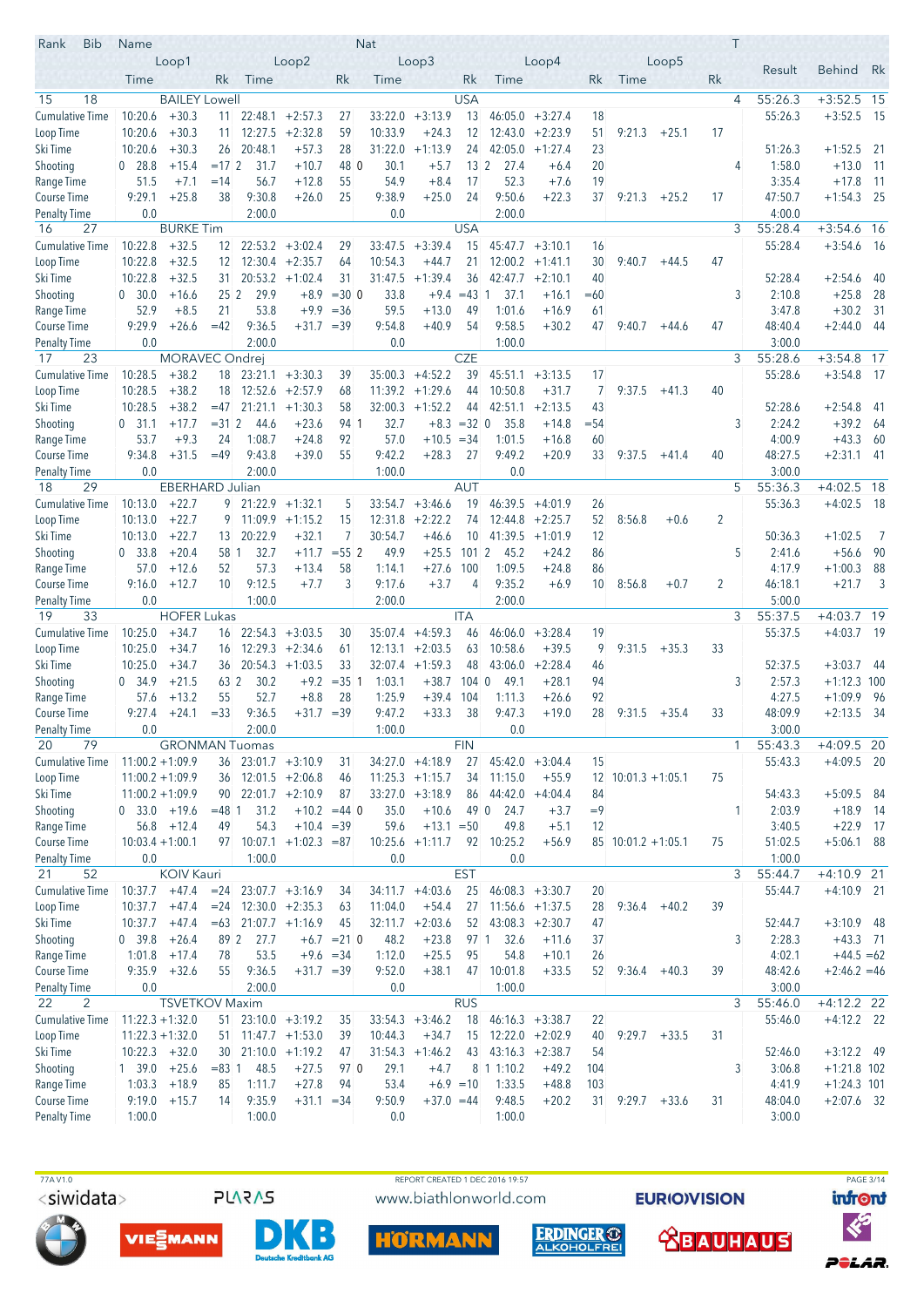| Rank<br><b>Bib</b>                  | Name                          |                        |                                 |                           |                      |               | <b>Nat</b>         |                                 |                 |                                 |                                         |                 |                |                 |       | T |                   |                            |                            |
|-------------------------------------|-------------------------------|------------------------|---------------------------------|---------------------------|----------------------|---------------|--------------------|---------------------------------|-----------------|---------------------------------|-----------------------------------------|-----------------|----------------|-----------------|-------|---|-------------------|----------------------------|----------------------------|
|                                     |                               | Loop1                  |                                 |                           | Loop2                |               |                    | Loop <sub>3</sub>               |                 |                                 | Loop4                                   |                 |                | Loop5           |       |   | Result            | <b>Behind</b>              | Rk                         |
|                                     | Time                          |                        | Rk.                             | Time                      |                      | Rk            | Time               |                                 | Rk              | Time                            |                                         | Rk              | Time           |                 | Rk    |   |                   |                            |                            |
| 23<br>7                             |                               |                        |                                 | <b>GARANICHEV</b> Evgeniy |                      |               |                    |                                 | <b>RUS</b>      |                                 |                                         |                 |                |                 |       | 5 | 55:52.3           | $+4:18.5$ 23               |                            |
| <b>Cumulative Time</b>              | 10:11.8                       | $+21.5$                | 8                               |                           | $23:30.6 + 3:39.8$   | 45            |                    | $35:00.8$ +4:52.7               | 40              |                                 | $46:37.6 +4:00.0$                       | 25              |                |                 |       |   | 55:52.3           | $+4:18.5$ 23               |                            |
| Loop Time                           | 10:11.8                       | $+21.5$                | 8                               |                           | $13:18.8 + 3:24.1$   | 79            | 11:30.2            | $+1:20.6$                       | 39              |                                 | $11:36.8 + 1:17.7$                      | 19              | 9:14.7         | $+18.5$         | $=6$  |   |                   |                            |                            |
| Ski Time                            | 10:11.8                       | $+21.5$                | 11.                             | 20:30.6                   | $+39.8$              | 12            | 31:00.8            | $+52.7$                         | 13              | 41:37.6                         | $+1:00.0$                               | 11              |                |                 |       |   | 50:52.3           | $+1:18.5$                  | - 12                       |
| Shooting<br>Range Time              | 0 28.0<br>52.0                | $+14.6$<br>$+7.6$      | $12 \overline{\smash{3}}$<br>17 | 25.0<br>47.9              | $+4.0$<br>$+4.0$     | 91<br>8       | 35.2<br>58.7       | $+10.8$<br>$+12.2$              | $= 511$<br>44   | 38.5<br>1:00.3                  | $+17.5$<br>$+15.6$                      | $=65$<br>$= 54$ |                |                 |       | 5 | 2:06.7<br>3:38.9  | $+21.7$<br>$+21.3$         | - 18<br>- 14               |
| Course Time                         | 9:19.8                        | $+16.5$                | 16                              | 9:30.9                    | $+26.1$              | 26            | 9:31.4             | $+17.5$                         | 16              | 9:36.4                          | $+8.1$                                  | $=11$           | 9:14.7         | $+18.6$         | 8     |   | 47:13.2           | $+1:16.8 = 12$             |                            |
| <b>Penalty Time</b>                 | 0.0                           |                        |                                 | 3:00.0                    |                      |               | 1:00.0             |                                 |                 | 1:00.0                          |                                         |                 |                |                 |       |   | 5:00.0            |                            |                            |
| 24<br>97                            |                               |                        |                                 | GJERMUNDSHAUG Vegard      |                      |               |                    |                                 | <b>NOR</b>      |                                 |                                         |                 |                |                 |       | 5 | 55:54.6           | $+4:20.8$ 24               |                            |
| <b>Cumulative Time</b>              | $11:20.0 + 1:29.7$            |                        | 47                              |                           | $23:38.0 + 3:47.2$   | 52            | 36:09.5            | $+6:01.4$                       | 64              | 46:43.2                         | $+4:05.6$                               | 28              |                |                 |       |   | 55:54.6           | $+4:20.8$ 24               |                            |
| Loop Time                           | $11:20.0 + 1:29.7$            |                        | 47                              | 12:18.0                   | $+2:23.3$            | 52            | 12:31.5            | $+2:21.9$                       | 73              | 10:33.7                         | $+14.6$                                 | 3               | 9:11.4         | $+15.2$         | 5     |   |                   |                            |                            |
| Ski Time                            | $10:20.0 + 29.7$              |                        | 23                              | 20:38.0                   | $+47.2$              | 19            |                    | $31:09.5 +1:01.4$               | 18              | 41:43.2                         | $+1:05.6$                               | 14              |                |                 |       |   | 50:54.6           | $+1:20.8$ 13               |                            |
| Shooting                            | 1 35.7                        | $+22.3$                | 66 2                            | 37.3                      | $+16.3$              | 75 2          | 31.2               | $+6.8$                          | 210             | 22.6                            | $+1.6$                                  | $=4$            |                |                 |       | 5 | 2:06.8            | $+21.8 = 19$               |                            |
| Range Time                          | 58.2                          | $+13.8$                | $= 58$                          | 59.5                      | $+15.6$              | 67            | 55.8               | $+9.3 = 22$                     |                 | 46.2                            | $+1.5$                                  | 4               |                |                 |       |   | 3:39.7            | $+22.1$                    | - 15                       |
| Course Time                         | 9:21.8                        | $+18.5$                | 20                              | 9:18.4<br>2:00.0          | $+13.6$              | 9             | 9:35.6             | $+21.7$                         | 20              | 9:47.4                          | $+19.1$                                 | 29              |                | $9:11.4$ +15.3  | 5     |   | 47:14.6<br>5:00.0 | $+1:18.2$ 15               |                            |
| <b>Penalty Time</b><br>5<br>25      | 1:00.0                        | <b>SLESINGR Michal</b> |                                 |                           |                      |               | 2:00.0             |                                 | <b>CZE</b>      | 0.0                             |                                         |                 |                |                 |       | 5 | 55:56.1           | $+4:22.3$ 25               |                            |
| <b>Cumulative Time</b>              | $12:20.1 + 2:29.8$            |                        | 81.                             | 24:40.1                   | $+4:49.3$            | 77            | 35:03.0            | $+4:54.9$                       | 42              | 46:40.1                         | $+4:02.5$                               | 27              |                |                 |       |   | 55:56.1           | $+4:22.3$ 25               |                            |
| Loop Time                           | $12:20.1 + 2:29.8$            |                        | 81 -                            | 12:20.0                   | $+2:25.3$            | 54            | 10:22.9            | $+13.3$                         | 6               |                                 | $11:37.1 + 1:18.0$                      | 20              | 9:16.0         | $+19.8$         | $=11$ |   |                   |                            |                            |
| Ski Time                            | 10:20.1                       | $+29.8$                | 24                              | 20:40.1                   | $+49.3$              | 23            | 31:03.0            | $+54.9$                         | 16              | 41:40.1                         | $+1:02.5$                               | 13              |                |                 |       |   | 50:56.1           | $+1:22.3$                  | -14                        |
| Shooting                            | 2 41.1                        | $+27.7$                | 92 2                            | 38.9                      | $+17.9$              | 81 0          | 33.6               | $+9.2$                          | 41 1            | 43.4                            | $+22.4$                                 | $= 81$          |                |                 |       | 5 | 2:37.0            | $+52.0$                    | 87                         |
| Range Time                          | 1:02.9                        | $+18.5$                | 84                              | 1:01.7                    | $+17.8$              | 74            | 56.8               | $+10.3$                         | 32              | 1:06.3                          | $+21.6$                                 | $=73$           |                |                 |       |   | 4:07.7            | $+50.1$                    | 76                         |
| <b>Course Time</b>                  | 9:17.2                        | $+13.9$                | 13                              | 9:18.3                    | $+13.5$              | 8             | 9:26.0             | $+12.1$                         | 7               | 9:30.7                          | $+2.4$                                  | 3               |                | $9:16.0 + 19.9$ | 12    |   | 46:48.2           | $+51.8$                    | - 7                        |
| <b>Penalty Time</b>                 | 2:00.0                        |                        |                                 | 2:00.0                    |                      |               | 0.0                |                                 |                 | 1:00.0                          |                                         |                 |                |                 |       |   | 5:00.0            |                            |                            |
| 26<br>62                            |                               |                        |                                 | <b>MESOTITSCH Daniel</b>  |                      |               |                    |                                 | <b>AUT</b>      |                                 |                                         |                 |                |                 |       | 3 | 55:57.0           | $+4:23.2$ 26               |                            |
| <b>Cumulative Time</b><br>Loop Time | 10:36.2<br>10:36.2            | $+45.9$<br>$+45.9$     |                                 | 22 21:30.2<br>22 10:54.0  | $+1:39.4$<br>$+59.3$ | 6<br>11       | 11:49.4            | $33:19.6 + 3:11.5$<br>$+1:39.8$ | 12<br>48        |                                 | $46:28.3 +3:50.7$<br>$13:08.7 + 2:49.6$ | 24<br>66        | 9:28.7         | $+32.5$         | 26    |   | 55:57.0           | $+4:23.2$ 26               |                            |
| Ski Time                            | 10:36.2                       | $+45.9$                | 61                              | 21:30.2                   | $+1:39.4$            | 68            |                    | $32:19.6 + 2:11.5$              | 58              |                                 | $43:28.3 +2:50.7$                       | 57              |                |                 |       |   | 52:57.0           | $+3:23.2$                  | - 53                       |
| Shooting                            | $0$ 29.7                      | $+16.3$                | $= 200$                         | 30.9                      | $+9.9$               | $=40$ 1       | 31.5               | $+7.1$                          | 25 <sup>2</sup> | 43.2                            | $+22.2$                                 | 80              |                |                 |       | 3 | 2:15.3            | $+30.3$                    | -37                        |
| Range Time                          | 53.3                          | $+8.9$                 | 22                              | 55.2                      | $+11.3$              | 47            | 56.5               | $+10.0$                         | 29              | 1:07.3                          | $+22.6$                                 | 80              |                |                 |       |   | 3:52.3            | $+34.7$ 43                 |                            |
| <b>Course Time</b>                  | 9:42.9                        | $+39.6$                | 70                              | 9:58.7                    | $+53.9$              | 78            | 9:52.9             | $+39.0$                         | 50              | 10:01.3                         | $+33.0$                                 | 50              | 9:28.7         | $+32.6$         | 26    |   | 49:04.5           | $+3:08.1$ 53               |                            |
| <b>Penalty Time</b>                 | 0.0                           |                        |                                 | 0.0                       |                      |               | 1:00.0             |                                 |                 | 2:00.0                          |                                         |                 |                |                 |       |   | 3:00.0            |                            |                            |
| 27<br>81                            |                               | <b>HASILLA Tomas</b>   |                                 |                           |                      |               |                    |                                 | <b>SVK</b>      |                                 |                                         |                 |                |                 |       | 3 | 56:08.9           | $+4:35.1$                  | 27                         |
| <b>Cumulative Time</b>              | $11:34.2 + 1:43.9$            |                        |                                 | $62$ 22:06.2 +2:15.4      |                      | 14            | 34:08.3            | $+4:00.2$                       | 23              |                                 | $46:15.9 + 3:38.3$                      | 21              |                |                 |       |   | 56:08.9           | $+4:35.1$ 27               |                            |
| Loop Time<br>Ski Time               | $11:34.2 + 1:43.9$<br>10:34.2 | $+43.9$                | 62<br>57                        | 10:32.0<br>21:06.2        | $+37.3$<br>$+1:15.4$ | 6<br>43       | 12:02.1<br>32:08.3 | $+1:52.5$<br>$+2:00.2$          | 54<br>49        |                                 | $12:07.6$ +1:48.5<br>$43:15.9 +2:38.3$  | 32<br>53        | 9:53.0         | $+56.8$         | 66    |   | 53:08.9           | $+3:35.1$                  | - 56                       |
| Shooting                            | $1 \quad 32.7$                | $+19.3$                | $= 44$ 0                        | 29.7                      | $+8.7$               | $= 2811$      | 35.9               | $+11.5$                         | 58 1            | 33.3                            | $+12.3$                                 | $=40$           |                |                 |       | 3 | 2:11.6            | $+26.6$                    | -30                        |
| Range Time                          | 58.8                          | $+14.4$                | $=60$                           | 53.8                      | $+9.9$               | $= 36$        | 1:01.4             | $+14.9$                         | 61              | 57.6                            | $+12.9$                                 | $= 36$          |                |                 |       |   | 3:51.6            | $+34.0$                    | 39                         |
| Course Time                         | 9:35.4                        | $+32.1$                | 53                              | 9:38.2                    | $+33.4$              | 48            | 10:00.7            | $+46.8$                         | 61              | 10:09.9                         | $+41.6$                                 | 66              | 9:53.0         | $+56.9$         | 66    |   | 49:17.2           | $+3:20.8$                  | 59                         |
| <b>Penalty Time</b>                 | 1:00.0                        |                        |                                 | 0.0                       |                      |               | 1:00.0             |                                 |                 | 1:00.0                          |                                         |                 |                |                 |       |   | 3:00.0            |                            |                            |
| 28<br>20                            |                               |                        |                                 | FILLON MAILLET Quentin    |                      |               |                    |                                 | <b>FRA</b>      |                                 |                                         |                 |                |                 |       | 5 | 56:12.9           | $+4:39.1$ 28               |                            |
| Cumulative Time                     | $12:25.9 + 2:35.6$            |                        |                                 |                           | 86 24:39.8 +4:49.0   | 76            |                    | $35:10.8$ +5:02.7               | 47              | $46:48.5 +4:10.9$               |                                         | 29              |                |                 |       |   | 56:12.9           | $+4:39.1$ 28               |                            |
| Loop Time                           | $12:25.9 + 2:35.6$            |                        |                                 |                           | $86$ 12:13.9 +2:19.2 | 51            | 10:31.0            | $+21.4$                         | 9               |                                 | $11:37.7 + 1:18.6$                      | 21              | 9:24.4         | $+28.2$         | 19    |   |                   |                            |                            |
| Ski Time                            | $10:25.9$ +35.6               |                        | $=40$                           | 20:39.8                   | $+49.0 = 21$         |               |                    | $31:10.8$ +1:02.7               | 20              | $41:48.5 +1:10.9$               |                                         | 16              |                |                 |       |   | 51:12.9           | $+1:39.1$ 16               |                            |
| Shooting<br>Range Time              | $2, 41.4 +28.0$               | $1:03.5$ +19.1         | 95 2<br>$= 87$                  | 27.9<br>50.2              | $+6.9$<br>$+6.3$     | 230<br>12     | 37.4<br>1:00.5     | $+13.0 = 62$ 1<br>$+14.0$       | 57              | 34.2<br>57.8                    | $+13.2$<br>$+13.1$                      | $=46$<br>$=39$  |                |                 |       | 5 | 2:20.9<br>3:52.0  | $+35.9$ 55<br>$+34.4 = 41$ |                            |
| <b>Course Time</b>                  |                               | $9:22.4$ +19.1         | 21                              | 9:23.7                    | $+18.9$              | 15            | 9:30.4             | $+16.5$                         | 14              | 9:39.8                          | $+11.5$                                 | 17              | $9:24.4 +28.3$ |                 | 19    |   | 47:20.7           | $+1:24.3$ 16               |                            |
| <b>Penalty Time</b>                 | 2:00.0                        |                        |                                 | 2:00.0                    |                      |               | 0.0                |                                 |                 | 1:00.0                          |                                         |                 |                |                 |       |   | 5:00.0            |                            |                            |
| 29<br>46                            |                               | <b>OTCENAS Martin</b>  |                                 |                           |                      |               |                    |                                 | <b>SVK</b>      |                                 |                                         |                 |                |                 |       | 3 | 56:13.2           | $+4:39.4$ 29               |                            |
| Cumulative Time                     | $11:32.2 + 1:41.9$            |                        | 61                              |                           | $24:28.8 + 4:38.0$   | 73            |                    | $35:23.9 +5:15.8$               | 50              |                                 | $46:28.2 + 3:50.6$                      | 23              |                |                 |       |   | 56:13.2           | $+4:39.4$ 29               |                            |
| Loop Time                           | $11:32.2 + 1:41.9$            |                        |                                 | $61$ 12:56.6 +3:01.9      |                      | 70            | 10:55.1            | $+45.5$                         | 23              | 11:04.3                         | $+45.2$                                 | 10              | 9:45.0         | $+48.8$         | 57    |   |                   |                            |                            |
| Ski Time                            | $10:32.2 +41.9$               |                        | $= 54$                          |                           | $21:28.8 + 1:38.0$   | 67            |                    | $32:23.9 +2:15.8$               | 63              |                                 | $43:28.2 +2:50.6$                       | 56              |                |                 |       |   | 53:13.2           | $+3:39.4$ 58               |                            |
| Shooting                            | $1 \quad 32.5 \quad +19.1$    |                        | $=40$ 2                         | 56.2                      |                      | $+35.2$ 103 0 | 33.0               | $+8.6$                          |                 | 37 0 24.7                       | $+3.7$                                  | $=9$            |                |                 |       | 3 | 2:26.4            | $+41.4$                    | 68                         |
| Range Time                          | 56.9                          | $+12.5$                | $=50$                           | 1:20.9                    | $+37.0$              | 104           | 58.3               | $+11.8$                         | 42              | 52.2                            | $+7.5$                                  | 18              |                |                 |       |   | 4:08.3            | $+50.7$ 78                 |                            |
| Course Time<br><b>Penalty Time</b>  | 9:35.3<br>1:00.0              | $+32.0$                | $= 51$                          | 9:35.6<br>2:00.0          | $+30.8$              | 33            | 9:56.8<br>0.0      | $+42.9$                         | 58              | 10:12.1<br>0.0                  | $+43.8$                                 | 67              |                | $9:45.0 +48.9$  | 57    |   | 49:04.8<br>3:00.0 | $+3:08.4$ 54               |                            |
| 30<br>6                             |                               | <b>DOLL Benedikt</b>   |                                 |                           |                      |               |                    |                                 | <b>GER</b>      |                                 |                                         |                 |                |                 |       | 6 | 56:17.0           | $+4:43.2$ 30               |                            |
| Cumulative Time                     | $11:02.2 + 1:11.9$            |                        | 37                              |                           | $22:16.2 + 2:25.4$   | 17            |                    | $32:28.6$ +2:20.5               |                 | $5 \quad 47:02.3 \quad +4:24.7$ |                                         | 36              |                |                 |       |   | 56:17.0           | $+4:43.2$ 30               |                            |
| Loop Time                           | $11:02.2 + 1:11.9$            |                        |                                 | $37$ 11:14.0 +1:19.3      |                      | 17            | 10:12.4            | $+2.8$                          | $\overline{2}$  |                                 | $14:33.7 +4:14.6$                       | 95              | 9:14.7         | $+18.5$         | $=6$  |   |                   |                            |                            |
| Ski Time                            | $10:02.2 +11.9$               |                        |                                 | 4 20:16.2                 | $+25.4$              | 4             | 30:28.6            | $+20.5$                         |                 | 4 41:02.3                       | $+24.7$                                 | 3               |                |                 |       |   | 50:17.0           | $+43.2$                    | $\overline{\phantom{a}}$ 3 |
| Shooting                            | 1 25.7                        | $+12.3$                | 71                              | 28.6                      | $+7.6$               | 260           | 29.9               |                                 | $+5.5 = 10$ 4   | 35.9                            | $+14.9$                                 | 56              |                |                 |       | 6 | 2:00.1            | $+15.1$ 12                 |                            |
| Range Time                          | 48.4                          | $+4.0$                 | 6                               | 51.9                      | $+8.0$               | 21            | 52.0               | $+5.5$                          | $=4$            | 59.1                            | $+14.4$                                 | 48              |                |                 |       |   | 3:31.4            | $+13.8$ 10                 |                            |
| <b>Course Time</b>                  | 9:13.8                        | $+10.5$                | 7 <sup>1</sup>                  | 9:22.0                    | $+17.2$              | 12            | 9:20.3             | $+6.4$                          | 6               | 9:34.5                          | $+6.2$                                  | 9               |                | $9:14.6$ +18.5  | $=6$  |   | 46:45.2           | $+48.8$ 6                  |                            |
| <b>Penalty Time</b>                 | 1:00.0                        |                        |                                 | 1:00.0                    |                      |               | 0.0                |                                 |                 | 4:00.0                          |                                         |                 |                |                 |       |   | 6:00.0            |                            |                            |





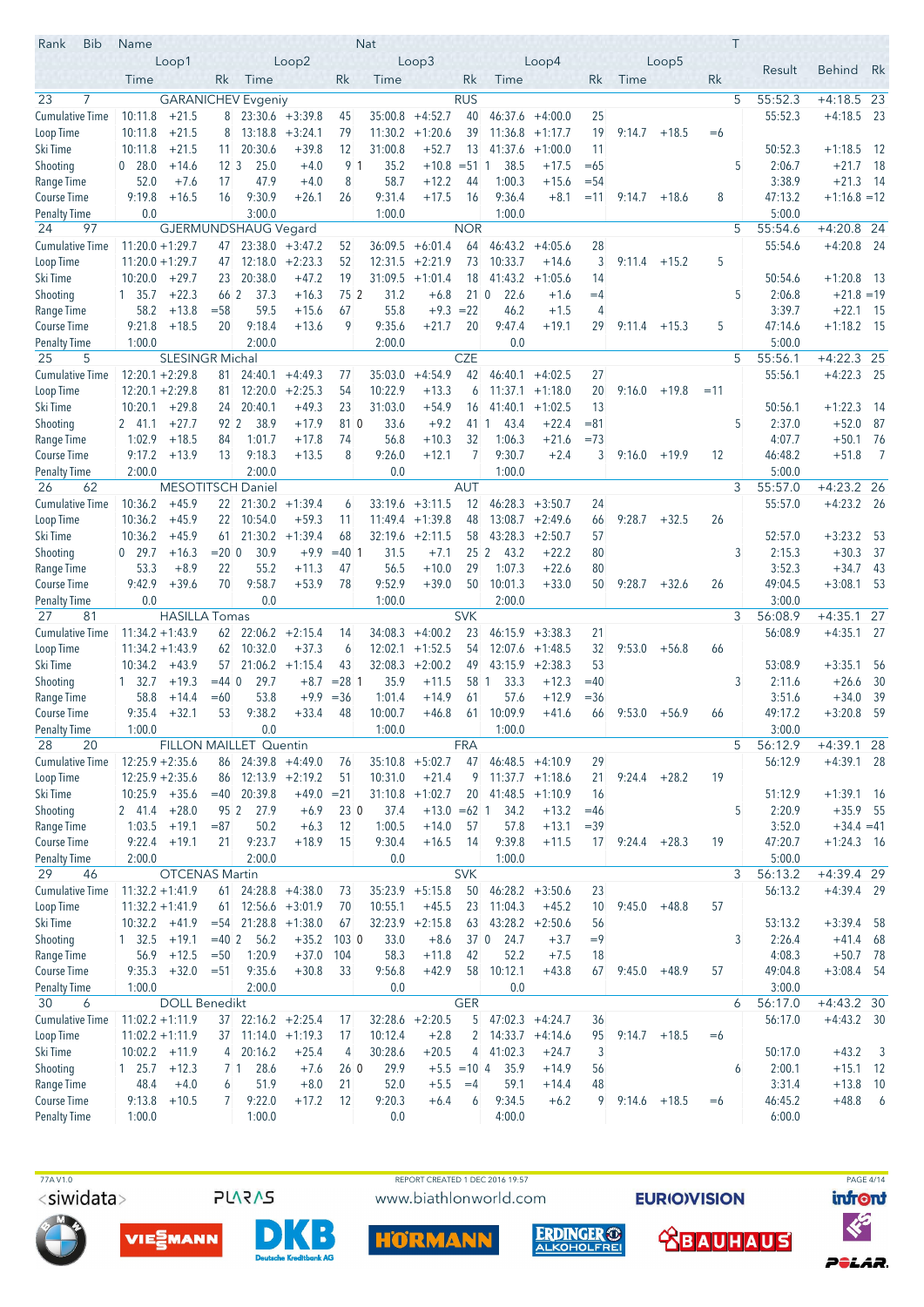| <b>Bib</b><br>Rank                        | Name                        |                       |                 |                                                   |                              |                          | Nat              |                               |                       |                                  |                    |             |                 |         |       | T              |                   |                              |                         |
|-------------------------------------------|-----------------------------|-----------------------|-----------------|---------------------------------------------------|------------------------------|--------------------------|------------------|-------------------------------|-----------------------|----------------------------------|--------------------|-------------|-----------------|---------|-------|----------------|-------------------|------------------------------|-------------------------|
|                                           |                             | Loop1                 |                 |                                                   | Loop2                        |                          |                  | Loop3                         |                       |                                  | Loop4              |             |                 | Loop5   |       |                | Result            | <b>Behind</b>                | Rk                      |
|                                           | Time                        |                       | Rk              | Time                                              |                              | Rk                       | Time             |                               | Rk                    | Time                             |                    | Rk          | Time            |         | Rk    |                |                   |                              |                         |
| 45<br>31                                  |                             | <b>LESSER Erik</b>    |                 |                                                   |                              |                          |                  |                               | <b>GER</b>            |                                  |                    |             |                 |         |       | 5              | 56:21.0           | $+4:47.2$ 31                 |                         |
| Cumulative Time                           | $11:19.7 + 1:29.4$          |                       | 46              |                                                   | $22:34.8 + 2:44.0$           | 23                       | 35:24.4          | $+5:16.3 = 51$                |                       |                                  | $46:54.5 + 4:16.9$ | 33          |                 |         |       |                | 56:21.0           | $+4:47.2$ 31                 |                         |
| Loop Time                                 | $11:19.7 + 1:29.4$          |                       | 46              |                                                   | $11:15.1 + 1:20.4$           | 19                       | 12:49.6          | $+2:40.0$                     | 77                    |                                  | $11:30.1 + 1:11.0$ | 16          | 9:26.5          | $+30.3$ | 22    |                |                   |                              |                         |
| Ski Time                                  | 10:19.7                     | $+29.4$               | 22<br>26 1      | 20:34.8<br>30.0                                   | $+44.0$<br>$+9.0$            | 15<br>33 2               | 31:24.4          | $+1:16.3 = 25$<br>$+22.2$     | 94 1                  | 41:54.5                          | $+1:16.9$          | 19<br>17    |                 |         |       | 5              | 51:21.0<br>2:13.2 | $+1:47.2$ 18<br>$+28.2 = 32$ |                         |
| Shooting<br>Range Time                    | $1 \quad 30.1$<br>52.5      | $+16.7$<br>$+8.1$     | $=18$           | 52.3                                              | $+8.4$                       | $= 23$                   | 46.6<br>1:09.5   | $+23.0$                       | 93                    | 26.5<br>51.2                     | $+5.5$<br>$+6.5$   | 17          |                 |         |       |                | 3:45.5            | $+27.9$                      | - 27                    |
| <b>Course Time</b>                        | 9:27.2                      | $+23.9$               | 32              | 9:22.8                                            | $+18.0$                      | 13                       | 9:40.1           | $+26.2$                       | 26                    | 9:38.8                           | $+10.5$            | 16          | 9:26.5          | $+30.4$ | 22    |                | 47:35.4           | $+1:39.0$                    | - 22                    |
| <b>Penalty Time</b>                       | 1:00.0                      |                       |                 | 1:00.0                                            |                              |                          | 2:00.0           |                               |                       | 1:00.0                           |                    |             |                 |         |       |                | 5:00.0            |                              |                         |
| 32<br>26                                  |                             | PEIFFER Arnd          |                 |                                                   |                              |                          |                  |                               | <b>GER</b>            |                                  |                    |             |                 |         |       | 5              | 56:22.2           | $+4:48.4$ 32                 |                         |
| <b>Cumulative Time</b>                    | 10:13.9                     | $+23.6$               |                 | $10$ 22:26.2 +2:35.4                              |                              | 21                       | 34:02.2          | $+3:54.1$                     | 21                    | 46:48.8                          | $+4:11.2$          | 30          |                 |         |       |                | 56:22.2           | $+4:48.4$ 32                 |                         |
| Loop Time                                 | 10:13.9                     | $+23.6$               | 10 <sup>°</sup> | 12:12.3                                           | $+2:17.6$                    | 49                       | 11:36.0          | $+1:26.4$                     | 41                    | 12:46.6                          | $+2:27.5$          | 54          | 9:33.4          | $+37.2$ | 35    |                |                   |                              |                         |
| Ski Time                                  | 10:13.9                     | $+23.6$               | 14              | 20:26.2                                           | $+35.4$                      | 10                       | 31:02.2          | $+54.1$                       | 14                    | 41:48.8                          | $+1:11.2$          | 17          |                 |         |       |                | 51:22.2           | $+1:48.4$ 19                 |                         |
| Shooting                                  | $0$ 28.5                    | $+15.1$               | $= 152$         | 27.3                                              | $+6.3$                       | $=18$ 1                  | 36.9             | $+12.5$                       | 60 2                  | 48.0                             | $+27.0$            | 93          |                 |         |       | 5              | 2:20.7            | $+35.7$ 53                   |                         |
| Range Time                                | 50.7                        | $+6.3$                | 9               | 51.4                                              | $+7.5$                       | $=18$                    | 59.9             | $+13.4$                       | 54                    | 1:09.3                           | $+24.6$            | 85          |                 |         |       |                | 3:51.3            | $+33.7 = 37$                 |                         |
| Course Time                               | 9:23.2                      | $+19.9$               | 23              | 9:20.9                                            | $+16.1$                      | 11                       | 9:36.1           | $+22.2$                       | 22                    | 9:37.2                           | $+8.9$             | 13          | 9:33.4          | $+37.3$ | 35    |                | 47:30.8           | $+1:34.4$ 18                 |                         |
| <b>Penalty Time</b><br>33<br>3            | 0.0                         | <b>BAUER Klemen</b>   |                 | 2:00.0                                            |                              |                          | 1:00.0           |                               | <b>SLO</b>            | 2:00.0                           |                    |             |                 |         |       | 5              | 5:00.0<br>56:22.5 | $+4:48.7$ 33                 |                         |
| <b>Cumulative Time</b>                    | $12:28.5 + 2:38.2$          |                       | 87              |                                                   | $24:58.1 + 5:07.3$           | 82                       | 35:30.8          | $+5:22.7$                     | 53                    | 47:05.1                          | $+4:27.5$          | 39          |                 |         |       |                | 56:22.5           | $+4:48.7$ 33                 |                         |
| Loop Time                                 | $12:28.5 + 2:38.2$          |                       | 87              |                                                   | $12:29.6 + 2:34.9$           | 62                       | 10:32.7          | $+23.1$                       | 11                    |                                  | $11:34.3 +1:15.2$  | 18          | 9:17.4          | $+21.2$ | 14    |                |                   |                              |                         |
| Ski Time                                  | 10:28.5                     | $+38.2$               | $=47$           |                                                   | $20:58.1 + 1:07.3$           | 37                       | 31:30.8          | $+1:22.7$                     | 27                    | 42:05.1                          | $+1:27.5$          | 24          |                 |         |       |                | 51:22.5           | $+1:48.7$                    | 20                      |
| Shooting                                  | 2 28.5                      | $+15.1$               | $= 152$         | 30.8                                              | $+9.8$                       | 39 0                     | 39.4             | $+15.0$                       | 74 1                  | 44.2                             | $+23.2$            | 83          |                 |         |       | 5              | 2:22.9            | $+37.9$                      | 59                      |
| Range Time                                | 51.9                        | $+7.5$                | 16              | 53.5                                              | $+9.6$                       | $=34$                    | 1:03.1           | $+16.6 = 70$                  |                       | 1:02.3                           | $+17.6$            | 65          |                 |         |       |                | 3:50.8            | $+33.2$                      | - 34                    |
| Course Time                               | 9:36.6                      | $+33.3$               | 57              | 9:36.1                                            | $+31.3$                      | 37                       | 9:29.5           | $+15.6 = 11$                  |                       | 9:32.0                           | $+3.7$             | 4           | $9:17.4 +21.3$  |         | 14    |                | 47:31.6           | $+1:35.2$ 19                 |                         |
| Penalty Time                              | 2:00.0                      |                       |                 | 2:00.0                                            |                              |                          | 0.0              |                               |                       | 1:00.0                           |                    |             |                 |         |       |                | 5:00.0            |                              |                         |
| 34<br>41                                  |                             | <b>ILIEV Vladimir</b> |                 |                                                   |                              |                          |                  |                               | <b>BUL</b>            |                                  |                    |             |                 |         |       | 6              | 56:27.4           | $+4:53.6$                    | -34                     |
| <b>Cumulative Time</b>                    | $12:09.4 + 2:19.1$          |                       |                 | $75$ 23:23.5 +3:32.7                              |                              | 41                       | 35:47.5          | $+5:39.4$                     | 58                    | 47:11.4                          | $+4:33.8$          | 40          |                 |         |       |                | 56:27.4           | $+4:53.6$ 34                 |                         |
| Loop Time                                 | $12:09.4 + 2:19.1$          |                       |                 | $75$ 11:14.1 +1:19.4                              |                              | 18                       | 12:24.0          | $+2:14.4$                     | 69                    |                                  | $11:23.9 + 1:04.8$ | 14          | 9:16.0          | $+19.8$ | $=11$ |                |                   |                              |                         |
| Ski Time                                  | 10:09.4                     | $+19.1$               | 8               | 20:23.5                                           | $+32.7$                      | 9                        | 30:47.5          | $+39.4$                       | $\overline{7}$        | 41:11.4                          | $+33.8$            | 5           |                 |         |       |                | 50:27.4           | $+53.6$                      | 5                       |
| Shooting<br>Range Time                    | 2 32.6<br>54.9              | $+19.2$<br>$+10.5$    | 43 1<br>$= 34$  | 26.7<br>50.9                                      | $+5.7$<br>$+7.0$             | 16 <sup>2</sup><br>$=14$ | 31.6<br>54.8     | $+7.2$<br>$+8.3$              | 26 <sub>1</sub><br>16 | 25.9<br>50.3                     | $+4.9$<br>$+5.6$   | 13<br>13    |                 |         |       | 6              | 1:56.8<br>3:30.9  | $+11.8$<br>$+13.3$           | 8<br>8                  |
| <b>Course Time</b>                        | 9:14.5                      | $+11.2$               | 9               | 9:23.2                                            | $+18.4$                      | 14                       | 9:29.1           | $+15.2$                       | 10                    | 9:33.5                           | $+5.2$             | 8           | $9:15.9$ +19.8  |         | 11    |                | 46:56.2           | $+59.8$                      | 8                       |
| <b>Penalty Time</b>                       | 2:00.0                      |                       |                 | 1:00.0                                            |                              |                          | 2:00.0           |                               |                       | 1:00.0                           |                    |             |                 |         |       |                | 6:00.0            |                              |                         |
| 35<br>76                                  |                             |                       |                 | <b>BEATRIX Jean Guillaume</b>                     |                              |                          |                  |                               | <b>FRA</b>            |                                  |                    |             |                 |         |       | 4              | 56:35.8           | $+5:02.0$ 35                 |                         |
| <b>Cumulative Time</b>                    | $11:30.8 + 1:40.5$          |                       |                 | $59$ 23:58.4 +4:07.6                              |                              | 63                       | 35:03.1          | $+4:55.0$                     | 43                    |                                  | $46:49.7 +4:12.1$  | 31          |                 |         |       |                | 56:35.8           | $+5:02.0$ 35                 |                         |
| Loop Time                                 | $11:30.8 + 1:40.5$          |                       | 59              |                                                   | $12:27.6$ +2:32.9            | 60                       | 11:04.7          | $+55.1$                       | 28                    |                                  | $11:46.6 + 1:27.5$ | 25          | 9:46.1          | $+49.9$ | 58    |                |                   |                              |                         |
| Ski Time                                  | 10:30.8                     | $+40.5$               | 51              |                                                   | $20:58.4 +1:07.6$            | 39                       | 32:03.1          | $+1:55.0$                     | 46                    |                                  | $42:49.7 + 2:12.1$ | 41          |                 |         |       |                | 52:35.8           | $+3:02.0$                    | -43                     |
| Shooting                                  | $1 \quad 30.4$              | $+17.0$               | $= 272$         | 26.2                                              | $+5.2$                       | 110                      | 28.3             | $+3.9$                        | 71                    | 24.7                             | $+3.7$             | $=9$        |                 |         |       | 4              | 1:49.6            | $+4.6$                       | $\overline{\mathbf{3}}$ |
| Range Time                                | 55.1                        | $+10.7$               | 37              | 51.0                                              | $+7.1$                       | 16                       | 52.1             | $+5.6$                        | 6                     | 47.8                             | $+3.1$             | $=7$        |                 |         |       |                | 3:26.0            | $+8.4$                       | 5                       |
| <b>Course Time</b>                        | 9:35.7                      | $+32.4$               | 54              | 9:36.6                                            | $+31.8$                      | 43                       | 10:12.6          | $+58.7 = 77$                  |                       | 9:58.8                           | $+30.5$            | 48          | 9:46.0          | $+49.9$ | 58    |                | 49:09.7           | $+3:13.3$                    | 57                      |
| <b>Penalty Time</b><br>36<br>24           | 1:00.0                      | <b>KAZAR Matej</b>    |                 | 2:00.0                                            |                              |                          | 0.0              |                               | <b>SVK</b>            | 1:00.0                           |                    |             |                 |         |       | $\overline{4}$ | 4:00.0<br>56:42.4 | $+5:08.6$ 36                 |                         |
| <b>Cumulative Time</b>                    | $10:23.5 + 33.2$            |                       |                 | $13$ 24:10.8 $+4:20.0$                            |                              | 66                       |                  | $36:09.9 + 6:01.8$            | 65                    | 47:03.1                          | $+4:25.5$          | 37          |                 |         |       |                | 56:42.4           | $+5:08.6$ 36                 |                         |
| Loop Time                                 | $10:23.5 + 33.2$            |                       |                 | $13$ $13:47.3$ $+3:52.6$                          |                              | 90                       |                  | $11:59.1 + 1:49.5$            | 53                    | 10:53.2                          | $+34.1$            | 8           | 9:39.3          | $+43.1$ | 42    |                |                   |                              |                         |
| Ski Time                                  | $10:23.5 + 33.2$            |                       |                 | $32 \mid 21:10.8 + 1:20.0$                        |                              | 49                       |                  | $32:09.9 + 2:01.8$            |                       | $50 \quad 43:03.1 \quad +2:25.5$ |                    | 44          |                 |         |       |                | 52:42.4           | $+3:08.6$ 47                 |                         |
| Shooting                                  | 0, 32.9                     | $+19.5$               | $= 463$         | 49.6                                              | $+28.6$                      | 98 1                     | 40.8             | $+16.4$                       | 82 0                  | 34.1                             | $+13.1$            | 45          |                 |         |       | 4              | 2:37.4            | $+52.4$ 88                   |                         |
| Range Time                                | 56.9                        | $+12.5$               | $=50$           | 1:13.5                                            | $+29.6$                      | 98                       | 1:04.5           | $+18.0$                       | 76                    | 57.7                             | $+13.0$            | 38          |                 |         |       |                | 4:12.6            | $+55.0$ 82                   |                         |
| Course Time                               | 9:26.6                      | $+23.3$               | 29              | 9:33.7                                            | $+28.9$                      | 30                       | 9:54.6           | $+40.7$                       | 53                    | 9:55.5                           | $+27.2$            | $=41$       | 9:39.3          | $+43.2$ | 42    |                | 48:29.7           | $+2:33.3$ 42                 |                         |
| <b>Penalty Time</b>                       | 0.0                         |                       |                 | 3:00.0                                            |                              |                          | 1:00.0           |                               |                       | 0.0                              |                    |             |                 |         |       |                | 4:00.0            |                              |                         |
| 37<br>50                                  |                             | SINAPOV Anton         |                 |                                                   |                              |                          |                  |                               | <b>BUL</b>            |                                  |                    |             |                 |         |       | 3              | 56:48.7           | $+5:14.9$ 37                 |                         |
| <b>Cumulative Time</b>                    | 10:37.7                     | $+47.4$               |                 | $= 24$ 23:33.4 $+3:42.6$                          |                              | 48                       |                  | $34:40.9$ +4:32.8             | 32                    |                                  | $46:55.6 +4:18.0$  | 34          |                 |         |       |                | 56:48.7           | $+5:14.9$ 37                 |                         |
| Loop Time<br>Ski Time                     | $10:37.7 + 47.4$<br>10:37.7 | $+47.4$               |                 | $= 24$ 12:55.7 $+3:01.0$<br>$=63$ 21:33.4 +1:42.6 |                              | 69                       | 11:07.5          | $+57.9$                       | 30                    | $43:55.6 +3:18.0$                | $12:14.7 + 1:55.6$ | 35          | 9:53.1          | $+56.9$ | 67    |                |                   |                              |                         |
| Shooting                                  | $0$ 13.4                    | 0.0                   |                 | $1 \vert 2 \vert$<br>34.0                         |                              | 71<br>$+13.0 = 60$ 0     | 37.3             | $32:40.9 + 2:32.8$<br>$+12.9$ | 70                    | $61$ 1 37.1                      | $+16.1$            | 69<br>$=60$ |                 |         |       | 3              | 53:48.7<br>2:01.8 | $+4:14.9$ 67<br>$+16.8$ 13   |                         |
| Range Time                                | 51.2                        | $+6.8$                | $=12$           | 59.2                                              | $+15.3 = 65$                 |                          | 1:02.2           | $+15.7$                       | 66                    | 1:01.7                           | $+17.0$            | $=62$       |                 |         |       |                | 3:54.3            | $+36.7$ 48                   |                         |
| <b>Course Time</b>                        | 9:46.5                      | $+43.2$               | $= 75$          | 9:56.5                                            | $+51.7$                      | - 74                     | 10:05.2          | $+51.3$                       | 69                    | 10:12.9                          | $+44.6$            | 68          | $9:53.1 + 57.0$ |         | 67    |                | 49:54.2           | $+3:57.8$ 72                 |                         |
| <b>Penalty Time</b>                       | 0.0                         |                       |                 | 2:00.0                                            |                              |                          | 0.0              |                               |                       | 1:00.0                           |                    |             |                 |         |       |                | 3:00.0            |                              |                         |
| 38<br>63                                  |                             |                       |                 | <b>BORMOLINI Thomas</b>                           |                              |                          |                  |                               | <b>ITA</b>            |                                  |                    |             |                 |         |       | 4              | 56:55.0           | $+5:21.2$ 38                 |                         |
| <b>Cumulative Time</b>                    | 10:44.8                     | $+54.5$               |                 | $=31$ 21:17.4 $+1:26.6$                           |                              | 3                        |                  | $34:10.3 +4:02.2$             | 24                    |                                  | $47:14.7 + 4:37.1$ | 42          |                 |         |       |                | 56:55.0           | $+5:21.2$ 38                 |                         |
| Loop Time                                 | $10:44.8$ +54.5             |                       | $=31$           | 10:32.6                                           | $+37.9$                      | 7                        |                  | $12:52.9 +2:43.3$             | 80                    |                                  | $13:04.4 +2:45.3$  | 62          | 9:40.3          | $+44.1$ | $=45$ |                |                   |                              |                         |
| Ski Time                                  | 10:44.8                     | $+54.5$               |                 |                                                   | $=76$ 21:17.4 $+1:26.6$ = 53 |                          |                  | $32:10.3 + 2:02.2$            | 51                    |                                  | $43:14.7 +2:37.1$  | 51          |                 |         |       |                | 52:55.0           | $+3:21.2$ 52                 |                         |
| Shooting                                  | $0\quad 33.3$               | $+19.9$               | $= 52$ 0        | 29.9                                              |                              | $+8.9 = 302$             | 39.6             | $+15.2$                       |                       | 75 2 46.6                        | $+25.6$            | $=89$       |                 |         |       | 4              | 2:29.4            | $+44.4$ 76                   |                         |
| Range Time                                | 56.2                        | $+11.8$               | 46              | 51.6                                              | $+7.7$                       | 20                       | 1:01.1           | $+14.6$                       | 59                    | 1:07.7                           | $+23.0$            | $= 81$      |                 |         |       |                | 3:56.6            | $+39.0$ 55                   |                         |
| <b>Course Time</b><br><b>Penalty Time</b> | 9:48.6<br>0.0               | $+45.3$               | 78              | 9:40.9<br>0.0                                     | $+36.1$                      | 50                       | 9:51.8<br>2:00.0 | $+37.9$                       | 46                    | 9:56.7<br>2:00.0                 | $+28.4$            | 43          | 9:40.3          | $+44.2$ | $=45$ |                | 48:58.3<br>4:00.0 | $+3:01.9$ 51                 |                         |
|                                           |                             |                       |                 |                                                   |                              |                          |                  |                               |                       |                                  |                    |             |                 |         |       |                |                   |                              |                         |

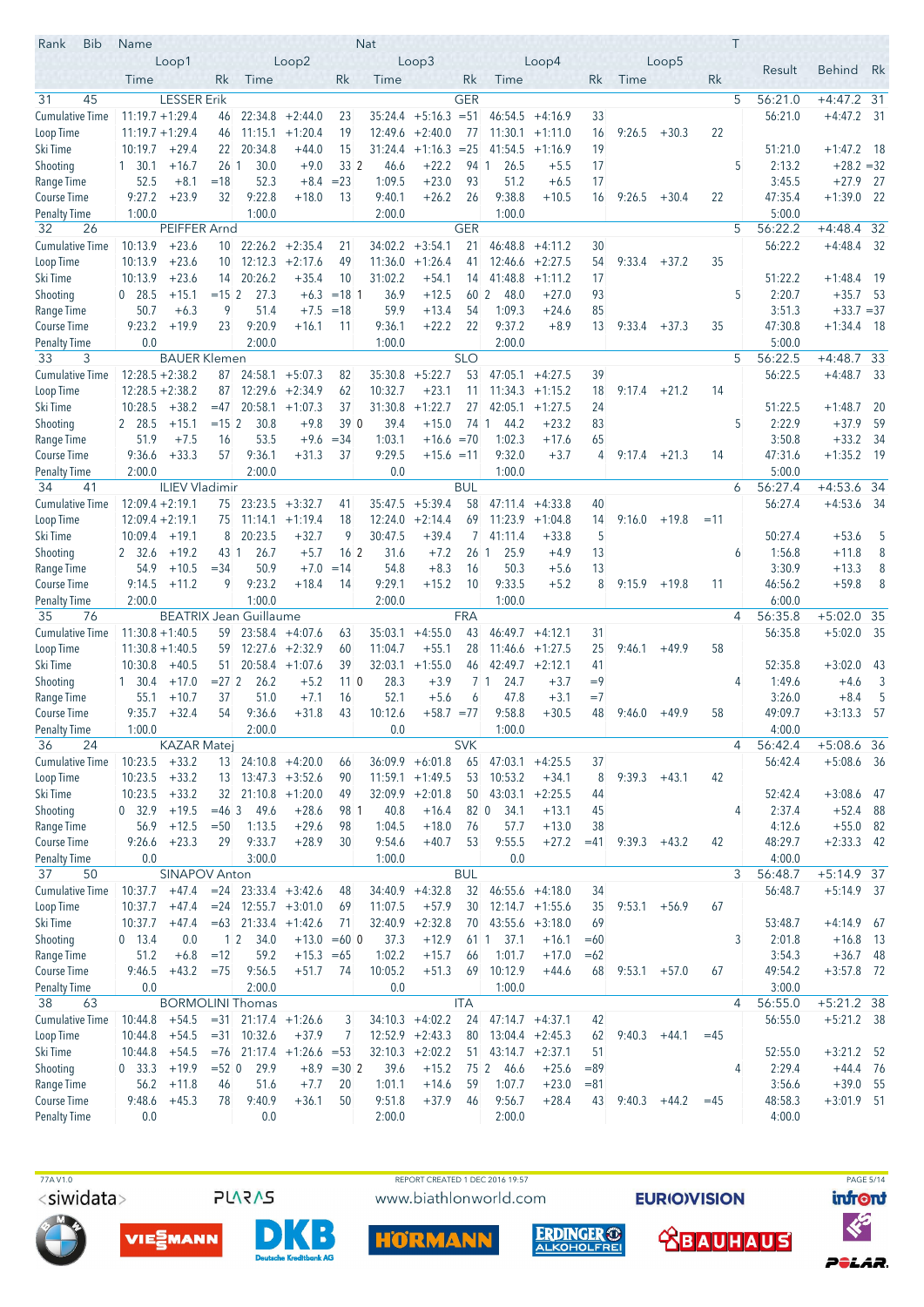| Loop5<br>Loop1<br>Loop2<br>Loop3<br>Loop4<br>Result<br><b>Behind</b><br>Rk<br>Time<br>Rk<br>Time<br>Rk<br>Time<br>Rk<br>Time<br>Rk<br>Time<br>Rk<br>83<br><b>DRINOVEC Mitja</b><br><b>SLO</b><br>$\overline{2}$<br>56:58.8<br>$+5:25.0$ 39<br>39<br><b>Cumulative Time</b><br>$11:56.3 + 2:06.0$<br>$+4:22.7$<br>28<br>46:49.9<br>56:58.8<br>$+5:25.0$<br>- 39<br>$69$ 23:04.0 +3:13.2<br>34:30.8<br>$+4:12.3$<br>32<br>33<br>$11:56.3 + 2:06.0$<br>$11:26.8 + 1:17.2$<br>35<br>$12:19.1 + 2:00.0$<br>38<br>$10:08.9 + 1:12.7$<br>85<br>69<br>$11:07.7 +1:13.0$<br>14<br>$+2:13.2$<br>33:30.8<br>$+3:22.7$<br>88<br>44:49.9<br>87<br>54:58.8<br>$+5:25.0$ 86<br>$10:56.3 + 1:06.0$<br>22:04.0<br>88<br>$+4:12.3$<br>85<br>30.2<br>$+9.2$<br>$= 35$ 0<br>38.6<br>$+14.2$<br>30.0<br>$+9.0$<br>$= 23$<br>2<br>2:17.4<br>$+32.4 = 45$<br>Shooting<br>1 38.6<br>$+25.2$<br>79 0<br>67 1<br>54.6<br>$+10.7$<br>1:03.4<br>$+16.9 = 72$<br>53.1<br>$+8.4$<br>22<br>3:55.2<br>$+37.6$<br>1:04.1<br>$+19.7$<br>89<br>$=41$<br>- 49<br>10:25.9<br>51:03.4<br>9:52.2<br>$+48.9$<br>10:13.0<br>$+1:08.2$<br>10:23.4<br>$+1:09.5$<br>89<br>$+57.6$<br>$+5:07.0$<br>-89<br>Course Time<br>84<br>92<br>$86$ 10:08.9 +1:12.8<br>85<br>1:00.0<br>0.0<br>0.0<br>1:00.0<br>2:00.0<br><b>Penalty Time</b><br>56:58.9<br>$+5:25.1$<br>40<br>84<br><b>VARABEI Maksim</b><br><b>BLR</b><br>3<br>-40<br>$+54.0$<br>$30$ 22:38.5 +2:47.7<br>47:03.3<br>56:58.9<br>$+5:25.1$ 40<br><b>Cumulative Time</b><br>10:44.3<br>34:49.5<br>$+4:41.4$<br>34<br>$+4:25.7$<br>38<br>25<br>$+54.0$<br>30 <sup>°</sup><br>$11:54.2 +1:59.5$<br>42<br>12:11.0<br>$+2:01.4$<br>58<br>$12:13.8 + 1:54.7$<br>71<br>Loop Time<br>10:44.3<br>34<br>9:55.6<br>$+59.4$<br>75 21:38.5<br>32:49.5<br>44:03.3<br>73<br>53:58.9<br>$+4:25.1$ 70<br>10:44.3<br>$+54.0$<br>$+1:47.7$<br>72<br>$+2:41.4$<br>74<br>$+3:25.7$<br>2:15.9<br>$+30.9 = 39$<br>$+20.0$<br>31.3<br>$+10.3$<br>39.8<br>$+15.4$<br>76 1<br>31<br>3<br>Shooting<br>0, 33.4<br>$= 54 \; 1$<br>$= 46$ 1<br>31.4<br>$+10.4$<br>$+10.5$<br>$= 34$<br>53.1<br>$+9.2$<br>$= 31$<br>1:02.8<br>$+16.3$<br>$=68$<br>55.2<br>$= 28$<br>3:46.0<br>$+28.4$<br>- 29<br>Range Time<br>54.9<br>$+10.5$<br>9:49.4<br>10:01.1<br>$+56.3$<br>81<br>10:08.1<br>$+54.2$<br>70<br>10:18.6<br>$+50.3$<br>50:12.8<br>$+4:16.4 = 76$<br>Course Time<br>$+46.1$<br>81<br>77<br>$9:55.6 + 59.5$<br>71<br>3:00.0<br><b>Penalty Time</b><br>0.0<br>1:00.0<br>1:00.0<br>1:00.0<br>SEMAKOV Vladimir<br><b>UKR</b><br>88<br>3<br>57:07.1<br>$+5:33.3$ 41<br>41<br><b>Cumulative Time</b><br>10:43.6<br>$+53.3$<br>$= 28$<br>$22:22.8$ +2:32.0<br>34:35.2<br>$+4:27.1$<br>46:59.3<br>35<br>57:07.1<br>$+5:33.3$ 41<br>18<br>31<br>$+4:21.7$<br>$+53.3$<br>$11:39.2 +1:44.5$<br>$+2:02.8$<br>12:24.1<br>83<br>Loop Time<br>10:43.6<br>$= 28$<br>34<br>12:12.4<br>$+2:05.0$<br>42<br>$10:07.8 + 1:11.6$<br>61<br>21:22.8<br>$+2:27.1$<br>43:59.3<br>$+4:33.3$<br>Ski Time<br>10:43.6<br>$+53.3$<br>$= 71$<br>$+1:32.0$<br>59<br>32:35.2<br>$+3:21.7$<br>71<br>54:07.1<br>67<br>- 74<br>0.40.9<br>$+27.5$<br>26.5<br>38.9<br>37.7<br>3<br>2:24.0<br>$+39.0$<br>63<br>91 1<br>$+5.5$<br>14 <sup>1</sup><br>$+14.5$<br>70 1<br>$+16.7$<br>63<br>1:03.4<br>$+19.0$<br>86<br>50.3<br>13<br>1:01.6<br>$+15.1$<br>1:03.5<br>$+18.8$<br>3:58.8<br>$+41.2$<br>-57<br>Range Time<br>$+6.4$<br>63<br>$=67$<br>9:40.2<br>69<br>9:48.8<br>62<br>10:10.8<br>$+56.9$<br>10:20.5<br>$+52.2$<br>83<br>50:08.1<br>$+4:11.7$ 74<br>Course Time<br>$+36.9$<br>$+44.0$<br>74<br>$81 \mid 10:07.8 + 1:11.7$<br>3:00.0<br>0.0<br>1:00.0<br>1:00.0<br>1:00.0<br><b>Penalty Time</b><br><b>KRCMAR Michal</b><br><b>CZE</b><br>$+5:35.0$ 42<br>42<br>48<br>5<br>57:08.8<br>10:24.1<br>$+33.8$<br>24:10.1<br>$+4:34.5$<br>33<br>47:39.7<br>57:08.8<br>$+5:35.0$ 42<br><b>Cumulative Time</b><br>$=14$<br>$+4:19.3$<br>34:42.6<br>$+5:02.1$<br>45<br>65<br>$+33.8$<br>10:32.5<br>$+22.9$<br>10<br>$12:57.1 + 2:38.0$<br>9:29.1<br>$+32.9$<br>29<br>Loop Time<br>10:24.1<br>$13:46.0 + 3:51.3$<br>89<br>61<br>$=14$<br>$+33.8$<br>$= 33$<br>$+1:19.3$<br>48<br>31:42.6<br>$+1:34.5$<br>35<br>42:39.7<br>$+2:02.1$<br>37<br>52:08.8<br>$+2:35.0$<br>10:24.1<br>21:10.1<br>-37<br>0, 32.7<br>$+19.3$<br>$= 44$ 3<br>44.3<br>$+23.3$<br>$= 91$ 0<br>32.1<br>$+7.7$<br>28 <sup>2</sup><br>44.5<br>$+23.5$<br>84<br>5<br>2:33.6<br>$+48.6$<br>83<br>54.5<br>$+10.1$<br>29<br>1:07.4<br>$+23.5$<br>90<br>55.4<br>$+8.9$<br>19<br>1:07.9<br>$+23.2$<br>84<br>4:05.2<br>$+47.6$<br>-68<br>9:29.6<br>$+26.3$<br>9:38.5<br>$+33.7$<br>49<br>9:37.0<br>$+23.1$<br>23<br>9:49.1<br>$+20.8$<br>32<br>9:29.1<br>29<br>48:03.3<br>$+2:06.9$<br>- 30<br>Course Time<br>$=40$<br>$+33.0$<br>5:00.0<br>0.0<br>3:00.0<br>0.0<br>2:00.0<br><b>Penalty Time</b><br>SMITH Nathan<br>CAN<br>3<br>$+5:36.8$ 43<br>22<br>57:10.6<br>43<br><b>Cumulative Time</b><br>37<br>$+5:36.8$ 43<br>$11:41.9 + 1:51.6$<br>$22:46.6$ +2:55.8<br>34:56.0<br>$+4:47.9$<br>$47:13.4 +4:35.8$<br>41<br>57:10.6<br>64<br>26<br>$+1:59.8$<br>Loop Time<br>$11:41.9 + 1:51.6$<br>$11:04.7 +1:10.0$<br>13<br>12:09.4<br>57<br>$12:17.4$ +1:58.3<br>37<br>$9:57.2 +1:01.0$<br>73<br>64<br>79<br>$32:56.0 +2:47.9$<br>$+4:36.8$<br>10:41.9<br>$+51.6$<br>$70$ 21:46.6 +1:55.8<br>77<br>$44:13.4 +3:35.8$<br>76<br>54:10.6<br>- 76<br>$+10.0$<br>$+3.0$<br>3<br>1:50.1<br>$+5.1$<br>$1 \quad 23.4$<br>30<br>32.5<br>$+11.5$<br>$= 53 \; 1$<br>27.4<br>4 1<br>26.8<br>$+5.8$<br>18<br>$\overline{4}$<br>47.1<br>55.1<br>53.4<br>49.0<br>3:24.6<br>$+7.0$<br>3<br>Range Time<br>$+2.7$<br>$+11.2$<br>$=45$<br>$+6.9 = 10$<br>$+4.3$<br>4<br>11<br>9:54.8<br>$+51.5$<br>$10:09.6 +1:04.8$<br>90<br>$10:16.0 + 1:02.1$<br>$82 \mid 10:28.3 +1:00.0$<br>87<br>50:45.9<br>$+4:49.5$<br>-83<br>Course Time<br>89<br>$9:57.2 +1:01.1$<br>73<br>1:00.0<br>1:00.0<br>3:00.0<br>0.0<br>1:00.0<br>44<br>KAZ<br>$\overline{4}$<br>57:23.4<br>13<br>SAVITSKIY Yan<br>+5:49.6 44<br>$12:25.8 + 2:35.5$<br>$34:34.0 +4:25.9$<br>30<br>$47:38.8 + 5:01.2$<br>57:23.4<br>$+5:49.6$ 44<br>Cumulative Time<br>$85$ 23:47.6 $+3:56.8$<br>58<br>44<br>$12:25.8 + 2:35.5$<br>$85$ 11:21.8 +1:27.1<br>$+36.8$<br>$13:04.8 + 2:45.7$<br>56<br>Loop Time<br>10:46.4<br>16<br>63<br>9:44.6<br>$+48.4$<br>25<br>Ski Time<br>39 20:47.6<br>$31:34.0 +1:25.9$<br>30 <sup>°</sup><br>$43:38.8 + 3:01.2$<br>53:23.4<br>$+3:49.6$ 61<br>$10:25.8$ +35.5<br>$+56.8$<br>27<br>61<br>Shooting<br>$+19.0$<br>39 1<br>24.1<br>$+3.1$<br>60<br>32.8<br>$+8.4 = 35$ 1<br>53.3<br>$+32.3$<br>2:22.6<br>$+37.6$ 58<br>2 32.4<br>100<br>4<br>Range Time<br>$+3.7$<br>56.6<br>4:37.9<br>55.9<br>$+11.5$<br>44<br>47.6<br>$\overline{7}$<br>$+10.1$<br>30<br>$1:57.8 + 1:13.1$<br>$+1:20.3$ 99<br>104<br>Course Time<br>9:29.9<br>$+26.6$<br>9:34.2<br>$+29.4$<br>9:49.8<br>$+35.9$<br>42<br>10:07.0<br>48:45.4<br>$+2:49.0$ 48<br>$=42$<br>31<br>$+38.7$<br>$=62$<br>9:44.5<br>$+48.4$<br>56<br>1:00.0<br>0.0<br>4:00.0<br><b>Penalty Time</b><br>2:00.0<br>1:00.0<br><b>SWE</b><br>57:32.9<br>$+5:59.1$ 45<br>45<br>43<br><b>STENERSEN Torstein</b><br>$\overline{4}$<br>$34:32.5 +4:24.4$<br>29<br>57:32.9<br>$+5:59.1$ 45<br>Cumulative Time<br>10:37.6<br>$+47.3$<br>$23$ 21:20.7 +1:29.9<br>$47:41.0 + 5:03.4$<br>4<br>46<br>Loop Time<br>$10:37.6 +47.3$<br>23 10:43.1<br>$+48.4$<br>$13:11.8 + 3:02.2$<br>$13:08.5 +2:49.4$<br>65<br>91<br>65<br>9:51.9<br>$+55.7$<br>10<br>$10:37.6 +47.3$<br>$62$ 21:20.7 +1:29.9<br>$32:32.5 +2:24.4$<br>$43:41.0 +3:03.4$<br>53:32.9<br>$+3:59.1$ 63<br>56<br>65<br>65<br>Shooting<br>0, 35.9<br>$+22.5$<br>36.8<br>$+15.8$<br>36.6<br>$+12.2$<br>59 2 42.2<br>2:31.5<br>$+46.5$ 79<br>68 0<br>70 2<br>$+21.2$<br>$=76$<br>4<br>Range Time<br>59.9<br>$+15.5$<br>59.1<br>$+15.2$<br>$+15.3$<br>1:06.6<br>$+21.9$<br>4:07.4<br>$+49.8$ 75<br>69<br>1:01.8<br>65<br>64<br>$= 76$<br>49:25.3<br>Course Time<br>9:37.7<br>$+34.4$<br>9:44.0<br>$+39.2$<br>10:09.9<br>$+56.0$<br>72<br>10:01.9<br>$+33.6$<br>65<br>$+3:28.9$ 64<br>$=61$<br>56<br>53<br>9:51.8<br>$+55.7$<br>0.0<br>0.0<br>2:00.0<br>2:00.0<br>4:00.0<br><b>Penalty Time</b><br>$\overline{7}$<br>$+5:59.9$ 46<br>46<br><b>SCHEMPP Simon</b><br><b>GER</b><br>57:33.7<br>9<br>$+18.4$<br>$35:52.4 +5:44.3$<br>$48:15.2 + 5:37.6$<br>57:33.7<br>$+5:59.9$ 46<br>Cumulative Time<br>10:08.7<br>$6$ 24:39.4 +4:48.6<br>61<br>51<br>75<br>10:08.7<br>$+18.4$<br>$14:30.7 +4:36.0$<br>$11:13.0 + 1:03.4$<br>31<br>$12:22.8 + 2:03.7$<br>$9:18.5 +22.3$<br>Loop Time<br>101<br>41<br>$=15$<br>6<br>9 41:15.2<br>$+59.9$<br>10:08.7<br>$+18.4$<br>20:39.4<br>$+48.6$<br>20<br>30:52.4<br>$+44.3$<br>$+37.6$<br>50:33.7<br>$6\overline{6}$<br>7 <sup>1</sup><br>7<br>7<br>2:32.9<br>Shooting<br>$+19.6$<br>56.1<br>$+35.1$<br>31.0<br>32.8<br>$+47.9$ 82<br>0, 33.0<br>$= 484$<br>$102 \mid 1$<br>$+6.6 = 19$ 2<br>$+11.8$<br>38<br>Range Time<br>55.3<br>$+10.9$<br>1:16.5<br>$+32.6$<br>55.9<br>$+9.4$<br>54.4<br>4:02.1<br>$+44.5 = 62$<br>$=39$<br>100<br>24<br>$+9.7$<br>25<br>3<br>Course Time<br>9:13.4<br>$+10.1$<br>6<br>9:14.2<br>$+9.4$<br>9:17.1<br>9:28.3<br>0.0<br>9:18.5<br>46:31.5<br>$+35.1$ 5<br>4<br>$+3.2$<br>$\mathbf{1}$<br>$+22.4$<br>16<br><b>Penalty Time</b><br>4:00.0<br>7:00.0<br>0.0<br>1:00.0<br>2:00.0 | <b>Bib</b><br>Rank | Name |  |  | Nat |  |  |  | T |  |  |
|-------------------------------------------------------------------------------------------------------------------------------------------------------------------------------------------------------------------------------------------------------------------------------------------------------------------------------------------------------------------------------------------------------------------------------------------------------------------------------------------------------------------------------------------------------------------------------------------------------------------------------------------------------------------------------------------------------------------------------------------------------------------------------------------------------------------------------------------------------------------------------------------------------------------------------------------------------------------------------------------------------------------------------------------------------------------------------------------------------------------------------------------------------------------------------------------------------------------------------------------------------------------------------------------------------------------------------------------------------------------------------------------------------------------------------------------------------------------------------------------------------------------------------------------------------------------------------------------------------------------------------------------------------------------------------------------------------------------------------------------------------------------------------------------------------------------------------------------------------------------------------------------------------------------------------------------------------------------------------------------------------------------------------------------------------------------------------------------------------------------------------------------------------------------------------------------------------------------------------------------------------------------------------------------------------------------------------------------------------------------------------------------------------------------------------------------------------------------------------------------------------------------------------------------------------------------------------------------------------------------------------------------------------------------------------------------------------------------------------------------------------------------------------------------------------------------------------------------------------------------------------------------------------------------------------------------------------------------------------------------------------------------------------------------------------------------------------------------------------------------------------------------------------------------------------------------------------------------------------------------------------------------------------------------------------------------------------------------------------------------------------------------------------------------------------------------------------------------------------------------------------------------------------------------------------------------------------------------------------------------------------------------------------------------------------------------------------------------------------------------------------------------------------------------------------------------------------------------------------------------------------------------------------------------------------------------------------------------------------------------------------------------------------------------------------------------------------------------------------------------------------------------------------------------------------------------------------------------------------------------------------------------------------------------------------------------------------------------------------------------------------------------------------------------------------------------------------------------------------------------------------------------------------------------------------------------------------------------------------------------------------------------------------------------------------------------------------------------------------------------------------------------------------------------------------------------------------------------------------------------------------------------------------------------------------------------------------------------------------------------------------------------------------------------------------------------------------------------------------------------------------------------------------------------------------------------------------------------------------------------------------------------------------------------------------------------------------------------------------------------------------------------------------------------------------------------------------------------------------------------------------------------------------------------------------------------------------------------------------------------------------------------------------------------------------------------------------------------------------------------------------------------------------------------------------------------------------------------------------------------------------------------------------------------------------------------------------------------------------------------------------------------------------------------------------------------------------------------------------------------------------------------------------------------------------------------------------------------------------------------------------------------------------------------------------------------------------------------------------------------------------------------------------------------------------------------------------------------------------------------------------------------------------------------------------------------------------------------------------------------------------------------------------------------------------------------------------------------------------------------------------------------------------------------------------------------------------------------------------------------------------------------------------------------------------------------------------------------------------------------------------------------------------------------------------------------------------------------------------------------------------------------------------------------------------------------------------------------------------------------------------------------------------------------------------------------------------------------------------------------------------------------------------------------------------------------------------------------------------------------------------------------------------------------------------------------------------------------------------------------------------------------------------------------------------------------------------------------------------------------------------------------------------------------------------------------------------------------------------------------------------------------------------------------------------------------------------------------------------------------------------------------------------------------------------------------------------------------------------------------------------------------------------------------------------------------------------------------------------------------------------------------------------------------------------------------------------------------------------------------------------------------------------------------------------------------------------------------------------------------------------------------------------------------------------------------------------------------------------------------------------------------------------------------------------------------------------------------------------------------------------------------------------------------------------------------------------------------------------------------------------------------------------------------------------------------------------------------------------------------------------------------------------------------------------------------------------------------------------------------------------------------------------------------------------------------------------------------------------------------------------------------------------------------|--------------------|------|--|--|-----|--|--|--|---|--|--|
| Loop Time<br>Ski Time<br>Range Time<br>Ski Time<br>Shooting<br>Ski Time<br>Shooting<br>Range Time<br>Ski Time<br>Shooting<br><b>Penalty Time</b><br>Ski Time<br>Ski Time                                                                                                                                                                                                                                                                                                                                                                                                                                                                                                                                                                                                                                                                                                                                                                                                                                                                                                                                                                                                                                                                                                                                                                                                                                                                                                                                                                                                                                                                                                                                                                                                                                                                                                                                                                                                                                                                                                                                                                                                                                                                                                                                                                                                                                                                                                                                                                                                                                                                                                                                                                                                                                                                                                                                                                                                                                                                                                                                                                                                                                                                                                                                                                                                                                                                                                                                                                                                                                                                                                                                                                                                                                                                                                                                                                                                                                                                                                                                                                                                                                                                                                                                                                                                                                                                                                                                                                                                                                                                                                                                                                                                                                                                                                                                                                                                                                                                                                                                                                                                                                                                                                                                                                                                                                                                                                                                                                                                                                                                                                                                                                                                                                                                                                                                                                                                                                                                                                                                                                                                                                                                                                                                                                                                                                                                                                                                                                                                                                                                                                                                                                                                                                                                                                                                                                                                                                                                                                                                                                                                                                                                                                                                                                                                                                                                                                                                                                                                                                                                                                                                                                                                                                                                                                                                                                                                                                                                                                                                                                                                                                                                                                                                                                                                                                                                                                                                                                                                                                                                                                                                                                                                                                                                                                                                                                                                                                                                                                                                                                                                                                                                                                                  |                    |      |  |  |     |  |  |  |   |  |  |
|                                                                                                                                                                                                                                                                                                                                                                                                                                                                                                                                                                                                                                                                                                                                                                                                                                                                                                                                                                                                                                                                                                                                                                                                                                                                                                                                                                                                                                                                                                                                                                                                                                                                                                                                                                                                                                                                                                                                                                                                                                                                                                                                                                                                                                                                                                                                                                                                                                                                                                                                                                                                                                                                                                                                                                                                                                                                                                                                                                                                                                                                                                                                                                                                                                                                                                                                                                                                                                                                                                                                                                                                                                                                                                                                                                                                                                                                                                                                                                                                                                                                                                                                                                                                                                                                                                                                                                                                                                                                                                                                                                                                                                                                                                                                                                                                                                                                                                                                                                                                                                                                                                                                                                                                                                                                                                                                                                                                                                                                                                                                                                                                                                                                                                                                                                                                                                                                                                                                                                                                                                                                                                                                                                                                                                                                                                                                                                                                                                                                                                                                                                                                                                                                                                                                                                                                                                                                                                                                                                                                                                                                                                                                                                                                                                                                                                                                                                                                                                                                                                                                                                                                                                                                                                                                                                                                                                                                                                                                                                                                                                                                                                                                                                                                                                                                                                                                                                                                                                                                                                                                                                                                                                                                                                                                                                                                                                                                                                                                                                                                                                                                                                                                                                                                                                                                                           |                    |      |  |  |     |  |  |  |   |  |  |
|                                                                                                                                                                                                                                                                                                                                                                                                                                                                                                                                                                                                                                                                                                                                                                                                                                                                                                                                                                                                                                                                                                                                                                                                                                                                                                                                                                                                                                                                                                                                                                                                                                                                                                                                                                                                                                                                                                                                                                                                                                                                                                                                                                                                                                                                                                                                                                                                                                                                                                                                                                                                                                                                                                                                                                                                                                                                                                                                                                                                                                                                                                                                                                                                                                                                                                                                                                                                                                                                                                                                                                                                                                                                                                                                                                                                                                                                                                                                                                                                                                                                                                                                                                                                                                                                                                                                                                                                                                                                                                                                                                                                                                                                                                                                                                                                                                                                                                                                                                                                                                                                                                                                                                                                                                                                                                                                                                                                                                                                                                                                                                                                                                                                                                                                                                                                                                                                                                                                                                                                                                                                                                                                                                                                                                                                                                                                                                                                                                                                                                                                                                                                                                                                                                                                                                                                                                                                                                                                                                                                                                                                                                                                                                                                                                                                                                                                                                                                                                                                                                                                                                                                                                                                                                                                                                                                                                                                                                                                                                                                                                                                                                                                                                                                                                                                                                                                                                                                                                                                                                                                                                                                                                                                                                                                                                                                                                                                                                                                                                                                                                                                                                                                                                                                                                                                                           |                    |      |  |  |     |  |  |  |   |  |  |
|                                                                                                                                                                                                                                                                                                                                                                                                                                                                                                                                                                                                                                                                                                                                                                                                                                                                                                                                                                                                                                                                                                                                                                                                                                                                                                                                                                                                                                                                                                                                                                                                                                                                                                                                                                                                                                                                                                                                                                                                                                                                                                                                                                                                                                                                                                                                                                                                                                                                                                                                                                                                                                                                                                                                                                                                                                                                                                                                                                                                                                                                                                                                                                                                                                                                                                                                                                                                                                                                                                                                                                                                                                                                                                                                                                                                                                                                                                                                                                                                                                                                                                                                                                                                                                                                                                                                                                                                                                                                                                                                                                                                                                                                                                                                                                                                                                                                                                                                                                                                                                                                                                                                                                                                                                                                                                                                                                                                                                                                                                                                                                                                                                                                                                                                                                                                                                                                                                                                                                                                                                                                                                                                                                                                                                                                                                                                                                                                                                                                                                                                                                                                                                                                                                                                                                                                                                                                                                                                                                                                                                                                                                                                                                                                                                                                                                                                                                                                                                                                                                                                                                                                                                                                                                                                                                                                                                                                                                                                                                                                                                                                                                                                                                                                                                                                                                                                                                                                                                                                                                                                                                                                                                                                                                                                                                                                                                                                                                                                                                                                                                                                                                                                                                                                                                                                                           |                    |      |  |  |     |  |  |  |   |  |  |
|                                                                                                                                                                                                                                                                                                                                                                                                                                                                                                                                                                                                                                                                                                                                                                                                                                                                                                                                                                                                                                                                                                                                                                                                                                                                                                                                                                                                                                                                                                                                                                                                                                                                                                                                                                                                                                                                                                                                                                                                                                                                                                                                                                                                                                                                                                                                                                                                                                                                                                                                                                                                                                                                                                                                                                                                                                                                                                                                                                                                                                                                                                                                                                                                                                                                                                                                                                                                                                                                                                                                                                                                                                                                                                                                                                                                                                                                                                                                                                                                                                                                                                                                                                                                                                                                                                                                                                                                                                                                                                                                                                                                                                                                                                                                                                                                                                                                                                                                                                                                                                                                                                                                                                                                                                                                                                                                                                                                                                                                                                                                                                                                                                                                                                                                                                                                                                                                                                                                                                                                                                                                                                                                                                                                                                                                                                                                                                                                                                                                                                                                                                                                                                                                                                                                                                                                                                                                                                                                                                                                                                                                                                                                                                                                                                                                                                                                                                                                                                                                                                                                                                                                                                                                                                                                                                                                                                                                                                                                                                                                                                                                                                                                                                                                                                                                                                                                                                                                                                                                                                                                                                                                                                                                                                                                                                                                                                                                                                                                                                                                                                                                                                                                                                                                                                                                                           |                    |      |  |  |     |  |  |  |   |  |  |
|                                                                                                                                                                                                                                                                                                                                                                                                                                                                                                                                                                                                                                                                                                                                                                                                                                                                                                                                                                                                                                                                                                                                                                                                                                                                                                                                                                                                                                                                                                                                                                                                                                                                                                                                                                                                                                                                                                                                                                                                                                                                                                                                                                                                                                                                                                                                                                                                                                                                                                                                                                                                                                                                                                                                                                                                                                                                                                                                                                                                                                                                                                                                                                                                                                                                                                                                                                                                                                                                                                                                                                                                                                                                                                                                                                                                                                                                                                                                                                                                                                                                                                                                                                                                                                                                                                                                                                                                                                                                                                                                                                                                                                                                                                                                                                                                                                                                                                                                                                                                                                                                                                                                                                                                                                                                                                                                                                                                                                                                                                                                                                                                                                                                                                                                                                                                                                                                                                                                                                                                                                                                                                                                                                                                                                                                                                                                                                                                                                                                                                                                                                                                                                                                                                                                                                                                                                                                                                                                                                                                                                                                                                                                                                                                                                                                                                                                                                                                                                                                                                                                                                                                                                                                                                                                                                                                                                                                                                                                                                                                                                                                                                                                                                                                                                                                                                                                                                                                                                                                                                                                                                                                                                                                                                                                                                                                                                                                                                                                                                                                                                                                                                                                                                                                                                                                                           |                    |      |  |  |     |  |  |  |   |  |  |
|                                                                                                                                                                                                                                                                                                                                                                                                                                                                                                                                                                                                                                                                                                                                                                                                                                                                                                                                                                                                                                                                                                                                                                                                                                                                                                                                                                                                                                                                                                                                                                                                                                                                                                                                                                                                                                                                                                                                                                                                                                                                                                                                                                                                                                                                                                                                                                                                                                                                                                                                                                                                                                                                                                                                                                                                                                                                                                                                                                                                                                                                                                                                                                                                                                                                                                                                                                                                                                                                                                                                                                                                                                                                                                                                                                                                                                                                                                                                                                                                                                                                                                                                                                                                                                                                                                                                                                                                                                                                                                                                                                                                                                                                                                                                                                                                                                                                                                                                                                                                                                                                                                                                                                                                                                                                                                                                                                                                                                                                                                                                                                                                                                                                                                                                                                                                                                                                                                                                                                                                                                                                                                                                                                                                                                                                                                                                                                                                                                                                                                                                                                                                                                                                                                                                                                                                                                                                                                                                                                                                                                                                                                                                                                                                                                                                                                                                                                                                                                                                                                                                                                                                                                                                                                                                                                                                                                                                                                                                                                                                                                                                                                                                                                                                                                                                                                                                                                                                                                                                                                                                                                                                                                                                                                                                                                                                                                                                                                                                                                                                                                                                                                                                                                                                                                                                                           |                    |      |  |  |     |  |  |  |   |  |  |
|                                                                                                                                                                                                                                                                                                                                                                                                                                                                                                                                                                                                                                                                                                                                                                                                                                                                                                                                                                                                                                                                                                                                                                                                                                                                                                                                                                                                                                                                                                                                                                                                                                                                                                                                                                                                                                                                                                                                                                                                                                                                                                                                                                                                                                                                                                                                                                                                                                                                                                                                                                                                                                                                                                                                                                                                                                                                                                                                                                                                                                                                                                                                                                                                                                                                                                                                                                                                                                                                                                                                                                                                                                                                                                                                                                                                                                                                                                                                                                                                                                                                                                                                                                                                                                                                                                                                                                                                                                                                                                                                                                                                                                                                                                                                                                                                                                                                                                                                                                                                                                                                                                                                                                                                                                                                                                                                                                                                                                                                                                                                                                                                                                                                                                                                                                                                                                                                                                                                                                                                                                                                                                                                                                                                                                                                                                                                                                                                                                                                                                                                                                                                                                                                                                                                                                                                                                                                                                                                                                                                                                                                                                                                                                                                                                                                                                                                                                                                                                                                                                                                                                                                                                                                                                                                                                                                                                                                                                                                                                                                                                                                                                                                                                                                                                                                                                                                                                                                                                                                                                                                                                                                                                                                                                                                                                                                                                                                                                                                                                                                                                                                                                                                                                                                                                                                                           |                    |      |  |  |     |  |  |  |   |  |  |
|                                                                                                                                                                                                                                                                                                                                                                                                                                                                                                                                                                                                                                                                                                                                                                                                                                                                                                                                                                                                                                                                                                                                                                                                                                                                                                                                                                                                                                                                                                                                                                                                                                                                                                                                                                                                                                                                                                                                                                                                                                                                                                                                                                                                                                                                                                                                                                                                                                                                                                                                                                                                                                                                                                                                                                                                                                                                                                                                                                                                                                                                                                                                                                                                                                                                                                                                                                                                                                                                                                                                                                                                                                                                                                                                                                                                                                                                                                                                                                                                                                                                                                                                                                                                                                                                                                                                                                                                                                                                                                                                                                                                                                                                                                                                                                                                                                                                                                                                                                                                                                                                                                                                                                                                                                                                                                                                                                                                                                                                                                                                                                                                                                                                                                                                                                                                                                                                                                                                                                                                                                                                                                                                                                                                                                                                                                                                                                                                                                                                                                                                                                                                                                                                                                                                                                                                                                                                                                                                                                                                                                                                                                                                                                                                                                                                                                                                                                                                                                                                                                                                                                                                                                                                                                                                                                                                                                                                                                                                                                                                                                                                                                                                                                                                                                                                                                                                                                                                                                                                                                                                                                                                                                                                                                                                                                                                                                                                                                                                                                                                                                                                                                                                                                                                                                                                                           |                    |      |  |  |     |  |  |  |   |  |  |
|                                                                                                                                                                                                                                                                                                                                                                                                                                                                                                                                                                                                                                                                                                                                                                                                                                                                                                                                                                                                                                                                                                                                                                                                                                                                                                                                                                                                                                                                                                                                                                                                                                                                                                                                                                                                                                                                                                                                                                                                                                                                                                                                                                                                                                                                                                                                                                                                                                                                                                                                                                                                                                                                                                                                                                                                                                                                                                                                                                                                                                                                                                                                                                                                                                                                                                                                                                                                                                                                                                                                                                                                                                                                                                                                                                                                                                                                                                                                                                                                                                                                                                                                                                                                                                                                                                                                                                                                                                                                                                                                                                                                                                                                                                                                                                                                                                                                                                                                                                                                                                                                                                                                                                                                                                                                                                                                                                                                                                                                                                                                                                                                                                                                                                                                                                                                                                                                                                                                                                                                                                                                                                                                                                                                                                                                                                                                                                                                                                                                                                                                                                                                                                                                                                                                                                                                                                                                                                                                                                                                                                                                                                                                                                                                                                                                                                                                                                                                                                                                                                                                                                                                                                                                                                                                                                                                                                                                                                                                                                                                                                                                                                                                                                                                                                                                                                                                                                                                                                                                                                                                                                                                                                                                                                                                                                                                                                                                                                                                                                                                                                                                                                                                                                                                                                                                                           |                    |      |  |  |     |  |  |  |   |  |  |
|                                                                                                                                                                                                                                                                                                                                                                                                                                                                                                                                                                                                                                                                                                                                                                                                                                                                                                                                                                                                                                                                                                                                                                                                                                                                                                                                                                                                                                                                                                                                                                                                                                                                                                                                                                                                                                                                                                                                                                                                                                                                                                                                                                                                                                                                                                                                                                                                                                                                                                                                                                                                                                                                                                                                                                                                                                                                                                                                                                                                                                                                                                                                                                                                                                                                                                                                                                                                                                                                                                                                                                                                                                                                                                                                                                                                                                                                                                                                                                                                                                                                                                                                                                                                                                                                                                                                                                                                                                                                                                                                                                                                                                                                                                                                                                                                                                                                                                                                                                                                                                                                                                                                                                                                                                                                                                                                                                                                                                                                                                                                                                                                                                                                                                                                                                                                                                                                                                                                                                                                                                                                                                                                                                                                                                                                                                                                                                                                                                                                                                                                                                                                                                                                                                                                                                                                                                                                                                                                                                                                                                                                                                                                                                                                                                                                                                                                                                                                                                                                                                                                                                                                                                                                                                                                                                                                                                                                                                                                                                                                                                                                                                                                                                                                                                                                                                                                                                                                                                                                                                                                                                                                                                                                                                                                                                                                                                                                                                                                                                                                                                                                                                                                                                                                                                                                                           |                    |      |  |  |     |  |  |  |   |  |  |
|                                                                                                                                                                                                                                                                                                                                                                                                                                                                                                                                                                                                                                                                                                                                                                                                                                                                                                                                                                                                                                                                                                                                                                                                                                                                                                                                                                                                                                                                                                                                                                                                                                                                                                                                                                                                                                                                                                                                                                                                                                                                                                                                                                                                                                                                                                                                                                                                                                                                                                                                                                                                                                                                                                                                                                                                                                                                                                                                                                                                                                                                                                                                                                                                                                                                                                                                                                                                                                                                                                                                                                                                                                                                                                                                                                                                                                                                                                                                                                                                                                                                                                                                                                                                                                                                                                                                                                                                                                                                                                                                                                                                                                                                                                                                                                                                                                                                                                                                                                                                                                                                                                                                                                                                                                                                                                                                                                                                                                                                                                                                                                                                                                                                                                                                                                                                                                                                                                                                                                                                                                                                                                                                                                                                                                                                                                                                                                                                                                                                                                                                                                                                                                                                                                                                                                                                                                                                                                                                                                                                                                                                                                                                                                                                                                                                                                                                                                                                                                                                                                                                                                                                                                                                                                                                                                                                                                                                                                                                                                                                                                                                                                                                                                                                                                                                                                                                                                                                                                                                                                                                                                                                                                                                                                                                                                                                                                                                                                                                                                                                                                                                                                                                                                                                                                                                                           |                    |      |  |  |     |  |  |  |   |  |  |
|                                                                                                                                                                                                                                                                                                                                                                                                                                                                                                                                                                                                                                                                                                                                                                                                                                                                                                                                                                                                                                                                                                                                                                                                                                                                                                                                                                                                                                                                                                                                                                                                                                                                                                                                                                                                                                                                                                                                                                                                                                                                                                                                                                                                                                                                                                                                                                                                                                                                                                                                                                                                                                                                                                                                                                                                                                                                                                                                                                                                                                                                                                                                                                                                                                                                                                                                                                                                                                                                                                                                                                                                                                                                                                                                                                                                                                                                                                                                                                                                                                                                                                                                                                                                                                                                                                                                                                                                                                                                                                                                                                                                                                                                                                                                                                                                                                                                                                                                                                                                                                                                                                                                                                                                                                                                                                                                                                                                                                                                                                                                                                                                                                                                                                                                                                                                                                                                                                                                                                                                                                                                                                                                                                                                                                                                                                                                                                                                                                                                                                                                                                                                                                                                                                                                                                                                                                                                                                                                                                                                                                                                                                                                                                                                                                                                                                                                                                                                                                                                                                                                                                                                                                                                                                                                                                                                                                                                                                                                                                                                                                                                                                                                                                                                                                                                                                                                                                                                                                                                                                                                                                                                                                                                                                                                                                                                                                                                                                                                                                                                                                                                                                                                                                                                                                                                                           |                    |      |  |  |     |  |  |  |   |  |  |
|                                                                                                                                                                                                                                                                                                                                                                                                                                                                                                                                                                                                                                                                                                                                                                                                                                                                                                                                                                                                                                                                                                                                                                                                                                                                                                                                                                                                                                                                                                                                                                                                                                                                                                                                                                                                                                                                                                                                                                                                                                                                                                                                                                                                                                                                                                                                                                                                                                                                                                                                                                                                                                                                                                                                                                                                                                                                                                                                                                                                                                                                                                                                                                                                                                                                                                                                                                                                                                                                                                                                                                                                                                                                                                                                                                                                                                                                                                                                                                                                                                                                                                                                                                                                                                                                                                                                                                                                                                                                                                                                                                                                                                                                                                                                                                                                                                                                                                                                                                                                                                                                                                                                                                                                                                                                                                                                                                                                                                                                                                                                                                                                                                                                                                                                                                                                                                                                                                                                                                                                                                                                                                                                                                                                                                                                                                                                                                                                                                                                                                                                                                                                                                                                                                                                                                                                                                                                                                                                                                                                                                                                                                                                                                                                                                                                                                                                                                                                                                                                                                                                                                                                                                                                                                                                                                                                                                                                                                                                                                                                                                                                                                                                                                                                                                                                                                                                                                                                                                                                                                                                                                                                                                                                                                                                                                                                                                                                                                                                                                                                                                                                                                                                                                                                                                                                                           |                    |      |  |  |     |  |  |  |   |  |  |
|                                                                                                                                                                                                                                                                                                                                                                                                                                                                                                                                                                                                                                                                                                                                                                                                                                                                                                                                                                                                                                                                                                                                                                                                                                                                                                                                                                                                                                                                                                                                                                                                                                                                                                                                                                                                                                                                                                                                                                                                                                                                                                                                                                                                                                                                                                                                                                                                                                                                                                                                                                                                                                                                                                                                                                                                                                                                                                                                                                                                                                                                                                                                                                                                                                                                                                                                                                                                                                                                                                                                                                                                                                                                                                                                                                                                                                                                                                                                                                                                                                                                                                                                                                                                                                                                                                                                                                                                                                                                                                                                                                                                                                                                                                                                                                                                                                                                                                                                                                                                                                                                                                                                                                                                                                                                                                                                                                                                                                                                                                                                                                                                                                                                                                                                                                                                                                                                                                                                                                                                                                                                                                                                                                                                                                                                                                                                                                                                                                                                                                                                                                                                                                                                                                                                                                                                                                                                                                                                                                                                                                                                                                                                                                                                                                                                                                                                                                                                                                                                                                                                                                                                                                                                                                                                                                                                                                                                                                                                                                                                                                                                                                                                                                                                                                                                                                                                                                                                                                                                                                                                                                                                                                                                                                                                                                                                                                                                                                                                                                                                                                                                                                                                                                                                                                                                                           |                    |      |  |  |     |  |  |  |   |  |  |
|                                                                                                                                                                                                                                                                                                                                                                                                                                                                                                                                                                                                                                                                                                                                                                                                                                                                                                                                                                                                                                                                                                                                                                                                                                                                                                                                                                                                                                                                                                                                                                                                                                                                                                                                                                                                                                                                                                                                                                                                                                                                                                                                                                                                                                                                                                                                                                                                                                                                                                                                                                                                                                                                                                                                                                                                                                                                                                                                                                                                                                                                                                                                                                                                                                                                                                                                                                                                                                                                                                                                                                                                                                                                                                                                                                                                                                                                                                                                                                                                                                                                                                                                                                                                                                                                                                                                                                                                                                                                                                                                                                                                                                                                                                                                                                                                                                                                                                                                                                                                                                                                                                                                                                                                                                                                                                                                                                                                                                                                                                                                                                                                                                                                                                                                                                                                                                                                                                                                                                                                                                                                                                                                                                                                                                                                                                                                                                                                                                                                                                                                                                                                                                                                                                                                                                                                                                                                                                                                                                                                                                                                                                                                                                                                                                                                                                                                                                                                                                                                                                                                                                                                                                                                                                                                                                                                                                                                                                                                                                                                                                                                                                                                                                                                                                                                                                                                                                                                                                                                                                                                                                                                                                                                                                                                                                                                                                                                                                                                                                                                                                                                                                                                                                                                                                                                                           |                    |      |  |  |     |  |  |  |   |  |  |
|                                                                                                                                                                                                                                                                                                                                                                                                                                                                                                                                                                                                                                                                                                                                                                                                                                                                                                                                                                                                                                                                                                                                                                                                                                                                                                                                                                                                                                                                                                                                                                                                                                                                                                                                                                                                                                                                                                                                                                                                                                                                                                                                                                                                                                                                                                                                                                                                                                                                                                                                                                                                                                                                                                                                                                                                                                                                                                                                                                                                                                                                                                                                                                                                                                                                                                                                                                                                                                                                                                                                                                                                                                                                                                                                                                                                                                                                                                                                                                                                                                                                                                                                                                                                                                                                                                                                                                                                                                                                                                                                                                                                                                                                                                                                                                                                                                                                                                                                                                                                                                                                                                                                                                                                                                                                                                                                                                                                                                                                                                                                                                                                                                                                                                                                                                                                                                                                                                                                                                                                                                                                                                                                                                                                                                                                                                                                                                                                                                                                                                                                                                                                                                                                                                                                                                                                                                                                                                                                                                                                                                                                                                                                                                                                                                                                                                                                                                                                                                                                                                                                                                                                                                                                                                                                                                                                                                                                                                                                                                                                                                                                                                                                                                                                                                                                                                                                                                                                                                                                                                                                                                                                                                                                                                                                                                                                                                                                                                                                                                                                                                                                                                                                                                                                                                                                                           |                    |      |  |  |     |  |  |  |   |  |  |
|                                                                                                                                                                                                                                                                                                                                                                                                                                                                                                                                                                                                                                                                                                                                                                                                                                                                                                                                                                                                                                                                                                                                                                                                                                                                                                                                                                                                                                                                                                                                                                                                                                                                                                                                                                                                                                                                                                                                                                                                                                                                                                                                                                                                                                                                                                                                                                                                                                                                                                                                                                                                                                                                                                                                                                                                                                                                                                                                                                                                                                                                                                                                                                                                                                                                                                                                                                                                                                                                                                                                                                                                                                                                                                                                                                                                                                                                                                                                                                                                                                                                                                                                                                                                                                                                                                                                                                                                                                                                                                                                                                                                                                                                                                                                                                                                                                                                                                                                                                                                                                                                                                                                                                                                                                                                                                                                                                                                                                                                                                                                                                                                                                                                                                                                                                                                                                                                                                                                                                                                                                                                                                                                                                                                                                                                                                                                                                                                                                                                                                                                                                                                                                                                                                                                                                                                                                                                                                                                                                                                                                                                                                                                                                                                                                                                                                                                                                                                                                                                                                                                                                                                                                                                                                                                                                                                                                                                                                                                                                                                                                                                                                                                                                                                                                                                                                                                                                                                                                                                                                                                                                                                                                                                                                                                                                                                                                                                                                                                                                                                                                                                                                                                                                                                                                                                                           |                    |      |  |  |     |  |  |  |   |  |  |
|                                                                                                                                                                                                                                                                                                                                                                                                                                                                                                                                                                                                                                                                                                                                                                                                                                                                                                                                                                                                                                                                                                                                                                                                                                                                                                                                                                                                                                                                                                                                                                                                                                                                                                                                                                                                                                                                                                                                                                                                                                                                                                                                                                                                                                                                                                                                                                                                                                                                                                                                                                                                                                                                                                                                                                                                                                                                                                                                                                                                                                                                                                                                                                                                                                                                                                                                                                                                                                                                                                                                                                                                                                                                                                                                                                                                                                                                                                                                                                                                                                                                                                                                                                                                                                                                                                                                                                                                                                                                                                                                                                                                                                                                                                                                                                                                                                                                                                                                                                                                                                                                                                                                                                                                                                                                                                                                                                                                                                                                                                                                                                                                                                                                                                                                                                                                                                                                                                                                                                                                                                                                                                                                                                                                                                                                                                                                                                                                                                                                                                                                                                                                                                                                                                                                                                                                                                                                                                                                                                                                                                                                                                                                                                                                                                                                                                                                                                                                                                                                                                                                                                                                                                                                                                                                                                                                                                                                                                                                                                                                                                                                                                                                                                                                                                                                                                                                                                                                                                                                                                                                                                                                                                                                                                                                                                                                                                                                                                                                                                                                                                                                                                                                                                                                                                                                                           |                    |      |  |  |     |  |  |  |   |  |  |
|                                                                                                                                                                                                                                                                                                                                                                                                                                                                                                                                                                                                                                                                                                                                                                                                                                                                                                                                                                                                                                                                                                                                                                                                                                                                                                                                                                                                                                                                                                                                                                                                                                                                                                                                                                                                                                                                                                                                                                                                                                                                                                                                                                                                                                                                                                                                                                                                                                                                                                                                                                                                                                                                                                                                                                                                                                                                                                                                                                                                                                                                                                                                                                                                                                                                                                                                                                                                                                                                                                                                                                                                                                                                                                                                                                                                                                                                                                                                                                                                                                                                                                                                                                                                                                                                                                                                                                                                                                                                                                                                                                                                                                                                                                                                                                                                                                                                                                                                                                                                                                                                                                                                                                                                                                                                                                                                                                                                                                                                                                                                                                                                                                                                                                                                                                                                                                                                                                                                                                                                                                                                                                                                                                                                                                                                                                                                                                                                                                                                                                                                                                                                                                                                                                                                                                                                                                                                                                                                                                                                                                                                                                                                                                                                                                                                                                                                                                                                                                                                                                                                                                                                                                                                                                                                                                                                                                                                                                                                                                                                                                                                                                                                                                                                                                                                                                                                                                                                                                                                                                                                                                                                                                                                                                                                                                                                                                                                                                                                                                                                                                                                                                                                                                                                                                                                                           |                    |      |  |  |     |  |  |  |   |  |  |
|                                                                                                                                                                                                                                                                                                                                                                                                                                                                                                                                                                                                                                                                                                                                                                                                                                                                                                                                                                                                                                                                                                                                                                                                                                                                                                                                                                                                                                                                                                                                                                                                                                                                                                                                                                                                                                                                                                                                                                                                                                                                                                                                                                                                                                                                                                                                                                                                                                                                                                                                                                                                                                                                                                                                                                                                                                                                                                                                                                                                                                                                                                                                                                                                                                                                                                                                                                                                                                                                                                                                                                                                                                                                                                                                                                                                                                                                                                                                                                                                                                                                                                                                                                                                                                                                                                                                                                                                                                                                                                                                                                                                                                                                                                                                                                                                                                                                                                                                                                                                                                                                                                                                                                                                                                                                                                                                                                                                                                                                                                                                                                                                                                                                                                                                                                                                                                                                                                                                                                                                                                                                                                                                                                                                                                                                                                                                                                                                                                                                                                                                                                                                                                                                                                                                                                                                                                                                                                                                                                                                                                                                                                                                                                                                                                                                                                                                                                                                                                                                                                                                                                                                                                                                                                                                                                                                                                                                                                                                                                                                                                                                                                                                                                                                                                                                                                                                                                                                                                                                                                                                                                                                                                                                                                                                                                                                                                                                                                                                                                                                                                                                                                                                                                                                                                                                                           |                    |      |  |  |     |  |  |  |   |  |  |
|                                                                                                                                                                                                                                                                                                                                                                                                                                                                                                                                                                                                                                                                                                                                                                                                                                                                                                                                                                                                                                                                                                                                                                                                                                                                                                                                                                                                                                                                                                                                                                                                                                                                                                                                                                                                                                                                                                                                                                                                                                                                                                                                                                                                                                                                                                                                                                                                                                                                                                                                                                                                                                                                                                                                                                                                                                                                                                                                                                                                                                                                                                                                                                                                                                                                                                                                                                                                                                                                                                                                                                                                                                                                                                                                                                                                                                                                                                                                                                                                                                                                                                                                                                                                                                                                                                                                                                                                                                                                                                                                                                                                                                                                                                                                                                                                                                                                                                                                                                                                                                                                                                                                                                                                                                                                                                                                                                                                                                                                                                                                                                                                                                                                                                                                                                                                                                                                                                                                                                                                                                                                                                                                                                                                                                                                                                                                                                                                                                                                                                                                                                                                                                                                                                                                                                                                                                                                                                                                                                                                                                                                                                                                                                                                                                                                                                                                                                                                                                                                                                                                                                                                                                                                                                                                                                                                                                                                                                                                                                                                                                                                                                                                                                                                                                                                                                                                                                                                                                                                                                                                                                                                                                                                                                                                                                                                                                                                                                                                                                                                                                                                                                                                                                                                                                                                                           |                    |      |  |  |     |  |  |  |   |  |  |
|                                                                                                                                                                                                                                                                                                                                                                                                                                                                                                                                                                                                                                                                                                                                                                                                                                                                                                                                                                                                                                                                                                                                                                                                                                                                                                                                                                                                                                                                                                                                                                                                                                                                                                                                                                                                                                                                                                                                                                                                                                                                                                                                                                                                                                                                                                                                                                                                                                                                                                                                                                                                                                                                                                                                                                                                                                                                                                                                                                                                                                                                                                                                                                                                                                                                                                                                                                                                                                                                                                                                                                                                                                                                                                                                                                                                                                                                                                                                                                                                                                                                                                                                                                                                                                                                                                                                                                                                                                                                                                                                                                                                                                                                                                                                                                                                                                                                                                                                                                                                                                                                                                                                                                                                                                                                                                                                                                                                                                                                                                                                                                                                                                                                                                                                                                                                                                                                                                                                                                                                                                                                                                                                                                                                                                                                                                                                                                                                                                                                                                                                                                                                                                                                                                                                                                                                                                                                                                                                                                                                                                                                                                                                                                                                                                                                                                                                                                                                                                                                                                                                                                                                                                                                                                                                                                                                                                                                                                                                                                                                                                                                                                                                                                                                                                                                                                                                                                                                                                                                                                                                                                                                                                                                                                                                                                                                                                                                                                                                                                                                                                                                                                                                                                                                                                                                                           |                    |      |  |  |     |  |  |  |   |  |  |
|                                                                                                                                                                                                                                                                                                                                                                                                                                                                                                                                                                                                                                                                                                                                                                                                                                                                                                                                                                                                                                                                                                                                                                                                                                                                                                                                                                                                                                                                                                                                                                                                                                                                                                                                                                                                                                                                                                                                                                                                                                                                                                                                                                                                                                                                                                                                                                                                                                                                                                                                                                                                                                                                                                                                                                                                                                                                                                                                                                                                                                                                                                                                                                                                                                                                                                                                                                                                                                                                                                                                                                                                                                                                                                                                                                                                                                                                                                                                                                                                                                                                                                                                                                                                                                                                                                                                                                                                                                                                                                                                                                                                                                                                                                                                                                                                                                                                                                                                                                                                                                                                                                                                                                                                                                                                                                                                                                                                                                                                                                                                                                                                                                                                                                                                                                                                                                                                                                                                                                                                                                                                                                                                                                                                                                                                                                                                                                                                                                                                                                                                                                                                                                                                                                                                                                                                                                                                                                                                                                                                                                                                                                                                                                                                                                                                                                                                                                                                                                                                                                                                                                                                                                                                                                                                                                                                                                                                                                                                                                                                                                                                                                                                                                                                                                                                                                                                                                                                                                                                                                                                                                                                                                                                                                                                                                                                                                                                                                                                                                                                                                                                                                                                                                                                                                                                                           |                    |      |  |  |     |  |  |  |   |  |  |
|                                                                                                                                                                                                                                                                                                                                                                                                                                                                                                                                                                                                                                                                                                                                                                                                                                                                                                                                                                                                                                                                                                                                                                                                                                                                                                                                                                                                                                                                                                                                                                                                                                                                                                                                                                                                                                                                                                                                                                                                                                                                                                                                                                                                                                                                                                                                                                                                                                                                                                                                                                                                                                                                                                                                                                                                                                                                                                                                                                                                                                                                                                                                                                                                                                                                                                                                                                                                                                                                                                                                                                                                                                                                                                                                                                                                                                                                                                                                                                                                                                                                                                                                                                                                                                                                                                                                                                                                                                                                                                                                                                                                                                                                                                                                                                                                                                                                                                                                                                                                                                                                                                                                                                                                                                                                                                                                                                                                                                                                                                                                                                                                                                                                                                                                                                                                                                                                                                                                                                                                                                                                                                                                                                                                                                                                                                                                                                                                                                                                                                                                                                                                                                                                                                                                                                                                                                                                                                                                                                                                                                                                                                                                                                                                                                                                                                                                                                                                                                                                                                                                                                                                                                                                                                                                                                                                                                                                                                                                                                                                                                                                                                                                                                                                                                                                                                                                                                                                                                                                                                                                                                                                                                                                                                                                                                                                                                                                                                                                                                                                                                                                                                                                                                                                                                                                                           |                    |      |  |  |     |  |  |  |   |  |  |
|                                                                                                                                                                                                                                                                                                                                                                                                                                                                                                                                                                                                                                                                                                                                                                                                                                                                                                                                                                                                                                                                                                                                                                                                                                                                                                                                                                                                                                                                                                                                                                                                                                                                                                                                                                                                                                                                                                                                                                                                                                                                                                                                                                                                                                                                                                                                                                                                                                                                                                                                                                                                                                                                                                                                                                                                                                                                                                                                                                                                                                                                                                                                                                                                                                                                                                                                                                                                                                                                                                                                                                                                                                                                                                                                                                                                                                                                                                                                                                                                                                                                                                                                                                                                                                                                                                                                                                                                                                                                                                                                                                                                                                                                                                                                                                                                                                                                                                                                                                                                                                                                                                                                                                                                                                                                                                                                                                                                                                                                                                                                                                                                                                                                                                                                                                                                                                                                                                                                                                                                                                                                                                                                                                                                                                                                                                                                                                                                                                                                                                                                                                                                                                                                                                                                                                                                                                                                                                                                                                                                                                                                                                                                                                                                                                                                                                                                                                                                                                                                                                                                                                                                                                                                                                                                                                                                                                                                                                                                                                                                                                                                                                                                                                                                                                                                                                                                                                                                                                                                                                                                                                                                                                                                                                                                                                                                                                                                                                                                                                                                                                                                                                                                                                                                                                                                                           |                    |      |  |  |     |  |  |  |   |  |  |
|                                                                                                                                                                                                                                                                                                                                                                                                                                                                                                                                                                                                                                                                                                                                                                                                                                                                                                                                                                                                                                                                                                                                                                                                                                                                                                                                                                                                                                                                                                                                                                                                                                                                                                                                                                                                                                                                                                                                                                                                                                                                                                                                                                                                                                                                                                                                                                                                                                                                                                                                                                                                                                                                                                                                                                                                                                                                                                                                                                                                                                                                                                                                                                                                                                                                                                                                                                                                                                                                                                                                                                                                                                                                                                                                                                                                                                                                                                                                                                                                                                                                                                                                                                                                                                                                                                                                                                                                                                                                                                                                                                                                                                                                                                                                                                                                                                                                                                                                                                                                                                                                                                                                                                                                                                                                                                                                                                                                                                                                                                                                                                                                                                                                                                                                                                                                                                                                                                                                                                                                                                                                                                                                                                                                                                                                                                                                                                                                                                                                                                                                                                                                                                                                                                                                                                                                                                                                                                                                                                                                                                                                                                                                                                                                                                                                                                                                                                                                                                                                                                                                                                                                                                                                                                                                                                                                                                                                                                                                                                                                                                                                                                                                                                                                                                                                                                                                                                                                                                                                                                                                                                                                                                                                                                                                                                                                                                                                                                                                                                                                                                                                                                                                                                                                                                                                                           |                    |      |  |  |     |  |  |  |   |  |  |
|                                                                                                                                                                                                                                                                                                                                                                                                                                                                                                                                                                                                                                                                                                                                                                                                                                                                                                                                                                                                                                                                                                                                                                                                                                                                                                                                                                                                                                                                                                                                                                                                                                                                                                                                                                                                                                                                                                                                                                                                                                                                                                                                                                                                                                                                                                                                                                                                                                                                                                                                                                                                                                                                                                                                                                                                                                                                                                                                                                                                                                                                                                                                                                                                                                                                                                                                                                                                                                                                                                                                                                                                                                                                                                                                                                                                                                                                                                                                                                                                                                                                                                                                                                                                                                                                                                                                                                                                                                                                                                                                                                                                                                                                                                                                                                                                                                                                                                                                                                                                                                                                                                                                                                                                                                                                                                                                                                                                                                                                                                                                                                                                                                                                                                                                                                                                                                                                                                                                                                                                                                                                                                                                                                                                                                                                                                                                                                                                                                                                                                                                                                                                                                                                                                                                                                                                                                                                                                                                                                                                                                                                                                                                                                                                                                                                                                                                                                                                                                                                                                                                                                                                                                                                                                                                                                                                                                                                                                                                                                                                                                                                                                                                                                                                                                                                                                                                                                                                                                                                                                                                                                                                                                                                                                                                                                                                                                                                                                                                                                                                                                                                                                                                                                                                                                                                                           |                    |      |  |  |     |  |  |  |   |  |  |
|                                                                                                                                                                                                                                                                                                                                                                                                                                                                                                                                                                                                                                                                                                                                                                                                                                                                                                                                                                                                                                                                                                                                                                                                                                                                                                                                                                                                                                                                                                                                                                                                                                                                                                                                                                                                                                                                                                                                                                                                                                                                                                                                                                                                                                                                                                                                                                                                                                                                                                                                                                                                                                                                                                                                                                                                                                                                                                                                                                                                                                                                                                                                                                                                                                                                                                                                                                                                                                                                                                                                                                                                                                                                                                                                                                                                                                                                                                                                                                                                                                                                                                                                                                                                                                                                                                                                                                                                                                                                                                                                                                                                                                                                                                                                                                                                                                                                                                                                                                                                                                                                                                                                                                                                                                                                                                                                                                                                                                                                                                                                                                                                                                                                                                                                                                                                                                                                                                                                                                                                                                                                                                                                                                                                                                                                                                                                                                                                                                                                                                                                                                                                                                                                                                                                                                                                                                                                                                                                                                                                                                                                                                                                                                                                                                                                                                                                                                                                                                                                                                                                                                                                                                                                                                                                                                                                                                                                                                                                                                                                                                                                                                                                                                                                                                                                                                                                                                                                                                                                                                                                                                                                                                                                                                                                                                                                                                                                                                                                                                                                                                                                                                                                                                                                                                                                                           |                    |      |  |  |     |  |  |  |   |  |  |
|                                                                                                                                                                                                                                                                                                                                                                                                                                                                                                                                                                                                                                                                                                                                                                                                                                                                                                                                                                                                                                                                                                                                                                                                                                                                                                                                                                                                                                                                                                                                                                                                                                                                                                                                                                                                                                                                                                                                                                                                                                                                                                                                                                                                                                                                                                                                                                                                                                                                                                                                                                                                                                                                                                                                                                                                                                                                                                                                                                                                                                                                                                                                                                                                                                                                                                                                                                                                                                                                                                                                                                                                                                                                                                                                                                                                                                                                                                                                                                                                                                                                                                                                                                                                                                                                                                                                                                                                                                                                                                                                                                                                                                                                                                                                                                                                                                                                                                                                                                                                                                                                                                                                                                                                                                                                                                                                                                                                                                                                                                                                                                                                                                                                                                                                                                                                                                                                                                                                                                                                                                                                                                                                                                                                                                                                                                                                                                                                                                                                                                                                                                                                                                                                                                                                                                                                                                                                                                                                                                                                                                                                                                                                                                                                                                                                                                                                                                                                                                                                                                                                                                                                                                                                                                                                                                                                                                                                                                                                                                                                                                                                                                                                                                                                                                                                                                                                                                                                                                                                                                                                                                                                                                                                                                                                                                                                                                                                                                                                                                                                                                                                                                                                                                                                                                                                                           |                    |      |  |  |     |  |  |  |   |  |  |
|                                                                                                                                                                                                                                                                                                                                                                                                                                                                                                                                                                                                                                                                                                                                                                                                                                                                                                                                                                                                                                                                                                                                                                                                                                                                                                                                                                                                                                                                                                                                                                                                                                                                                                                                                                                                                                                                                                                                                                                                                                                                                                                                                                                                                                                                                                                                                                                                                                                                                                                                                                                                                                                                                                                                                                                                                                                                                                                                                                                                                                                                                                                                                                                                                                                                                                                                                                                                                                                                                                                                                                                                                                                                                                                                                                                                                                                                                                                                                                                                                                                                                                                                                                                                                                                                                                                                                                                                                                                                                                                                                                                                                                                                                                                                                                                                                                                                                                                                                                                                                                                                                                                                                                                                                                                                                                                                                                                                                                                                                                                                                                                                                                                                                                                                                                                                                                                                                                                                                                                                                                                                                                                                                                                                                                                                                                                                                                                                                                                                                                                                                                                                                                                                                                                                                                                                                                                                                                                                                                                                                                                                                                                                                                                                                                                                                                                                                                                                                                                                                                                                                                                                                                                                                                                                                                                                                                                                                                                                                                                                                                                                                                                                                                                                                                                                                                                                                                                                                                                                                                                                                                                                                                                                                                                                                                                                                                                                                                                                                                                                                                                                                                                                                                                                                                                                                           |                    |      |  |  |     |  |  |  |   |  |  |
|                                                                                                                                                                                                                                                                                                                                                                                                                                                                                                                                                                                                                                                                                                                                                                                                                                                                                                                                                                                                                                                                                                                                                                                                                                                                                                                                                                                                                                                                                                                                                                                                                                                                                                                                                                                                                                                                                                                                                                                                                                                                                                                                                                                                                                                                                                                                                                                                                                                                                                                                                                                                                                                                                                                                                                                                                                                                                                                                                                                                                                                                                                                                                                                                                                                                                                                                                                                                                                                                                                                                                                                                                                                                                                                                                                                                                                                                                                                                                                                                                                                                                                                                                                                                                                                                                                                                                                                                                                                                                                                                                                                                                                                                                                                                                                                                                                                                                                                                                                                                                                                                                                                                                                                                                                                                                                                                                                                                                                                                                                                                                                                                                                                                                                                                                                                                                                                                                                                                                                                                                                                                                                                                                                                                                                                                                                                                                                                                                                                                                                                                                                                                                                                                                                                                                                                                                                                                                                                                                                                                                                                                                                                                                                                                                                                                                                                                                                                                                                                                                                                                                                                                                                                                                                                                                                                                                                                                                                                                                                                                                                                                                                                                                                                                                                                                                                                                                                                                                                                                                                                                                                                                                                                                                                                                                                                                                                                                                                                                                                                                                                                                                                                                                                                                                                                                                           |                    |      |  |  |     |  |  |  |   |  |  |
|                                                                                                                                                                                                                                                                                                                                                                                                                                                                                                                                                                                                                                                                                                                                                                                                                                                                                                                                                                                                                                                                                                                                                                                                                                                                                                                                                                                                                                                                                                                                                                                                                                                                                                                                                                                                                                                                                                                                                                                                                                                                                                                                                                                                                                                                                                                                                                                                                                                                                                                                                                                                                                                                                                                                                                                                                                                                                                                                                                                                                                                                                                                                                                                                                                                                                                                                                                                                                                                                                                                                                                                                                                                                                                                                                                                                                                                                                                                                                                                                                                                                                                                                                                                                                                                                                                                                                                                                                                                                                                                                                                                                                                                                                                                                                                                                                                                                                                                                                                                                                                                                                                                                                                                                                                                                                                                                                                                                                                                                                                                                                                                                                                                                                                                                                                                                                                                                                                                                                                                                                                                                                                                                                                                                                                                                                                                                                                                                                                                                                                                                                                                                                                                                                                                                                                                                                                                                                                                                                                                                                                                                                                                                                                                                                                                                                                                                                                                                                                                                                                                                                                                                                                                                                                                                                                                                                                                                                                                                                                                                                                                                                                                                                                                                                                                                                                                                                                                                                                                                                                                                                                                                                                                                                                                                                                                                                                                                                                                                                                                                                                                                                                                                                                                                                                                                                           |                    |      |  |  |     |  |  |  |   |  |  |
|                                                                                                                                                                                                                                                                                                                                                                                                                                                                                                                                                                                                                                                                                                                                                                                                                                                                                                                                                                                                                                                                                                                                                                                                                                                                                                                                                                                                                                                                                                                                                                                                                                                                                                                                                                                                                                                                                                                                                                                                                                                                                                                                                                                                                                                                                                                                                                                                                                                                                                                                                                                                                                                                                                                                                                                                                                                                                                                                                                                                                                                                                                                                                                                                                                                                                                                                                                                                                                                                                                                                                                                                                                                                                                                                                                                                                                                                                                                                                                                                                                                                                                                                                                                                                                                                                                                                                                                                                                                                                                                                                                                                                                                                                                                                                                                                                                                                                                                                                                                                                                                                                                                                                                                                                                                                                                                                                                                                                                                                                                                                                                                                                                                                                                                                                                                                                                                                                                                                                                                                                                                                                                                                                                                                                                                                                                                                                                                                                                                                                                                                                                                                                                                                                                                                                                                                                                                                                                                                                                                                                                                                                                                                                                                                                                                                                                                                                                                                                                                                                                                                                                                                                                                                                                                                                                                                                                                                                                                                                                                                                                                                                                                                                                                                                                                                                                                                                                                                                                                                                                                                                                                                                                                                                                                                                                                                                                                                                                                                                                                                                                                                                                                                                                                                                                                                                           |                    |      |  |  |     |  |  |  |   |  |  |
|                                                                                                                                                                                                                                                                                                                                                                                                                                                                                                                                                                                                                                                                                                                                                                                                                                                                                                                                                                                                                                                                                                                                                                                                                                                                                                                                                                                                                                                                                                                                                                                                                                                                                                                                                                                                                                                                                                                                                                                                                                                                                                                                                                                                                                                                                                                                                                                                                                                                                                                                                                                                                                                                                                                                                                                                                                                                                                                                                                                                                                                                                                                                                                                                                                                                                                                                                                                                                                                                                                                                                                                                                                                                                                                                                                                                                                                                                                                                                                                                                                                                                                                                                                                                                                                                                                                                                                                                                                                                                                                                                                                                                                                                                                                                                                                                                                                                                                                                                                                                                                                                                                                                                                                                                                                                                                                                                                                                                                                                                                                                                                                                                                                                                                                                                                                                                                                                                                                                                                                                                                                                                                                                                                                                                                                                                                                                                                                                                                                                                                                                                                                                                                                                                                                                                                                                                                                                                                                                                                                                                                                                                                                                                                                                                                                                                                                                                                                                                                                                                                                                                                                                                                                                                                                                                                                                                                                                                                                                                                                                                                                                                                                                                                                                                                                                                                                                                                                                                                                                                                                                                                                                                                                                                                                                                                                                                                                                                                                                                                                                                                                                                                                                                                                                                                                                                           |                    |      |  |  |     |  |  |  |   |  |  |
|                                                                                                                                                                                                                                                                                                                                                                                                                                                                                                                                                                                                                                                                                                                                                                                                                                                                                                                                                                                                                                                                                                                                                                                                                                                                                                                                                                                                                                                                                                                                                                                                                                                                                                                                                                                                                                                                                                                                                                                                                                                                                                                                                                                                                                                                                                                                                                                                                                                                                                                                                                                                                                                                                                                                                                                                                                                                                                                                                                                                                                                                                                                                                                                                                                                                                                                                                                                                                                                                                                                                                                                                                                                                                                                                                                                                                                                                                                                                                                                                                                                                                                                                                                                                                                                                                                                                                                                                                                                                                                                                                                                                                                                                                                                                                                                                                                                                                                                                                                                                                                                                                                                                                                                                                                                                                                                                                                                                                                                                                                                                                                                                                                                                                                                                                                                                                                                                                                                                                                                                                                                                                                                                                                                                                                                                                                                                                                                                                                                                                                                                                                                                                                                                                                                                                                                                                                                                                                                                                                                                                                                                                                                                                                                                                                                                                                                                                                                                                                                                                                                                                                                                                                                                                                                                                                                                                                                                                                                                                                                                                                                                                                                                                                                                                                                                                                                                                                                                                                                                                                                                                                                                                                                                                                                                                                                                                                                                                                                                                                                                                                                                                                                                                                                                                                                                                           |                    |      |  |  |     |  |  |  |   |  |  |
|                                                                                                                                                                                                                                                                                                                                                                                                                                                                                                                                                                                                                                                                                                                                                                                                                                                                                                                                                                                                                                                                                                                                                                                                                                                                                                                                                                                                                                                                                                                                                                                                                                                                                                                                                                                                                                                                                                                                                                                                                                                                                                                                                                                                                                                                                                                                                                                                                                                                                                                                                                                                                                                                                                                                                                                                                                                                                                                                                                                                                                                                                                                                                                                                                                                                                                                                                                                                                                                                                                                                                                                                                                                                                                                                                                                                                                                                                                                                                                                                                                                                                                                                                                                                                                                                                                                                                                                                                                                                                                                                                                                                                                                                                                                                                                                                                                                                                                                                                                                                                                                                                                                                                                                                                                                                                                                                                                                                                                                                                                                                                                                                                                                                                                                                                                                                                                                                                                                                                                                                                                                                                                                                                                                                                                                                                                                                                                                                                                                                                                                                                                                                                                                                                                                                                                                                                                                                                                                                                                                                                                                                                                                                                                                                                                                                                                                                                                                                                                                                                                                                                                                                                                                                                                                                                                                                                                                                                                                                                                                                                                                                                                                                                                                                                                                                                                                                                                                                                                                                                                                                                                                                                                                                                                                                                                                                                                                                                                                                                                                                                                                                                                                                                                                                                                                                                           |                    |      |  |  |     |  |  |  |   |  |  |
|                                                                                                                                                                                                                                                                                                                                                                                                                                                                                                                                                                                                                                                                                                                                                                                                                                                                                                                                                                                                                                                                                                                                                                                                                                                                                                                                                                                                                                                                                                                                                                                                                                                                                                                                                                                                                                                                                                                                                                                                                                                                                                                                                                                                                                                                                                                                                                                                                                                                                                                                                                                                                                                                                                                                                                                                                                                                                                                                                                                                                                                                                                                                                                                                                                                                                                                                                                                                                                                                                                                                                                                                                                                                                                                                                                                                                                                                                                                                                                                                                                                                                                                                                                                                                                                                                                                                                                                                                                                                                                                                                                                                                                                                                                                                                                                                                                                                                                                                                                                                                                                                                                                                                                                                                                                                                                                                                                                                                                                                                                                                                                                                                                                                                                                                                                                                                                                                                                                                                                                                                                                                                                                                                                                                                                                                                                                                                                                                                                                                                                                                                                                                                                                                                                                                                                                                                                                                                                                                                                                                                                                                                                                                                                                                                                                                                                                                                                                                                                                                                                                                                                                                                                                                                                                                                                                                                                                                                                                                                                                                                                                                                                                                                                                                                                                                                                                                                                                                                                                                                                                                                                                                                                                                                                                                                                                                                                                                                                                                                                                                                                                                                                                                                                                                                                                                                           |                    |      |  |  |     |  |  |  |   |  |  |
|                                                                                                                                                                                                                                                                                                                                                                                                                                                                                                                                                                                                                                                                                                                                                                                                                                                                                                                                                                                                                                                                                                                                                                                                                                                                                                                                                                                                                                                                                                                                                                                                                                                                                                                                                                                                                                                                                                                                                                                                                                                                                                                                                                                                                                                                                                                                                                                                                                                                                                                                                                                                                                                                                                                                                                                                                                                                                                                                                                                                                                                                                                                                                                                                                                                                                                                                                                                                                                                                                                                                                                                                                                                                                                                                                                                                                                                                                                                                                                                                                                                                                                                                                                                                                                                                                                                                                                                                                                                                                                                                                                                                                                                                                                                                                                                                                                                                                                                                                                                                                                                                                                                                                                                                                                                                                                                                                                                                                                                                                                                                                                                                                                                                                                                                                                                                                                                                                                                                                                                                                                                                                                                                                                                                                                                                                                                                                                                                                                                                                                                                                                                                                                                                                                                                                                                                                                                                                                                                                                                                                                                                                                                                                                                                                                                                                                                                                                                                                                                                                                                                                                                                                                                                                                                                                                                                                                                                                                                                                                                                                                                                                                                                                                                                                                                                                                                                                                                                                                                                                                                                                                                                                                                                                                                                                                                                                                                                                                                                                                                                                                                                                                                                                                                                                                                                                           |                    |      |  |  |     |  |  |  |   |  |  |
|                                                                                                                                                                                                                                                                                                                                                                                                                                                                                                                                                                                                                                                                                                                                                                                                                                                                                                                                                                                                                                                                                                                                                                                                                                                                                                                                                                                                                                                                                                                                                                                                                                                                                                                                                                                                                                                                                                                                                                                                                                                                                                                                                                                                                                                                                                                                                                                                                                                                                                                                                                                                                                                                                                                                                                                                                                                                                                                                                                                                                                                                                                                                                                                                                                                                                                                                                                                                                                                                                                                                                                                                                                                                                                                                                                                                                                                                                                                                                                                                                                                                                                                                                                                                                                                                                                                                                                                                                                                                                                                                                                                                                                                                                                                                                                                                                                                                                                                                                                                                                                                                                                                                                                                                                                                                                                                                                                                                                                                                                                                                                                                                                                                                                                                                                                                                                                                                                                                                                                                                                                                                                                                                                                                                                                                                                                                                                                                                                                                                                                                                                                                                                                                                                                                                                                                                                                                                                                                                                                                                                                                                                                                                                                                                                                                                                                                                                                                                                                                                                                                                                                                                                                                                                                                                                                                                                                                                                                                                                                                                                                                                                                                                                                                                                                                                                                                                                                                                                                                                                                                                                                                                                                                                                                                                                                                                                                                                                                                                                                                                                                                                                                                                                                                                                                                                                           |                    |      |  |  |     |  |  |  |   |  |  |
|                                                                                                                                                                                                                                                                                                                                                                                                                                                                                                                                                                                                                                                                                                                                                                                                                                                                                                                                                                                                                                                                                                                                                                                                                                                                                                                                                                                                                                                                                                                                                                                                                                                                                                                                                                                                                                                                                                                                                                                                                                                                                                                                                                                                                                                                                                                                                                                                                                                                                                                                                                                                                                                                                                                                                                                                                                                                                                                                                                                                                                                                                                                                                                                                                                                                                                                                                                                                                                                                                                                                                                                                                                                                                                                                                                                                                                                                                                                                                                                                                                                                                                                                                                                                                                                                                                                                                                                                                                                                                                                                                                                                                                                                                                                                                                                                                                                                                                                                                                                                                                                                                                                                                                                                                                                                                                                                                                                                                                                                                                                                                                                                                                                                                                                                                                                                                                                                                                                                                                                                                                                                                                                                                                                                                                                                                                                                                                                                                                                                                                                                                                                                                                                                                                                                                                                                                                                                                                                                                                                                                                                                                                                                                                                                                                                                                                                                                                                                                                                                                                                                                                                                                                                                                                                                                                                                                                                                                                                                                                                                                                                                                                                                                                                                                                                                                                                                                                                                                                                                                                                                                                                                                                                                                                                                                                                                                                                                                                                                                                                                                                                                                                                                                                                                                                                                                           |                    |      |  |  |     |  |  |  |   |  |  |
|                                                                                                                                                                                                                                                                                                                                                                                                                                                                                                                                                                                                                                                                                                                                                                                                                                                                                                                                                                                                                                                                                                                                                                                                                                                                                                                                                                                                                                                                                                                                                                                                                                                                                                                                                                                                                                                                                                                                                                                                                                                                                                                                                                                                                                                                                                                                                                                                                                                                                                                                                                                                                                                                                                                                                                                                                                                                                                                                                                                                                                                                                                                                                                                                                                                                                                                                                                                                                                                                                                                                                                                                                                                                                                                                                                                                                                                                                                                                                                                                                                                                                                                                                                                                                                                                                                                                                                                                                                                                                                                                                                                                                                                                                                                                                                                                                                                                                                                                                                                                                                                                                                                                                                                                                                                                                                                                                                                                                                                                                                                                                                                                                                                                                                                                                                                                                                                                                                                                                                                                                                                                                                                                                                                                                                                                                                                                                                                                                                                                                                                                                                                                                                                                                                                                                                                                                                                                                                                                                                                                                                                                                                                                                                                                                                                                                                                                                                                                                                                                                                                                                                                                                                                                                                                                                                                                                                                                                                                                                                                                                                                                                                                                                                                                                                                                                                                                                                                                                                                                                                                                                                                                                                                                                                                                                                                                                                                                                                                                                                                                                                                                                                                                                                                                                                                                                           |                    |      |  |  |     |  |  |  |   |  |  |
|                                                                                                                                                                                                                                                                                                                                                                                                                                                                                                                                                                                                                                                                                                                                                                                                                                                                                                                                                                                                                                                                                                                                                                                                                                                                                                                                                                                                                                                                                                                                                                                                                                                                                                                                                                                                                                                                                                                                                                                                                                                                                                                                                                                                                                                                                                                                                                                                                                                                                                                                                                                                                                                                                                                                                                                                                                                                                                                                                                                                                                                                                                                                                                                                                                                                                                                                                                                                                                                                                                                                                                                                                                                                                                                                                                                                                                                                                                                                                                                                                                                                                                                                                                                                                                                                                                                                                                                                                                                                                                                                                                                                                                                                                                                                                                                                                                                                                                                                                                                                                                                                                                                                                                                                                                                                                                                                                                                                                                                                                                                                                                                                                                                                                                                                                                                                                                                                                                                                                                                                                                                                                                                                                                                                                                                                                                                                                                                                                                                                                                                                                                                                                                                                                                                                                                                                                                                                                                                                                                                                                                                                                                                                                                                                                                                                                                                                                                                                                                                                                                                                                                                                                                                                                                                                                                                                                                                                                                                                                                                                                                                                                                                                                                                                                                                                                                                                                                                                                                                                                                                                                                                                                                                                                                                                                                                                                                                                                                                                                                                                                                                                                                                                                                                                                                                                                           |                    |      |  |  |     |  |  |  |   |  |  |
|                                                                                                                                                                                                                                                                                                                                                                                                                                                                                                                                                                                                                                                                                                                                                                                                                                                                                                                                                                                                                                                                                                                                                                                                                                                                                                                                                                                                                                                                                                                                                                                                                                                                                                                                                                                                                                                                                                                                                                                                                                                                                                                                                                                                                                                                                                                                                                                                                                                                                                                                                                                                                                                                                                                                                                                                                                                                                                                                                                                                                                                                                                                                                                                                                                                                                                                                                                                                                                                                                                                                                                                                                                                                                                                                                                                                                                                                                                                                                                                                                                                                                                                                                                                                                                                                                                                                                                                                                                                                                                                                                                                                                                                                                                                                                                                                                                                                                                                                                                                                                                                                                                                                                                                                                                                                                                                                                                                                                                                                                                                                                                                                                                                                                                                                                                                                                                                                                                                                                                                                                                                                                                                                                                                                                                                                                                                                                                                                                                                                                                                                                                                                                                                                                                                                                                                                                                                                                                                                                                                                                                                                                                                                                                                                                                                                                                                                                                                                                                                                                                                                                                                                                                                                                                                                                                                                                                                                                                                                                                                                                                                                                                                                                                                                                                                                                                                                                                                                                                                                                                                                                                                                                                                                                                                                                                                                                                                                                                                                                                                                                                                                                                                                                                                                                                                                                           |                    |      |  |  |     |  |  |  |   |  |  |
|                                                                                                                                                                                                                                                                                                                                                                                                                                                                                                                                                                                                                                                                                                                                                                                                                                                                                                                                                                                                                                                                                                                                                                                                                                                                                                                                                                                                                                                                                                                                                                                                                                                                                                                                                                                                                                                                                                                                                                                                                                                                                                                                                                                                                                                                                                                                                                                                                                                                                                                                                                                                                                                                                                                                                                                                                                                                                                                                                                                                                                                                                                                                                                                                                                                                                                                                                                                                                                                                                                                                                                                                                                                                                                                                                                                                                                                                                                                                                                                                                                                                                                                                                                                                                                                                                                                                                                                                                                                                                                                                                                                                                                                                                                                                                                                                                                                                                                                                                                                                                                                                                                                                                                                                                                                                                                                                                                                                                                                                                                                                                                                                                                                                                                                                                                                                                                                                                                                                                                                                                                                                                                                                                                                                                                                                                                                                                                                                                                                                                                                                                                                                                                                                                                                                                                                                                                                                                                                                                                                                                                                                                                                                                                                                                                                                                                                                                                                                                                                                                                                                                                                                                                                                                                                                                                                                                                                                                                                                                                                                                                                                                                                                                                                                                                                                                                                                                                                                                                                                                                                                                                                                                                                                                                                                                                                                                                                                                                                                                                                                                                                                                                                                                                                                                                                                                           |                    |      |  |  |     |  |  |  |   |  |  |
|                                                                                                                                                                                                                                                                                                                                                                                                                                                                                                                                                                                                                                                                                                                                                                                                                                                                                                                                                                                                                                                                                                                                                                                                                                                                                                                                                                                                                                                                                                                                                                                                                                                                                                                                                                                                                                                                                                                                                                                                                                                                                                                                                                                                                                                                                                                                                                                                                                                                                                                                                                                                                                                                                                                                                                                                                                                                                                                                                                                                                                                                                                                                                                                                                                                                                                                                                                                                                                                                                                                                                                                                                                                                                                                                                                                                                                                                                                                                                                                                                                                                                                                                                                                                                                                                                                                                                                                                                                                                                                                                                                                                                                                                                                                                                                                                                                                                                                                                                                                                                                                                                                                                                                                                                                                                                                                                                                                                                                                                                                                                                                                                                                                                                                                                                                                                                                                                                                                                                                                                                                                                                                                                                                                                                                                                                                                                                                                                                                                                                                                                                                                                                                                                                                                                                                                                                                                                                                                                                                                                                                                                                                                                                                                                                                                                                                                                                                                                                                                                                                                                                                                                                                                                                                                                                                                                                                                                                                                                                                                                                                                                                                                                                                                                                                                                                                                                                                                                                                                                                                                                                                                                                                                                                                                                                                                                                                                                                                                                                                                                                                                                                                                                                                                                                                                                                           |                    |      |  |  |     |  |  |  |   |  |  |
|                                                                                                                                                                                                                                                                                                                                                                                                                                                                                                                                                                                                                                                                                                                                                                                                                                                                                                                                                                                                                                                                                                                                                                                                                                                                                                                                                                                                                                                                                                                                                                                                                                                                                                                                                                                                                                                                                                                                                                                                                                                                                                                                                                                                                                                                                                                                                                                                                                                                                                                                                                                                                                                                                                                                                                                                                                                                                                                                                                                                                                                                                                                                                                                                                                                                                                                                                                                                                                                                                                                                                                                                                                                                                                                                                                                                                                                                                                                                                                                                                                                                                                                                                                                                                                                                                                                                                                                                                                                                                                                                                                                                                                                                                                                                                                                                                                                                                                                                                                                                                                                                                                                                                                                                                                                                                                                                                                                                                                                                                                                                                                                                                                                                                                                                                                                                                                                                                                                                                                                                                                                                                                                                                                                                                                                                                                                                                                                                                                                                                                                                                                                                                                                                                                                                                                                                                                                                                                                                                                                                                                                                                                                                                                                                                                                                                                                                                                                                                                                                                                                                                                                                                                                                                                                                                                                                                                                                                                                                                                                                                                                                                                                                                                                                                                                                                                                                                                                                                                                                                                                                                                                                                                                                                                                                                                                                                                                                                                                                                                                                                                                                                                                                                                                                                                                                                           |                    |      |  |  |     |  |  |  |   |  |  |
|                                                                                                                                                                                                                                                                                                                                                                                                                                                                                                                                                                                                                                                                                                                                                                                                                                                                                                                                                                                                                                                                                                                                                                                                                                                                                                                                                                                                                                                                                                                                                                                                                                                                                                                                                                                                                                                                                                                                                                                                                                                                                                                                                                                                                                                                                                                                                                                                                                                                                                                                                                                                                                                                                                                                                                                                                                                                                                                                                                                                                                                                                                                                                                                                                                                                                                                                                                                                                                                                                                                                                                                                                                                                                                                                                                                                                                                                                                                                                                                                                                                                                                                                                                                                                                                                                                                                                                                                                                                                                                                                                                                                                                                                                                                                                                                                                                                                                                                                                                                                                                                                                                                                                                                                                                                                                                                                                                                                                                                                                                                                                                                                                                                                                                                                                                                                                                                                                                                                                                                                                                                                                                                                                                                                                                                                                                                                                                                                                                                                                                                                                                                                                                                                                                                                                                                                                                                                                                                                                                                                                                                                                                                                                                                                                                                                                                                                                                                                                                                                                                                                                                                                                                                                                                                                                                                                                                                                                                                                                                                                                                                                                                                                                                                                                                                                                                                                                                                                                                                                                                                                                                                                                                                                                                                                                                                                                                                                                                                                                                                                                                                                                                                                                                                                                                                                                           |                    |      |  |  |     |  |  |  |   |  |  |
|                                                                                                                                                                                                                                                                                                                                                                                                                                                                                                                                                                                                                                                                                                                                                                                                                                                                                                                                                                                                                                                                                                                                                                                                                                                                                                                                                                                                                                                                                                                                                                                                                                                                                                                                                                                                                                                                                                                                                                                                                                                                                                                                                                                                                                                                                                                                                                                                                                                                                                                                                                                                                                                                                                                                                                                                                                                                                                                                                                                                                                                                                                                                                                                                                                                                                                                                                                                                                                                                                                                                                                                                                                                                                                                                                                                                                                                                                                                                                                                                                                                                                                                                                                                                                                                                                                                                                                                                                                                                                                                                                                                                                                                                                                                                                                                                                                                                                                                                                                                                                                                                                                                                                                                                                                                                                                                                                                                                                                                                                                                                                                                                                                                                                                                                                                                                                                                                                                                                                                                                                                                                                                                                                                                                                                                                                                                                                                                                                                                                                                                                                                                                                                                                                                                                                                                                                                                                                                                                                                                                                                                                                                                                                                                                                                                                                                                                                                                                                                                                                                                                                                                                                                                                                                                                                                                                                                                                                                                                                                                                                                                                                                                                                                                                                                                                                                                                                                                                                                                                                                                                                                                                                                                                                                                                                                                                                                                                                                                                                                                                                                                                                                                                                                                                                                                                                           |                    |      |  |  |     |  |  |  |   |  |  |
|                                                                                                                                                                                                                                                                                                                                                                                                                                                                                                                                                                                                                                                                                                                                                                                                                                                                                                                                                                                                                                                                                                                                                                                                                                                                                                                                                                                                                                                                                                                                                                                                                                                                                                                                                                                                                                                                                                                                                                                                                                                                                                                                                                                                                                                                                                                                                                                                                                                                                                                                                                                                                                                                                                                                                                                                                                                                                                                                                                                                                                                                                                                                                                                                                                                                                                                                                                                                                                                                                                                                                                                                                                                                                                                                                                                                                                                                                                                                                                                                                                                                                                                                                                                                                                                                                                                                                                                                                                                                                                                                                                                                                                                                                                                                                                                                                                                                                                                                                                                                                                                                                                                                                                                                                                                                                                                                                                                                                                                                                                                                                                                                                                                                                                                                                                                                                                                                                                                                                                                                                                                                                                                                                                                                                                                                                                                                                                                                                                                                                                                                                                                                                                                                                                                                                                                                                                                                                                                                                                                                                                                                                                                                                                                                                                                                                                                                                                                                                                                                                                                                                                                                                                                                                                                                                                                                                                                                                                                                                                                                                                                                                                                                                                                                                                                                                                                                                                                                                                                                                                                                                                                                                                                                                                                                                                                                                                                                                                                                                                                                                                                                                                                                                                                                                                                                                           |                    |      |  |  |     |  |  |  |   |  |  |
|                                                                                                                                                                                                                                                                                                                                                                                                                                                                                                                                                                                                                                                                                                                                                                                                                                                                                                                                                                                                                                                                                                                                                                                                                                                                                                                                                                                                                                                                                                                                                                                                                                                                                                                                                                                                                                                                                                                                                                                                                                                                                                                                                                                                                                                                                                                                                                                                                                                                                                                                                                                                                                                                                                                                                                                                                                                                                                                                                                                                                                                                                                                                                                                                                                                                                                                                                                                                                                                                                                                                                                                                                                                                                                                                                                                                                                                                                                                                                                                                                                                                                                                                                                                                                                                                                                                                                                                                                                                                                                                                                                                                                                                                                                                                                                                                                                                                                                                                                                                                                                                                                                                                                                                                                                                                                                                                                                                                                                                                                                                                                                                                                                                                                                                                                                                                                                                                                                                                                                                                                                                                                                                                                                                                                                                                                                                                                                                                                                                                                                                                                                                                                                                                                                                                                                                                                                                                                                                                                                                                                                                                                                                                                                                                                                                                                                                                                                                                                                                                                                                                                                                                                                                                                                                                                                                                                                                                                                                                                                                                                                                                                                                                                                                                                                                                                                                                                                                                                                                                                                                                                                                                                                                                                                                                                                                                                                                                                                                                                                                                                                                                                                                                                                                                                                                                                           |                    |      |  |  |     |  |  |  |   |  |  |
|                                                                                                                                                                                                                                                                                                                                                                                                                                                                                                                                                                                                                                                                                                                                                                                                                                                                                                                                                                                                                                                                                                                                                                                                                                                                                                                                                                                                                                                                                                                                                                                                                                                                                                                                                                                                                                                                                                                                                                                                                                                                                                                                                                                                                                                                                                                                                                                                                                                                                                                                                                                                                                                                                                                                                                                                                                                                                                                                                                                                                                                                                                                                                                                                                                                                                                                                                                                                                                                                                                                                                                                                                                                                                                                                                                                                                                                                                                                                                                                                                                                                                                                                                                                                                                                                                                                                                                                                                                                                                                                                                                                                                                                                                                                                                                                                                                                                                                                                                                                                                                                                                                                                                                                                                                                                                                                                                                                                                                                                                                                                                                                                                                                                                                                                                                                                                                                                                                                                                                                                                                                                                                                                                                                                                                                                                                                                                                                                                                                                                                                                                                                                                                                                                                                                                                                                                                                                                                                                                                                                                                                                                                                                                                                                                                                                                                                                                                                                                                                                                                                                                                                                                                                                                                                                                                                                                                                                                                                                                                                                                                                                                                                                                                                                                                                                                                                                                                                                                                                                                                                                                                                                                                                                                                                                                                                                                                                                                                                                                                                                                                                                                                                                                                                                                                                                                           |                    |      |  |  |     |  |  |  |   |  |  |
|                                                                                                                                                                                                                                                                                                                                                                                                                                                                                                                                                                                                                                                                                                                                                                                                                                                                                                                                                                                                                                                                                                                                                                                                                                                                                                                                                                                                                                                                                                                                                                                                                                                                                                                                                                                                                                                                                                                                                                                                                                                                                                                                                                                                                                                                                                                                                                                                                                                                                                                                                                                                                                                                                                                                                                                                                                                                                                                                                                                                                                                                                                                                                                                                                                                                                                                                                                                                                                                                                                                                                                                                                                                                                                                                                                                                                                                                                                                                                                                                                                                                                                                                                                                                                                                                                                                                                                                                                                                                                                                                                                                                                                                                                                                                                                                                                                                                                                                                                                                                                                                                                                                                                                                                                                                                                                                                                                                                                                                                                                                                                                                                                                                                                                                                                                                                                                                                                                                                                                                                                                                                                                                                                                                                                                                                                                                                                                                                                                                                                                                                                                                                                                                                                                                                                                                                                                                                                                                                                                                                                                                                                                                                                                                                                                                                                                                                                                                                                                                                                                                                                                                                                                                                                                                                                                                                                                                                                                                                                                                                                                                                                                                                                                                                                                                                                                                                                                                                                                                                                                                                                                                                                                                                                                                                                                                                                                                                                                                                                                                                                                                                                                                                                                                                                                                                                           |                    |      |  |  |     |  |  |  |   |  |  |
|                                                                                                                                                                                                                                                                                                                                                                                                                                                                                                                                                                                                                                                                                                                                                                                                                                                                                                                                                                                                                                                                                                                                                                                                                                                                                                                                                                                                                                                                                                                                                                                                                                                                                                                                                                                                                                                                                                                                                                                                                                                                                                                                                                                                                                                                                                                                                                                                                                                                                                                                                                                                                                                                                                                                                                                                                                                                                                                                                                                                                                                                                                                                                                                                                                                                                                                                                                                                                                                                                                                                                                                                                                                                                                                                                                                                                                                                                                                                                                                                                                                                                                                                                                                                                                                                                                                                                                                                                                                                                                                                                                                                                                                                                                                                                                                                                                                                                                                                                                                                                                                                                                                                                                                                                                                                                                                                                                                                                                                                                                                                                                                                                                                                                                                                                                                                                                                                                                                                                                                                                                                                                                                                                                                                                                                                                                                                                                                                                                                                                                                                                                                                                                                                                                                                                                                                                                                                                                                                                                                                                                                                                                                                                                                                                                                                                                                                                                                                                                                                                                                                                                                                                                                                                                                                                                                                                                                                                                                                                                                                                                                                                                                                                                                                                                                                                                                                                                                                                                                                                                                                                                                                                                                                                                                                                                                                                                                                                                                                                                                                                                                                                                                                                                                                                                                                                           |                    |      |  |  |     |  |  |  |   |  |  |
|                                                                                                                                                                                                                                                                                                                                                                                                                                                                                                                                                                                                                                                                                                                                                                                                                                                                                                                                                                                                                                                                                                                                                                                                                                                                                                                                                                                                                                                                                                                                                                                                                                                                                                                                                                                                                                                                                                                                                                                                                                                                                                                                                                                                                                                                                                                                                                                                                                                                                                                                                                                                                                                                                                                                                                                                                                                                                                                                                                                                                                                                                                                                                                                                                                                                                                                                                                                                                                                                                                                                                                                                                                                                                                                                                                                                                                                                                                                                                                                                                                                                                                                                                                                                                                                                                                                                                                                                                                                                                                                                                                                                                                                                                                                                                                                                                                                                                                                                                                                                                                                                                                                                                                                                                                                                                                                                                                                                                                                                                                                                                                                                                                                                                                                                                                                                                                                                                                                                                                                                                                                                                                                                                                                                                                                                                                                                                                                                                                                                                                                                                                                                                                                                                                                                                                                                                                                                                                                                                                                                                                                                                                                                                                                                                                                                                                                                                                                                                                                                                                                                                                                                                                                                                                                                                                                                                                                                                                                                                                                                                                                                                                                                                                                                                                                                                                                                                                                                                                                                                                                                                                                                                                                                                                                                                                                                                                                                                                                                                                                                                                                                                                                                                                                                                                                                                           |                    |      |  |  |     |  |  |  |   |  |  |
|                                                                                                                                                                                                                                                                                                                                                                                                                                                                                                                                                                                                                                                                                                                                                                                                                                                                                                                                                                                                                                                                                                                                                                                                                                                                                                                                                                                                                                                                                                                                                                                                                                                                                                                                                                                                                                                                                                                                                                                                                                                                                                                                                                                                                                                                                                                                                                                                                                                                                                                                                                                                                                                                                                                                                                                                                                                                                                                                                                                                                                                                                                                                                                                                                                                                                                                                                                                                                                                                                                                                                                                                                                                                                                                                                                                                                                                                                                                                                                                                                                                                                                                                                                                                                                                                                                                                                                                                                                                                                                                                                                                                                                                                                                                                                                                                                                                                                                                                                                                                                                                                                                                                                                                                                                                                                                                                                                                                                                                                                                                                                                                                                                                                                                                                                                                                                                                                                                                                                                                                                                                                                                                                                                                                                                                                                                                                                                                                                                                                                                                                                                                                                                                                                                                                                                                                                                                                                                                                                                                                                                                                                                                                                                                                                                                                                                                                                                                                                                                                                                                                                                                                                                                                                                                                                                                                                                                                                                                                                                                                                                                                                                                                                                                                                                                                                                                                                                                                                                                                                                                                                                                                                                                                                                                                                                                                                                                                                                                                                                                                                                                                                                                                                                                                                                                                                           |                    |      |  |  |     |  |  |  |   |  |  |
|                                                                                                                                                                                                                                                                                                                                                                                                                                                                                                                                                                                                                                                                                                                                                                                                                                                                                                                                                                                                                                                                                                                                                                                                                                                                                                                                                                                                                                                                                                                                                                                                                                                                                                                                                                                                                                                                                                                                                                                                                                                                                                                                                                                                                                                                                                                                                                                                                                                                                                                                                                                                                                                                                                                                                                                                                                                                                                                                                                                                                                                                                                                                                                                                                                                                                                                                                                                                                                                                                                                                                                                                                                                                                                                                                                                                                                                                                                                                                                                                                                                                                                                                                                                                                                                                                                                                                                                                                                                                                                                                                                                                                                                                                                                                                                                                                                                                                                                                                                                                                                                                                                                                                                                                                                                                                                                                                                                                                                                                                                                                                                                                                                                                                                                                                                                                                                                                                                                                                                                                                                                                                                                                                                                                                                                                                                                                                                                                                                                                                                                                                                                                                                                                                                                                                                                                                                                                                                                                                                                                                                                                                                                                                                                                                                                                                                                                                                                                                                                                                                                                                                                                                                                                                                                                                                                                                                                                                                                                                                                                                                                                                                                                                                                                                                                                                                                                                                                                                                                                                                                                                                                                                                                                                                                                                                                                                                                                                                                                                                                                                                                                                                                                                                                                                                                                                           |                    |      |  |  |     |  |  |  |   |  |  |
|                                                                                                                                                                                                                                                                                                                                                                                                                                                                                                                                                                                                                                                                                                                                                                                                                                                                                                                                                                                                                                                                                                                                                                                                                                                                                                                                                                                                                                                                                                                                                                                                                                                                                                                                                                                                                                                                                                                                                                                                                                                                                                                                                                                                                                                                                                                                                                                                                                                                                                                                                                                                                                                                                                                                                                                                                                                                                                                                                                                                                                                                                                                                                                                                                                                                                                                                                                                                                                                                                                                                                                                                                                                                                                                                                                                                                                                                                                                                                                                                                                                                                                                                                                                                                                                                                                                                                                                                                                                                                                                                                                                                                                                                                                                                                                                                                                                                                                                                                                                                                                                                                                                                                                                                                                                                                                                                                                                                                                                                                                                                                                                                                                                                                                                                                                                                                                                                                                                                                                                                                                                                                                                                                                                                                                                                                                                                                                                                                                                                                                                                                                                                                                                                                                                                                                                                                                                                                                                                                                                                                                                                                                                                                                                                                                                                                                                                                                                                                                                                                                                                                                                                                                                                                                                                                                                                                                                                                                                                                                                                                                                                                                                                                                                                                                                                                                                                                                                                                                                                                                                                                                                                                                                                                                                                                                                                                                                                                                                                                                                                                                                                                                                                                                                                                                                                                           |                    |      |  |  |     |  |  |  |   |  |  |
|                                                                                                                                                                                                                                                                                                                                                                                                                                                                                                                                                                                                                                                                                                                                                                                                                                                                                                                                                                                                                                                                                                                                                                                                                                                                                                                                                                                                                                                                                                                                                                                                                                                                                                                                                                                                                                                                                                                                                                                                                                                                                                                                                                                                                                                                                                                                                                                                                                                                                                                                                                                                                                                                                                                                                                                                                                                                                                                                                                                                                                                                                                                                                                                                                                                                                                                                                                                                                                                                                                                                                                                                                                                                                                                                                                                                                                                                                                                                                                                                                                                                                                                                                                                                                                                                                                                                                                                                                                                                                                                                                                                                                                                                                                                                                                                                                                                                                                                                                                                                                                                                                                                                                                                                                                                                                                                                                                                                                                                                                                                                                                                                                                                                                                                                                                                                                                                                                                                                                                                                                                                                                                                                                                                                                                                                                                                                                                                                                                                                                                                                                                                                                                                                                                                                                                                                                                                                                                                                                                                                                                                                                                                                                                                                                                                                                                                                                                                                                                                                                                                                                                                                                                                                                                                                                                                                                                                                                                                                                                                                                                                                                                                                                                                                                                                                                                                                                                                                                                                                                                                                                                                                                                                                                                                                                                                                                                                                                                                                                                                                                                                                                                                                                                                                                                                                                           |                    |      |  |  |     |  |  |  |   |  |  |

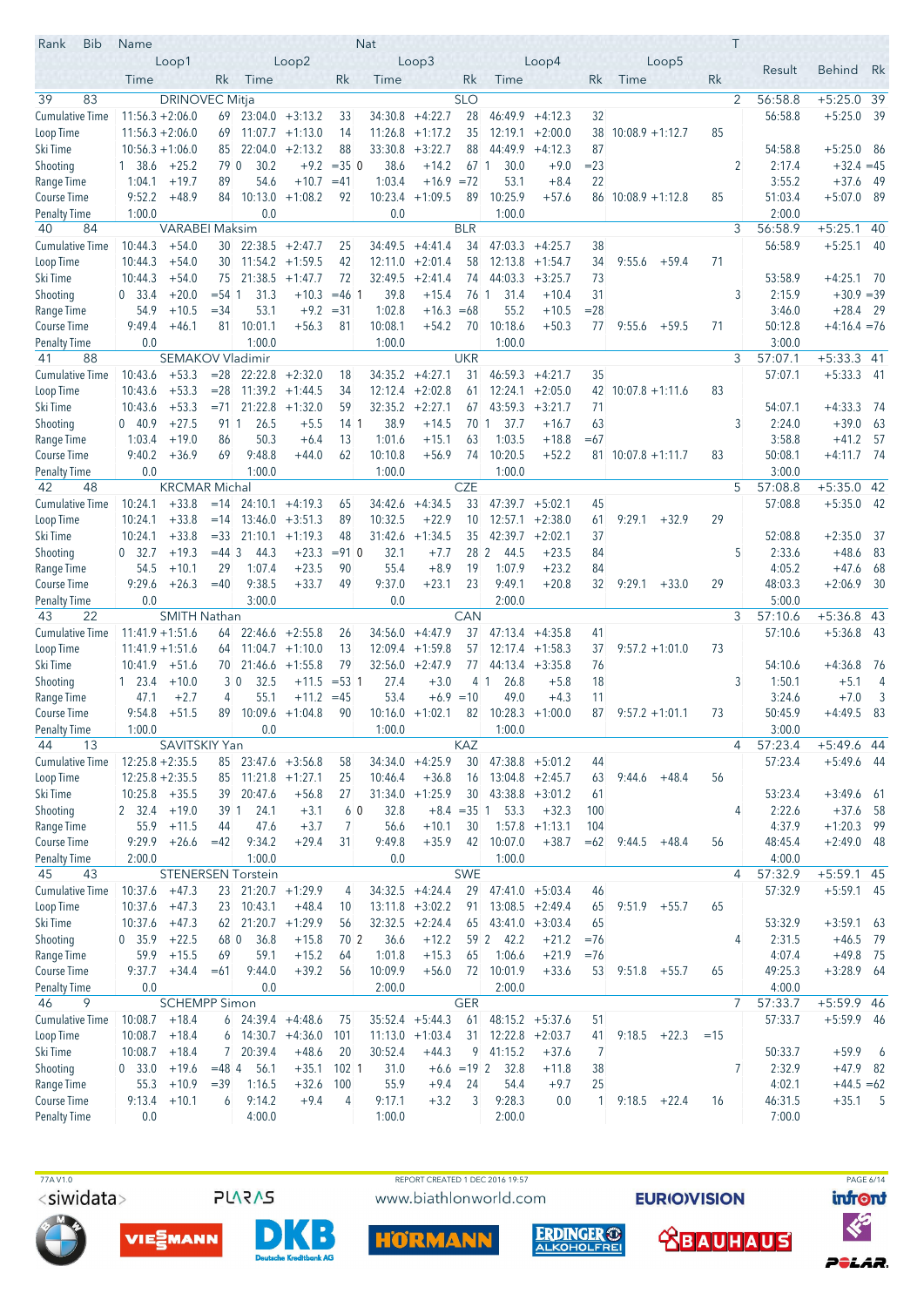| Bib<br>Rank                      | Name                  |                                          |                  |                                          |                    |                 | Nat              |                                        |                         |                         |                                          |              |                      |                 |        | T |                   |                                |             |
|----------------------------------|-----------------------|------------------------------------------|------------------|------------------------------------------|--------------------|-----------------|------------------|----------------------------------------|-------------------------|-------------------------|------------------------------------------|--------------|----------------------|-----------------|--------|---|-------------------|--------------------------------|-------------|
|                                  |                       | Loop1                                    |                  |                                          | Loop2              |                 |                  | Loop3                                  |                         |                         | Loop <sub>4</sub>                        |              |                      | Loop5           |        |   | Result            | <b>Behind</b>                  | Rk          |
|                                  | Time                  |                                          | Rk               | Time                                     |                    | Rk              | Time             |                                        | Rk                      | Time                    |                                          | Rk           | Time                 |                 | Rk     |   |                   |                                |             |
| 56<br>47                         |                       | <b>BUTA</b> George                       |                  |                                          |                    |                 |                  |                                        | <b>ROU</b>              |                         |                                          |              |                      |                 |        | 3 | 57:37.8           | $+6:04.0$ 47                   |             |
| <b>Cumulative Time</b>           | 10:41.4               | $+51.1$                                  |                  | 27 22:48.9                               | $+2:58.1$          | 28              | 35:05.0          | $+4:56.9$                              | 45                      | 47:29.6                 | $+4:52.0$                                | 43           |                      |                 |        |   | 57:37.8           | $+6:04.0$                      | -47         |
| Loop Time                        | 10:41.4               | $+51.1$                                  | 27               | 12:07.5                                  | $+2:12.8$          | 47              | 12:16.1          | $+2:06.5$                              | 65                      |                         | $12:24.6$ +2:05.5                        | 43           | $10:08.2 + 1:12.0$   |                 | 84     |   |                   |                                |             |
| Ski Time                         | 10:41.4               | $+51.1$                                  | 69               | 21:48.9                                  | $+1:58.1$          | 82              | 33:05.0<br>38.2  | $+2:56.9$<br>$+13.8$                   | 82                      | 44:29.6<br>65 1<br>41.1 | $+3:52.0$                                | 81<br>73     |                      |                 |        | 3 | 54:37.8<br>2:28.7 | $+5:04.0$<br>$+43.7$           | -82<br>- 73 |
| Shooting<br>Range Time           | $0\quad 28.8$<br>53.9 | $+15.4$<br>$+9.5$                        | $=17.1$<br>$=27$ | 40.6<br>1:05.2                           | $+19.6$<br>$+21.3$ | 84 1<br>$= 82$  | 1:03.4           | $+16.9 = 72$                           |                         | 1:06.3                  | $+20.1$<br>$+21.6$                       | $=73$        |                      |                 |        |   | 4:08.8            | $+51.2$                        | - 79        |
| Course Time                      | 9:47.5                | $+44.2$                                  | 77               | 10:02.3                                  | $+57.5$            | 84              | 10:12.6          | $+58.7 = 77$                           |                         | 10:18.3                 | $+50.0$                                  |              | $76$ 10:08.2 +1:12.1 |                 | 84     |   | 50:28.9           | $+4:32.5$                      | - 81        |
| <b>Penalty Time</b>              | 0.0                   |                                          |                  | 1:00.0                                   |                    |                 | 1:00.0           |                                        |                         | 1:00.0                  |                                          |              |                      |                 |        |   | 3:00.0            |                                |             |
| 73<br>48                         |                       | <b>REES Roman</b>                        |                  |                                          |                    |                 |                  |                                        | <b>GER</b>              |                         |                                          |              |                      |                 |        | 5 | 57:40.5           | $+6:06.7$ 48                   |             |
| <b>Cumulative Time</b>           | 10:43.6               | $+53.3$                                  | $= 28$           | $22:24.9 +2:34.1$                        |                    | 20              | 34:16.0          | $+4:07.9$                              | 26                      | 48:05.4                 | $+5:27.8$                                | 48           |                      |                 |        |   | 57:40.5           | $+6:06.7$                      | - 48        |
| Loop Time                        | 10:43.6               | $+53.3$                                  | $= 28$           |                                          | $11:41.3 +1:46.6$  | 35              | 11:51.1          | $+1:41.5$                              | 50                      |                         | $13:49.4 + 3:30.3$                       | 81           | 9:35.1               | $+38.9$         | 37     |   |                   |                                |             |
| Ski Time                         | 10:43.6               | $+53.3$                                  |                  | $= 71$ 21:24.9                           | $+1:34.1$          | 64              |                  | $32:16.0 + 2:07.9$                     | 56                      |                         | $43:05.4 +2:27.8$                        | 45           |                      |                 |        |   | 52:40.5           | $+3:06.7$                      | -46         |
| Shooting                         | 0, 34.8               | $+21.4$                                  | 62 1             | 29.9                                     | $+8.9$             | $= 30 1$        | 33.4             | $+9.0$                                 | $=383$                  | 30.9                    | $+9.9$                                   | $= 27$       |                      |                 |        | 5 | 2:09.0            | $+24.0$                        | 25          |
| Range Time                       | 59.1                  | $+14.7$                                  | $=66$            | 54.2                                     | $+10.3$            | 38              | 57.0             | $+10.5$                                | $=34$                   | 55.5                    | $+10.8$                                  | 30           |                      |                 |        |   | 3:45.8            | $+28.2$                        | 28          |
| Course Time                      | 9:44.5                | $+41.2$                                  | 72               | 9:47.1                                   | $+42.3$            | 58              | 9:54.1           | $+40.2$                                | 52                      | 9:53.9                  | $+25.6$                                  | 40           | 9:35.0               | $+38.9$         | 37     |   | 48:54.6           | $+2:58.2$ 50                   |             |
| <b>Penalty Time</b><br>49<br>28  | 0.0                   | <b>DESTHIEUX Simon</b>                   |                  | 1:00.0                                   |                    |                 | 1:00.0           |                                        | <b>FRA</b>              | 3:00.0                  |                                          |              |                      |                 |        | 6 | 5:00.0<br>57:46.3 | $+6:12.5$ 49                   |             |
| <b>Cumulative Time</b>           |                       | $11:19.5 + 1:29.2$                       | 45               | 21:48.5                                  | $+1:57.7$          | 10              | 33:16.1          | $+3:08.0$                              | 10                      | 47:59.9                 | $+5:22.3$                                | 47           |                      |                 |        |   | 57:46.3           | $+6:12.5$ 49                   |             |
| Loop Time                        |                       | $11:19.5 + 1:29.2$                       | 45               | 10:29.0                                  | $+34.3$            | 4               |                  | $11:27.6 +1:18.0$                      | 36                      |                         | $14:43.8 + 4:24.7$                       | 98           | 9:46.4               | $+50.2$         | 59     |   |                   |                                |             |
| Ski Time                         | 10:19.5               | $+29.2$                                  | 21               | 20:48.5                                  | $+57.7$            | 29              |                  | $31:16.1 + 1:08.0$                     | 22                      |                         | $41:59.9 + 1:22.3$                       | 21           |                      |                 |        |   | 51:46.3           | $+2:12.5$                      | - 27        |
| Shooting                         | 1 29.9                | $+16.5$                                  | $= 22 \ 0$       | 29.4                                     | $+8.4$             | 27 <sub>1</sub> | 33.7             | $+9.3$                                 | $42 \mid 4$             | 34.8                    | $+13.8$                                  | $= 50$       |                      |                 |        | 6 | 2:07.8            | $+22.8 = 23$                   |             |
| Range Time                       | 52.8                  | $+8.4$                                   | 20               | 52.9                                     | $+9.0$             | 29              | 58.1             | $+11.6$                                | 41                      | 59.9                    | $+15.2$                                  | 53           |                      |                 |        |   | 3:43.7            | $+26.1$                        | - 23        |
| Course Time                      | 9:26.7                | $+23.4$                                  | 30               | 9:36.0                                   | $+31.2$            | 36              | 9:29.5           | $+15.6 = 11$                           |                         | 9:43.9                  | $+15.6$                                  | 21           | $9:46.4$ +50.3       |                 | 59     |   | 48:02.5           | $+2:06.1$ 28                   |             |
| Penalty Time                     | 1:00.0                |                                          |                  | 0.0                                      |                    |                 | 1:00.0           |                                        |                         | 4:00.0                  |                                          |              |                      |                 |        |   | 6:00.0            |                                |             |
| 86<br>50                         |                       | <b>SHOPIN Yury</b>                       |                  |                                          |                    |                 |                  |                                        | <b>RUS</b>              |                         |                                          |              |                      |                 |        | 5 | 57:50.2           | $+6:16.4$ 50                   |             |
| <b>Cumulative Time</b>           |                       | $12:31.5 + 2:41.2$                       | 88               |                                          | $24:06.7 + 4:15.9$ | 64              | 35:04.8          | $+4:56.7$                              | 44                      | 48:09.9                 | $+5:32.3$                                | 49           |                      |                 |        |   | 57:50.2           | $+6:16.4$ 50                   |             |
| Loop Time                        |                       | $12:31.5 + 2:41.2$                       | 88               |                                          | $11:35.2 +1:40.5$  | 33              | 10:58.1          | $+48.5$                                | 25                      |                         | $13:05.1 + 2:46.0$                       | 64           | 9:40.3               | $+44.1$         | $=45$  |   |                   |                                |             |
| Ski Time                         | 10:31.5               | $+41.2$                                  | 52<br>29 1       | 21.0                                     | $21:06.7 +1:15.9$  | 44<br>10        | 32:04.8<br>30.0  | $+1:56.7$                              | 47<br>$12 \overline{2}$ | 43:09.9<br>32.5         | $+2:32.3$                                | 49<br>36     |                      |                 |        | 5 | 52:50.2<br>1:54.2 | $+3:16.4$<br>$+9.2$            | 50<br>6     |
| Shooting<br>Range Time           | 2 30.7<br>53.8        | $+17.3$<br>$+9.4$                        | $= 25$           | 43.9                                     | 0.0<br>0.0         | 1               | 54.5             | $+5.6$<br>$+8.0$                       | 14                      | 57.1                    | $+11.5$<br>$+12.4$                       | 35           |                      |                 |        |   | 3:29.3            | $+11.7$                        | 7           |
| <b>Course Time</b>               | 9:37.7                | $+34.4$                                  | $=61$            | 9:51.2                                   | $+46.4$            | 68              | 10:03.6          | $+49.7$                                | 67                      | 10:07.9                 | $+39.6$                                  | 64           | 9:40.3               | $+44.2$         | $=45$  |   | 49:20.7           | $+3:24.3$                      | - 60        |
| <b>Penalty Time</b>              | 2:00.0                |                                          |                  | 1:00.0                                   |                    |                 | 0.0              |                                        |                         | 2:00.0                  |                                          |              |                      |                 |        |   | 5:00.0            |                                |             |
| 51<br>11                         |                       |                                          |                  | <b>BJOENTEGAARD Erlend</b>               |                    |                 |                  |                                        | <b>NOR</b>              |                         |                                          |              |                      |                 |        | 6 | 57:56.7           | $+6:22.9$ 51                   |             |
| <b>Cumulative Time</b>           | 10:06.2               | $+15.9$                                  |                  | $4$ 22:29.1 +2:38.3                      |                    | 22              | 34:08.0          | $+3:59.9$                              | 22                      |                         | $48:14.2 +5:36.6$                        | 50           |                      |                 |        |   | 57:56.7           | $+6:22.9$ 51                   |             |
| Loop Time                        | 10:06.2               | $+15.9$                                  | 4                |                                          | $12:22.9$ +2:28.2  | 56              |                  | $11:38.9 +1:29.3$                      | 43                      |                         | $14:06.2 + 3:47.1$                       | 87           | 9:42.5               | $+46.3$         | 48     |   |                   |                                |             |
| Ski Time                         | 10:06.2               | $+15.9$                                  | 5                | 20:29.1                                  | $+38.3$            | 11              | 31:08.0          | $+59.9$                                | 17                      |                         | $42:14.2 +1:36.6$                        | 27           |                      |                 |        |   | 51:56.7           | $+2:22.9$                      | -30         |
| Shooting                         | 0, 32.5               | $+19.1$                                  | $=40.2$          | 28.2                                     | $+7.2$             | 25 <sup>1</sup> | 33.4             | $+9.0$                                 | $=38$ 3                 | 46.7                    | $+25.7$                                  | $= 91$       |                      |                 |        | 6 | 2:20.8            | $+35.8$                        | -54         |
| Range Time                       | 54.7                  | $+10.3$                                  | $= 31$           | 52.4                                     | $+8.5$             | 26              | 55.8             | $+9.3$                                 | $=22$                   | 1:10.6                  | $+25.9$                                  | 89           |                      |                 |        |   | 3:53.5            | $+35.9$                        | 46          |
| <b>Course Time</b>               | 9:11.5<br>0.0         | $+8.2$                                   | 5                | 9:30.4<br>2:00.0                         | $+25.6$            | 23              | 9:43.1<br>1:00.0 | $+29.2 = 29$                           |                         | 9:55.5<br>3:00.0        | $+27.2$                                  | $=41$        | 9:42.4               | $+46.3$         | 48     |   | 48:02.9<br>6:00.0 | $+2:06.5$                      | -29         |
| <b>Penalty Time</b><br>52<br>64  |                       | <b>DOLDER Mario</b>                      |                  |                                          |                    |                 |                  |                                        | SUI                     |                         |                                          |              |                      |                 |        | 5 | 58:13.5           | $+6:39.7$ 52                   |             |
| Cumulative Time                  |                       | $11:31.6 + 1:41.3$                       |                  | $60$ 23:24.0 $+3:33.2$                   |                    | 42              |                  | $35:13.9 + 5:05.8$                     | 49                      |                         | $48:29.9$ +5:52.3                        | 52           |                      |                 |        |   | 58:13.5           | $+6:39.7$ 52                   |             |
| Loop Time                        |                       | $11:31.6 + 1:41.3$                       |                  | $60$ 11:52.4 +1:57.7                     |                    | 41              |                  | $11:49.9 + 1:40.3$                     | 49                      |                         | $13:16.0 + 2:56.9$                       | 67           | 9:43.6               | $+47.4$         | $= 54$ |   |                   |                                |             |
| Ski Time                         |                       | $10:31.6 +41.3$                          | 53               |                                          | $21:24.0 +1:33.2$  | 62              |                  | $32:13.9 +2:05.8$                      |                         | $54$ 43:29.9 +2:52.3    |                                          | 58           |                      |                 |        |   | 53:13.5           | $+3:39.7$ 59                   |             |
| Shooting                         | 1 31.1                | $+17.7$                                  | $= 3111$         | 38.4                                     | $+17.4$            | 79 1            | 30.7             | $+6.3$                                 | 17 <sup>2</sup>         | 50.1                    | $+29.1$                                  | 95           |                      |                 |        | 5 | 2:30.3            | $+45.3 = 77$                   |             |
| Range Time                       | 54.6                  | $+10.2$                                  | 30               | 1:02.2                                   | $+18.3$            | 76              | 56.0             | $+9.5 = 25$                            |                         | 1:13.7                  | $+29.0$                                  | 95           |                      |                 |        |   | 4:06.5            | $+48.9$ 72                     |             |
| Course Time                      |                       | $9:37.0 + 33.7$                          | 59               | 9:50.1                                   | $+45.3$            | 65              | 9:53.8           | $+39.9$                                | 51                      | 10:02.3                 | $+34.0$                                  | 54           | $9:43.5 +47.4$       |                 | 54     |   | 49:06.7           | $+3:10.3$ 56                   |             |
| <b>Penalty Time</b>              | 1:00.0                |                                          |                  | 1:00.0                                   |                    |                 | 1:00.0           |                                        |                         | 2:00.0                  |                                          |              |                      |                 |        |   | 5:00.0            |                                |             |
| 53<br>60                         |                       | KILCHYTSKYY Vitaliy                      |                  |                                          |                    |                 |                  |                                        | <b>UKR</b>              |                         |                                          |              |                      |                 |        | 5 | 58:31.4           | $+6:57.6$ 53                   |             |
| Cumulative Time<br>Loop Time     |                       | $12:40.3 + 2:50.0$<br>$12:40.3 + 2:50.0$ |                  | $91 \mid 23:20.8 + 3:30.0$<br>91 10:40.5 |                    | 38              |                  | $36:23.4 +6:15.3$<br>$13:02.6 +2:53.0$ | 70<br>86                |                         | $48:39.9 + 6:02.3$<br>$12:16.5 + 1:57.4$ | 53           |                      | $9:51.5 + 55.3$ |        |   | 58:31.4           | $+6:57.6$ 53                   |             |
| Ski Time                         |                       | $10:40.3 + 50.0$                         |                  | $67$ 21:20.8 +1:30.0                     | $+45.8$            | -9<br>57        |                  | $32:23.4 +2:15.3$                      | 62                      |                         | $43:39.9 + 3:02.3$                       | 36<br>62     |                      |                 | 64     |   | 53:31.4           | $+3:57.6$ 62                   |             |
| Shooting                         |                       | $2$ 31.8 $+18.4$                         | $=350$           | 26.6                                     | $+5.6$             | 15 <sup>2</sup> | 37.4             | $+13.0 = 62$ 1                         |                         | 34.4                    | $+13.4$                                  | 48           |                      |                 |        | 5 | 2:10.2            | $+25.2$ 26                     |             |
| Range Time                       |                       | $1:02.4$ +18.0                           | $= 82$           | 52.3                                     | $+8.4 = 23$        |                 | 1:01.7           | $+15.2$                                | 64                      | 59.6                    | $+14.9$                                  | 52           |                      |                 |        |   | 3:56.0            | $+38.4$ 51                     |             |
| Course Time                      | 9:37.9                | $+34.6$                                  | 63               | 9:48.2                                   | $+43.4 = 59$       |                 | 10:00.8          | $+46.9$                                | 62                      | 10:16.9                 | $+48.6$                                  | 72           | $9:51.4$ +55.3       |                 | 64     |   | 49:35.2           | $+3:38.8$ 66                   |             |
| <b>Penalty Time</b>              | 2:00.0                |                                          |                  | 0.0                                      |                    |                 | 2:00.0           |                                        |                         | 1:00.0                  |                                          |              |                      |                 |        |   | 5:00.0            |                                |             |
| 77<br>54                         |                       | <b>CURRIER Russell</b>                   |                  |                                          |                    |                 |                  |                                        | <b>USA</b>              |                         |                                          |              |                      |                 |        | 6 | 58:38.3           | $+7:04.5$ 54                   |             |
| <b>Cumulative Time</b>           |                       | $11:58.0 + 2:07.7$                       |                  | 72 23:25.0 +3:34.2                       |                    | 43              |                  | $36:17.8 + 6:09.7$                     | 67                      |                         | $49:09.3 + 6:31.7$                       | 58           |                      |                 |        |   | 58:38.3           | $+7:04.5$ 54                   |             |
| Loop Time                        |                       | $11:58.0 + 2:07.7$                       |                  | 72 11:27.0 +1:32.3                       |                    | 29              |                  | $12:52.8 + 2:43.2$                     | 79                      |                         | $12:51.5 + 2:32.4$                       | 58           |                      | $9:29.0 + 32.8$ | 28     |   |                   |                                |             |
| Ski Time                         |                       | $10:58.0 + 1:07.7$                       |                  | 89 21:25.0 +1:34.2                       |                    | 65              |                  | $32:17.8$ +2:09.7                      | 57                      | $43:09.3 +2:31.7$       |                                          | 48           |                      |                 |        |   | 52:38.3           | $+3:04.5$ 45                   |             |
| Shooting                         |                       | $1$ 49.0 +35.6 = 101 1                   |                  | 33.9                                     | $+12.9$            | 59 2            | 46.1             | $+21.7$                                |                         | 93 2 39.2               | $+18.2$                                  | $=68$        |                      |                 |        | 6 | 2:48.2            | $+1:03.2$ 94                   |             |
| Range Time<br><b>Course Time</b> | 9:46.3                | $1:11.7 +27.3$<br>$+43.0$                | 103<br>74        | 56.5<br>9:30.5                           | $+12.6$<br>$+25.7$ | 54<br>24        | 1:08.7<br>9:44.0 | $+22.2$<br>$+30.1$                     | 91<br>31                | 1:02.0<br>9:49.5        | $+17.3$<br>$+21.2$                       | 64<br>$= 34$ | 9:28.9               | $+32.8$         | 28     |   | 4:18.9<br>48:19.2 | $+1:01.3$ 90<br>$+2:22.8 = 37$ |             |
| <b>Penalty Time</b>              | 1:00.0                |                                          |                  | 1:00.0                                   |                    |                 | 2:00.0           |                                        |                         | 2:00.0                  |                                          |              |                      |                 |        |   | 6:00.0            |                                |             |
|                                  |                       |                                          |                  |                                          |                    |                 |                  |                                        |                         |                         |                                          |              |                      |                 |        |   |                   |                                |             |

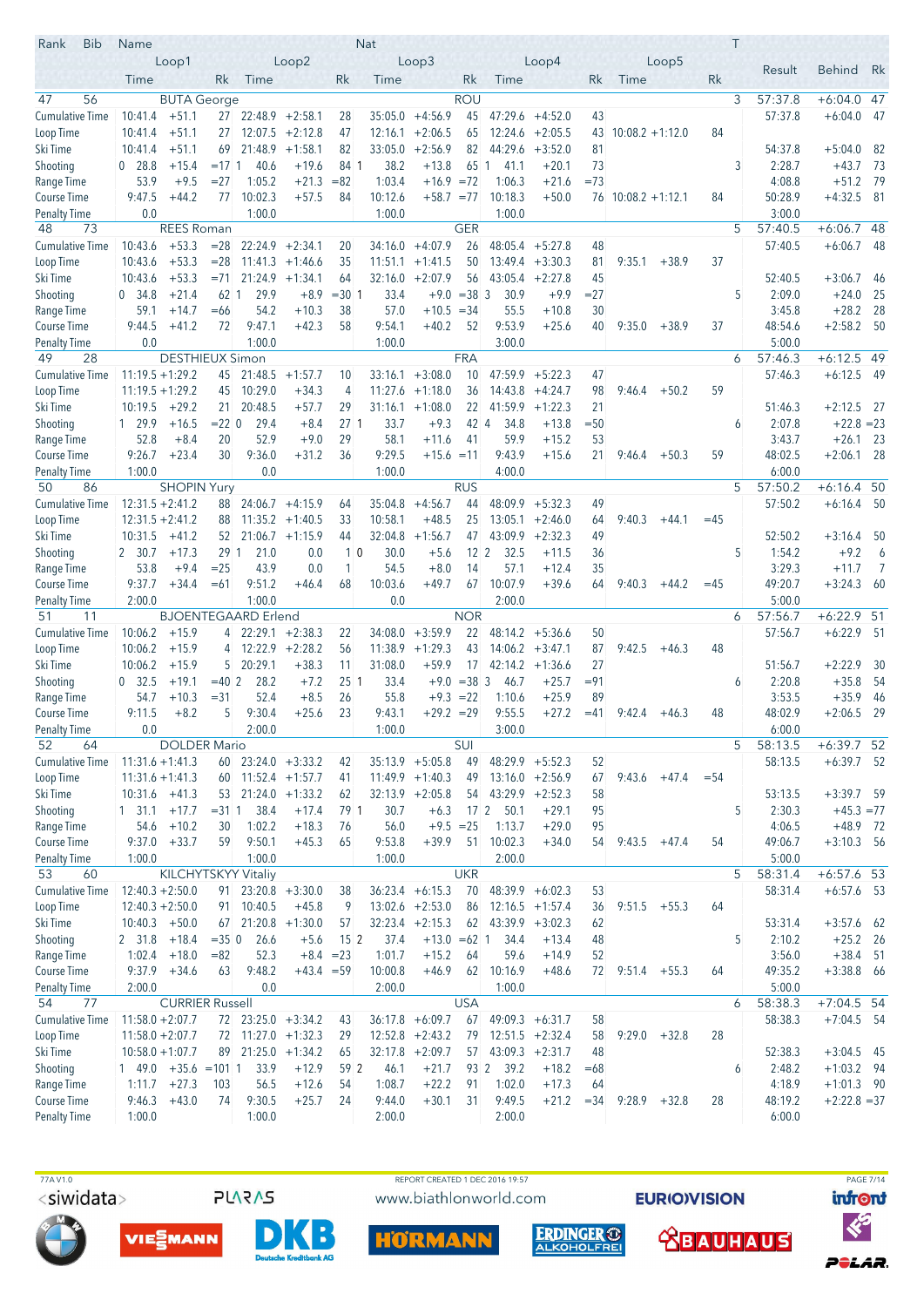| <b>Bib</b><br>Rank                  | Name                                     |                         |                 |                                                |                                          |               | Nat                |                                 |                          |                                         |                                          |          |                      |                   |        | T              |                    |                            |      |
|-------------------------------------|------------------------------------------|-------------------------|-----------------|------------------------------------------------|------------------------------------------|---------------|--------------------|---------------------------------|--------------------------|-----------------------------------------|------------------------------------------|----------|----------------------|-------------------|--------|----------------|--------------------|----------------------------|------|
|                                     |                                          | Loop1                   |                 |                                                | Loop2                                    |               |                    | Loop3                           |                          |                                         | Loop4                                    |          |                      | Loop <sub>5</sub> |        |                | Result             | <b>Behind</b>              | Rk   |
|                                     | Time                                     |                         | Rk              | Time                                           |                                          | Rk            | Time               |                                 | Rk                       | Time                                    |                                          | Rk       | Time                 |                   | Rk     |                |                    |                            |      |
| 38<br>55<br><b>Cumulative Time</b>  |                                          | <b>WIESTNER Serafin</b> |                 |                                                |                                          |               |                    |                                 | SUI                      |                                         |                                          |          |                      |                   |        | $\overline{7}$ | 58:39.2            | $+7:05.4$ 55               |      |
| Loop Time                           | $11:11.1 + 1:20.8$<br>$11:11.1 + 1:20.8$ |                         | 40<br>40        | 12:26.2                                        | $23:37.3 + 3:46.5$<br>$+2:31.5$          | 49<br>58      | 35:11.6<br>11:34.3 | $+5:03.5$<br>$+1:24.7$          | 48<br>40                 |                                         | $49:06.4 + 6:28.8$<br>$13:54.8 + 3:35.7$ | 56<br>84 | 9:32.8               | $+36.6$           | 34     |                | 58:39.2            | $+7:05.4$ 55               |      |
| Ski Time                            | 10:11.1                                  | $+20.8$                 | 10              | 20:37.3                                        | $+46.5$                                  | 18            |                    | $31:11.6 +1:03.5$               | 21                       |                                         | $42:06.4 +1:28.8$                        | 25       |                      |                   |        |                | 51:39.2            | $+2:05.4$ 25               |      |
| Shooting                            | 1 23.9                                   | $+10.5$                 | 4 <sup>2</sup>  | 31.3                                           | $+10.3$                                  | $= 461$       | 30.4               | $+6.0$                          | 16 <sub>3</sub>          | 42.2                                    | $+21.2$                                  | $=76$    |                      |                   |        | 7              | 2:07.8             | $+22.8 = 23$               |      |
| Range Time                          | 45.7                                     | $+1.3$                  | 2               | 54.6                                           | $+10.7$                                  | $=41$         | 54.3               | $+7.8$                          | 13                       | 1:07.7                                  | $+23.0$                                  | $= 81$   |                      |                   |        |                | 3:42.3             | $+24.7$ 21                 |      |
| Course Time                         | 9:25.4                                   | $+22.1$                 | 26              | 9:31.5                                         | $+26.7$                                  | 28            | 9:39.9             | $+26.0$                         | 25                       | 9:47.0                                  | $+18.7$                                  | 27       | 9:32.7               | $+36.6$           | 34     |                | 47:56.5            | $+2:00.1$ 26               |      |
| <b>Penalty Time</b>                 | 1:00.0                                   |                         |                 | 2:00.0                                         |                                          |               | 1:00.0             |                                 |                          | 3:00.0                                  |                                          |          |                      |                   |        |                | 7:00.0             |                            |      |
| 56<br>54                            |                                          | <b>HIIDENSALO Olli</b>  |                 |                                                |                                          |               |                    |                                 | <b>FIN</b>               |                                         |                                          |          |                      |                   |        | 5              | 58:40.0            | $+7:06.2$ 56               |      |
| <b>Cumulative Time</b><br>Loop Time | 10:34.9<br>10:34.9                       | $+44.6$<br>$+44.6$      | 21<br>21        |                                                | $24:23.1 +4:32.3$<br>$13:48.2 + 3:53.5$  | 71<br>91      | 36:28.5<br>12:05.4 | $+6:20.4$<br>$+1:55.8$          | 71<br>55                 | 48:59.8<br>12:31.3                      | $+6:22.2$<br>$+2:12.2$                   | 55<br>49 | 9:40.2               | $+44.0$           | 44     |                | 58:40.0            | $+7:06.2$ 56               |      |
| Ski Time                            | 10:34.9                                  | $+44.6$                 | 58              |                                                | $21:23.1 + 1:32.3$                       | 60            |                    | $32:28.5 +2:20.4$               | 64                       | 43:59.8                                 | $+3:22.2$                                | 72       |                      |                   |        |                | 53:40.0            | $+4:06.2$                  | - 65 |
| Shooting                            | 0, 31.0                                  | $+17.6$                 | 30 <sub>3</sub> | 41.7                                           | $+20.7$                                  | 86 1          | 35.8               | $+11.4 = 561$                   |                          | 58.7                                    | $+37.7$                                  | 102      |                      |                   |        | 5              | 2:47.2             | $+1:02.2$                  | -93  |
| Range Time                          | 57.4                                     | $+13.0$                 | $= 53$          | 1:05.8                                         | $+21.9$                                  | 86            | 1:02.3             | $+15.8$                         | 67                       | 1:24.2                                  | $+39.5$                                  | 102      |                      |                   |        |                | 4:29.7             | $+1:12.1$                  | - 97 |
| Course Time                         | 9:37.5                                   | $+34.2$                 | 60              | 9:42.4                                         | $+37.6$                                  | 53            | 10:03.1            | $+49.2$                         | 65                       | 10:07.0                                 | $+38.7$                                  | $=62$    | 9:40.1               | $+44.0$           | 44     |                | 49:10.1            | $+3:13.7$ 58               |      |
| <b>Penalty Time</b>                 | 0.0                                      |                         |                 | 3:00.0                                         |                                          |               | 1:00.0             |                                 |                          | 1:00.0                                  |                                          |          |                      |                   |        |                | 5:00.0             |                            |      |
| 57<br>44                            |                                          | <b>BABIKOV Anton</b>    |                 |                                                |                                          |               | 35:02.3            |                                 | <b>RUS</b>               |                                         |                                          |          |                      |                   |        | 6              | 58:53.6            | $+7:19.8$ 57               |      |
| <b>Cumulative Time</b><br>Loop Time | 10:24.1<br>10:24.1                       | $+33.8$<br>$+33.8$      | $=14$<br>$=14$  |                                                | $22:09.0 + 2:18.2$<br>$11:44.9 + 1:50.2$ | 16<br>36      |                    | $+4:54.2$<br>$12:53.3 + 2:43.7$ | 41<br>81                 | 49:10.1                                 | $+6:32.5$<br>$14:07.8$ +3:48.7           | 59<br>88 | 9:43.5               | $+47.3$           | 53     |                | 58:53.6            | $+7:19.8$ 57               |      |
| Ski Time                            | 10:24.1                                  | $+33.8$                 | $= 33$          | 21:09.0                                        | $+1:18.2$                                | 46            | 32:02.3            | $+1:54.2$                       | 45                       | 43:10.1                                 | $+2:32.5$                                | 50       |                      |                   |        |                | 52:53.6            | $+3:19.8$                  | - 51 |
| Shooting                            | 0, 31.8                                  | $+18.4$                 | $= 35 \, 1$     | 30.9                                           | $+9.9$                                   | $=40$ 2       | 32.8               | $+8.4$                          | $=353$                   | 42.5                                    | $+21.5$                                  | 78       |                      |                   |        | 6              | 2:18.0             | $+33.0$                    | -47  |
| Range Time                          | 53.9                                     | $+9.5$                  | $= 27$          | 55.8                                           | $+11.9$                                  | 51            | 57.1               | $+10.6$                         | 36                       | 1:06.3                                  | $+21.6$                                  | $= 73$   |                      |                   |        |                | 3:53.1             | $+35.5$                    | 45   |
| <b>Course Time</b>                  | 9:30.2                                   | $+26.9$                 | 44              | 9:49.0                                         | $+44.2$                                  | 63            | 9:56.2             | $+42.3$                         | 56                       | 10:01.4                                 | $+33.1$                                  | 51       | $9:43.4 +47.3$       |                   | 53     |                | 49:00.2            | $+3:03.8$                  | - 52 |
| Penalty Time                        | 0.0                                      |                         |                 | 1:00.0                                         |                                          |               | 2:00.0             |                                 |                          | 3:00.0                                  |                                          |          |                      |                   |        |                | 6:00.0             |                            |      |
| 58<br>90<br><b>Cumulative Time</b>  | $11:29.6 + 1:39.3$                       | FINELLO Jeremy          |                 |                                                |                                          |               |                    |                                 | <b>SUI</b><br>69         | 49:14.8                                 |                                          |          |                      |                   |        | 6              | 58:58.4<br>58:58.4 | +7:24.6<br>$+7:24.6$ 58    | -58  |
| Loop Time                           | $11:29.6 + 1:39.3$                       |                         |                 | $57$ 23:16.1 $+3:25.3$<br>$57$ 11:46.5 +1:51.8 |                                          | 37<br>38      | 36:22.5            | $+6:14.4$<br>$13:06.4 +2:56.8$  | $=89$                    |                                         | $+6:37.2$<br>$12:52.3 + 2:33.2$          | 62<br>60 | 9:43.6               | $+47.4$           | $= 54$ |                |                    |                            |      |
| Ski Time                            | 10:29.6                                  | $+39.3$                 | 50              |                                                | $21:16.1 + 1:25.3$                       | 52            | 32:22.5            | $+2:14.4$                       | 60                       |                                         | $43:14.8 + 2:37.2$                       | 52       |                      |                   |        |                | 52:58.4            | $+3:24.6$                  | -54  |
| Shooting                            | 1, 36.0                                  | $+22.6$                 | 69 1            | 32.2                                           | $+11.2$                                  | $= 502$       | 38.5               | $+14.1$                         | 66 2                     | 30.1                                    | $+9.1$                                   | 25       |                      |                   |        | 6              | 2:16.8             | $+31.8$                    | 42   |
| Range Time                          | 1:00.0                                   | $+15.6$                 | 70              | 54.8                                           | $+10.9$                                  | 44            | 1:03.1             | $+16.6 = 70$                    |                          | 54.9                                    | $+10.2$                                  | 27       |                      |                   |        |                | 3:52.8             | $+35.2$                    | - 44 |
| <b>Course Time</b>                  | 9:29.6                                   | $+26.3$                 | $=40$           | 9:51.7                                         | $+46.9$                                  | 69            | 10:03.2            | $+49.3$                         | 66                       | 9:57.3                                  | $+29.0$                                  | 45       | 9:43.6               | $+47.5$           | 55     |                | 49:05.4            | $+3:09.0$ 55               |      |
| <b>Penalty Time</b><br>59<br>34     | 1:00.0                                   | <b>PRYMA Artem</b>      |                 | 1:00.0                                         |                                          |               | 2:00.0             |                                 | <b>UKR</b>               | 2:00.0                                  |                                          |          |                      |                   |        | $\overline{7}$ | 6:00.0<br>58:59.5  | $+7:25.7$ 59               |      |
| Cumulative Time                     | $11:25.1 + 1:34.8$                       |                         |                 | $52 \quad 23:46.4 \quad +3:55.6$               |                                          | 57            | 35:24.4            | $+5:16.3 = 51$                  |                          | 49:16.1                                 | $+6:38.5$                                | 63       |                      |                   |        |                | 58:59.5            | $+7:25.7$ 59               |      |
| Loop Time                           | $11:25.1 + 1:34.8$                       |                         |                 | $52 \mid 12:21.3 +2:26.6$                      |                                          | 55            | 11:38.0            | $+1:28.4$                       | 42                       |                                         | $13:51.7 + 3:32.6$                       | 83       | 9:43.4               | $+47.2$           | 52     |                |                    |                            |      |
| Ski Time                            | 10:25.1                                  | $+34.8$                 | 37              | 20:46.4                                        | $+55.6$                                  | 26            |                    | $31:24.4 +1:16.3 = 25$          |                          | 42:16.1                                 | $+1:38.5$                                | 28       |                      |                   |        |                | 51:59.5            | $+2:25.7$                  | - 32 |
| Shooting                            | $1 \quad 33.4$                           | $+20.0$                 | $= 542$         | 30.1                                           | $+9.1$                                   | 34 1          | 27.8               | $+3.4$                          | $= 5 \, 3$               | 33.3                                    | $+12.3$                                  | $=40$    |                      |                   |        | 7              | 2:04.6             | $+19.6$                    | - 15 |
| Range Time                          | 56.7                                     | $+12.3$                 | 48              | 53.1                                           | $+9.2$                                   | $= 31$        | 52.0               | $+5.5$                          | $=4$                     | 58.2                                    | $+13.5$                                  | $=43$    |                      |                   |        |                | 3:40.0             | $+22.4$ 16                 |      |
| <b>Course Time</b>                  | 9:28.4                                   | $+25.1$                 | 36              | 9:28.2                                         | $+23.4$                                  | 18            | 9:45.9             | $+32.0$                         | 35                       | 9:53.4                                  | $+25.1$                                  | 39       | 9:43.3               | $+47.2$           | $= 51$ |                | 48:19.2            | $+2:22.8 = 37$             |      |
| <b>Penalty Time</b><br>60<br>67     | 1:00.0                                   | <b>GOW Scott</b>        |                 | 2:00.0                                         |                                          |               | 1:00.0             |                                 | CAN                      | 3:00.0                                  |                                          |          |                      |                   |        | 5              | 7:00.0<br>59:04.2  | $+7:30.4$ 60               |      |
| <b>Cumulative Time</b>              | $11:41.1 + 1:50.8$                       |                         |                 | $63$ $23:32.3$ $+3:41.5$                       |                                          | 47            |                    | $35:49.0 + 5:40.9$              | 59                       | $49:09.2 + 6:31.6$                      |                                          | 57       |                      |                   |        |                | 59:04.2            | $+7:30.4$ 60               |      |
| Loop Time                           | $11:41.1 + 1:50.8$                       |                         |                 | 63 11:51.2 +1:56.5                             |                                          | 40            |                    | $12:16.7 + 2:07.1$              | 66                       | $13:20.2 + 3:01.1$                      |                                          | 69       | 9:55.0               | $+58.8$           | $=69$  |                |                    |                            |      |
| Ski Time                            | $10:41.1 + 50.8$                         |                         | 68              |                                                | $21:32.3 +1:41.5$                        | 70            |                    | $32:49.0 + 2:40.9$              |                          | $73$ 44:09.2 +3:31.6                    |                                          | 74       |                      |                   |        |                | 54:04.2            | $+4:30.4$ 72               |      |
| Shooting                            | 129.7                                    | $+16.3$                 | $= 201$         | 29.7                                           |                                          | $+8.7 = 28$ 1 | 38.7               | $+14.3 = 68$ 2                  |                          | 35.6                                    | $+14.6$                                  | 53       |                      |                   |        | 5              | 2:13.7             | $+28.7$ 35                 |      |
| Range Time                          | 55.2                                     | $+10.8$                 | 38              | 52.6                                           | $+8.7$                                   | 27            | 1:03.7             | $+17.2 = 74$                    |                          | 1:00.5                                  | $+15.8$                                  | $= 57$   |                      |                   |        |                | 3:52.0             | $+34.4 = 41$               |      |
| Course Time<br><b>Penalty Time</b>  | 9:45.9<br>1:00.0                         | $+42.6$                 | 73              | 9:58.6<br>1:00.0                               | $+53.8$                                  | 77            | 10:12.9<br>1:00.0  | $+59.0$                         | - 79                     | 10:19.7<br>2:00.0                       | $+51.4$                                  | 79       | 9:55.0               | $+58.9$           | $=69$  |                | 50:12.1<br>5:00.0  | $+4:15.7$ 75               |      |
| 61<br>39                            |                                          | YALIOTNAU Raman         |                 |                                                |                                          |               |                    |                                 | <b>BLR</b>               |                                         |                                          |          |                      |                   |        | $\overline{7}$ | 59:06.7            | $+7:32.9$ 61               |      |
| <b>Cumulative Time</b>              | $11:26.4 + 1:36.1$                       |                         |                 | $54$ 23:51.8 +4:01.0                           |                                          | 60            |                    | $35:35.4 + 5:27.3$              | 55                       |                                         | $49:23.4 + 6:45.8$                       | 65       |                      |                   |        |                | 59:06.7            | $+7:32.9$ 61               |      |
| Loop Time                           | $11:26.4 + 1:36.1$                       |                         |                 | $54$ 12:25.4 +2:30.7                           |                                          | 57            |                    | $11:43.6 + 1:34.0$              | 46                       |                                         | $13:48.0 + 3:28.9$                       | 79       | 9:43.3               | $+47.1$           | 51     |                |                    |                            |      |
| Ski Time                            | $10:26.4$ +36.1                          |                         |                 | 42 20:51.8 +1:01.0                             |                                          | 30            |                    | $31:35.4 +1:27.3$               | 31                       |                                         | $42:23.4 +1:45.8$                        | 31       |                      |                   |        |                | 52:06.7            | $+2:32.9$ 35               |      |
| Shooting                            | $1 \quad 34.1$                           | $+20.7$                 | $60\,2$         | 26.4                                           |                                          | $+5.4$ = 12 1 | 34.1               | $+9.7$                          | $45\overline{\smash{3}}$ | 32.2                                    | $+11.2$                                  | 35       |                      |                   |        | 7              | 2:06.8             | $+21.8 = 19$               |      |
| Range Time<br><b>Course Time</b>    | 57.9<br>9:28.5                           | $+13.5$<br>$+25.2$      | 56              | 48.6<br>9:36.8                                 | $+4.7$<br>$+32.0$                        | 9             | 59.3<br>9:44.3     | $+12.8 = 47$<br>$+30.4$         | 32                       | 57.6<br>9:50.4                          | $+12.9$<br>$+22.1$                       | $= 36$   |                      |                   |        |                | 3:43.4<br>48:23.3  | $+25.8$ 22                 |      |
| <b>Penalty Time</b>                 | 1:00.0                                   |                         | 37              | 2:00.0                                         |                                          | 44            | 1:00.0             |                                 |                          | 3:00.0                                  |                                          | 36       | $9:43.3 +47.2$       |                   | $= 51$ |                | 7:00.0             | $+2:26.9$ 39               |      |
| 42<br>62                            |                                          | <b>DAVIES Macx</b>      |                 |                                                |                                          |               |                    |                                 | <b>CAN</b>               |                                         |                                          |          |                      |                   |        | 4              | 59:08.4            | $+7:34.6$ 62               |      |
| <b>Cumulative Time</b>              | 10:27.3                                  | $+37.0$                 |                 | $17 \quad 23:40.6 \quad +3:49.8$               |                                          | 53            |                    | $36:03.0 + 5:54.9$              | 63                       |                                         | $48:43.5 + 6:05.9$                       | 54       |                      |                   |        |                | 59:08.4            | $+7:34.6$ 62               |      |
| Loop Time                           | 10:27.3                                  | $+37.0$                 |                 | $17$ 13:13.3 +3:18.6                           |                                          | 77            |                    | $12:22.4 +2:12.8$               | 68                       |                                         | $12:40.5 + 2:21.4$                       | 50       | $10:24.9 + 1:28.7$   |                   | 95     |                |                    |                            |      |
| Ski Time                            | 10:27.3                                  | $+37.0$                 |                 | 43 21:40.6 +1:49.8                             |                                          | 74            |                    | $33:03.0 + 2:54.9$              | 81                       |                                         | $44:43.5 +4:05.9$                        | 85       |                      |                   |        |                | 55:08.4            | $+5:34.6$ 90               |      |
| Shooting                            | $0\quad 26.7$                            | $+13.3$                 |                 | 10 2 44.5                                      | $+23.5$<br>$+28.2$                       | 93 1          | 31.4<br>57.4       |                                 |                          | $+7.0 = 22 \mid 1 \quad 34.8$<br>1:01.0 | $+13.8$                                  | $=50$    |                      |                   |        | 4              | 2:17.4<br>4:03.0   | $+32.4 = 45$               |      |
| Range Time<br><b>Course Time</b>    | 52.5<br>9:34.8                           | $+8.1$<br>$+31.5$       | $=18$<br>$=49$  | 1:12.1<br>10:01.2                              | $+56.4$                                  | 97<br>82      |                    | $+10.9$<br>$10:25.0 +1:11.1$    | 38<br>91                 |                                         | $+16.3$<br>$10:39.4 +1:11.1$             | 59       | $94$ 10:24.8 +1:28.7 |                   | 95     |                | 51:05.2            | $+45.4$ 64<br>$+5:08.8$ 90 |      |
| <b>Penalty Time</b>                 | 0.0                                      |                         |                 | 2:00.0                                         |                                          |               | 1:00.0             |                                 |                          | 1:00.0                                  |                                          |          |                      |                   |        |                | 4:00.0             |                            |      |

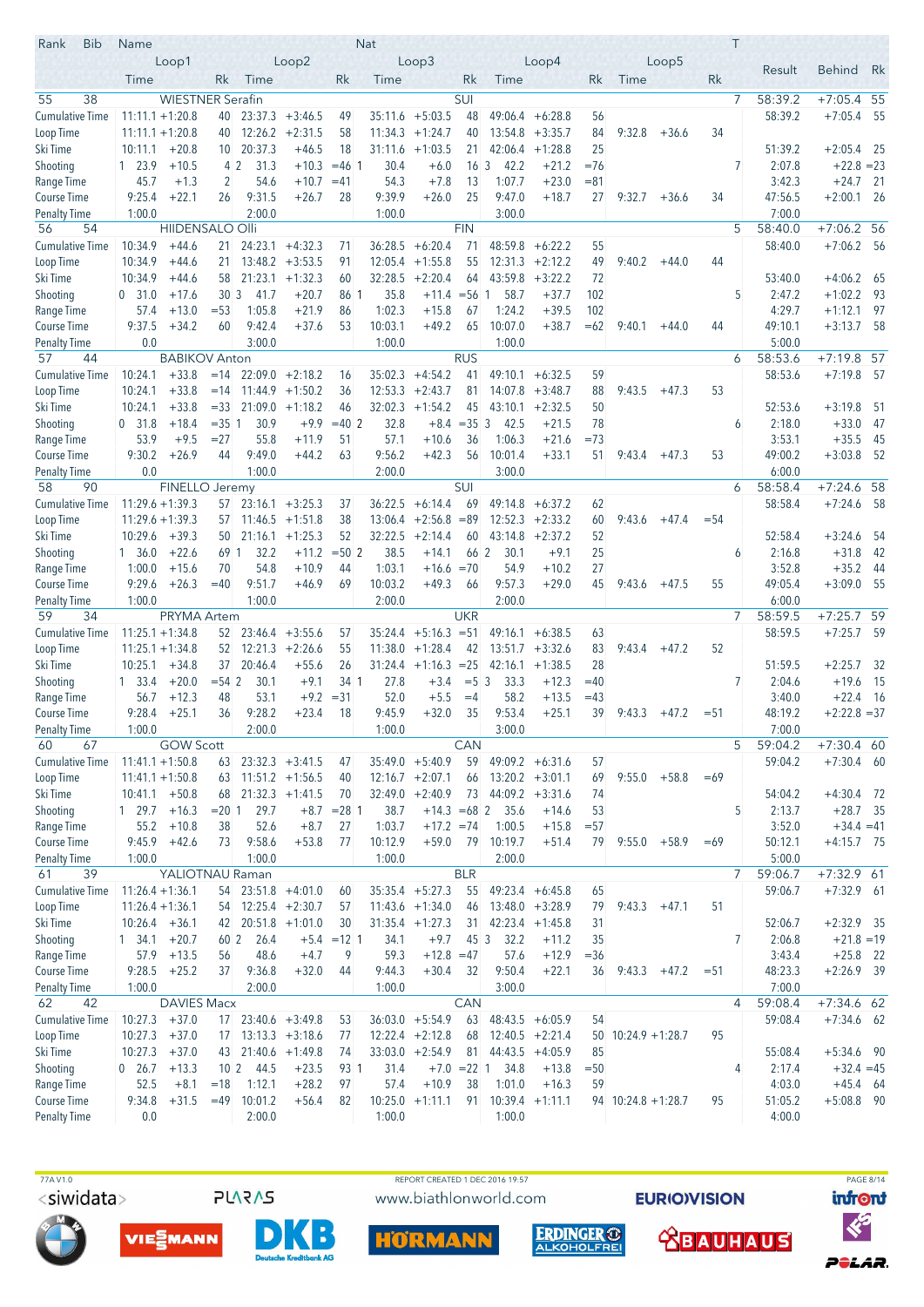| <b>Bib</b><br>Rank                  | Name                                     |                         |                 |                         |                              |            | <b>Nat</b>         |                        |               |                    |                                 |              |                      |      | T              |                   |                                |      |
|-------------------------------------|------------------------------------------|-------------------------|-----------------|-------------------------|------------------------------|------------|--------------------|------------------------|---------------|--------------------|---------------------------------|--------------|----------------------|------|----------------|-------------------|--------------------------------|------|
|                                     |                                          | Loop1                   |                 |                         | Loop2                        |            |                    | Loop3                  |               |                    | Loop <sub>4</sub>               |              | Loop5                |      |                | Result            | <b>Behind</b>                  | Rk   |
|                                     | Time                                     |                         | Rk              | Time                    |                              | Rk         | Time               |                        | Rk            | Time               |                                 | Rk           | Time                 | Rk   |                |                   |                                |      |
| 63<br>82                            |                                          | <b>BRICIS Ilmars</b>    |                 |                         |                              |            |                    |                        | LAT           |                    |                                 |              |                      |      | 5              | 59:09.2           | $+7:35.4$ 63                   |      |
| <b>Cumulative Time</b>              | 10:49.6                                  | $+59.3$                 | 35              | $23:48.3 + 3:57.5$      |                              | 59         | 34:54.8            | $+4:46.7$              | 36            |                    | $49:14.5 + 6:36.9$              | 61           |                      |      |                | 59:09.2           | $+7:35.4$                      | - 63 |
| Loop Time                           | 10:49.6                                  | $+59.3$                 | 35              |                         | $12:58.7 + 3:04.0$           | 72         | 11:06.5            | $+56.9$                | 29            |                    | $14:19.7 + 4:00.6$              | 94           | 9:54.7<br>$+58.5$    | 68   |                |                   |                                |      |
| Ski Time                            | 10:49.6                                  | $+59.3$                 | $= 83$          | 21:48.3                 | $+1:57.5$                    | 80         | 32:54.8            | $+2:46.7$              | 76            | 44:14.5            | $+3:36.9$                       | 78           |                      |      |                | 54:09.2           | $+4:35.4$                      | - 75 |
| Shooting                            | 0, 29.9                                  | $+16.5$                 | $= 222$         | 36.9                    | $+15.9$                      | $= 71$ 0   | 32.5               | $+8.1$                 | 293           | 35.8               | $+14.8$                         | $= 54$       |                      |      | 5              | 2:15.1            | $+30.1$ 36                     |      |
| Range Time<br>Course Time           | 56.0<br>9:53.6                           | $+11.6$<br>$+50.3$      | 45<br>86        | 1:01.2<br>9:57.5        | $+17.3$<br>$+52.7$           | 72<br>75   | 57.2<br>10:09.2    | $+10.7$<br>$+55.3$     | 37<br>71      | 1:01.7<br>10:17.9  | $+17.0$<br>$+49.6$              | $=62$<br>75  | 9:54.6<br>$+58.5$    | 68   |                | 3:56.1<br>50:12.8 | $+38.5 = 52$<br>$+4:16.4 = 76$ |      |
| <b>Penalty Time</b>                 | 0.0                                      |                         |                 | 2:00.0                  |                              |            | 0.0                |                        |               | 3:00.0             |                                 |              |                      |      |                | 5:00.0            |                                |      |
| 80<br>64                            |                                          | <b>GUZIK Grzegorz</b>   |                 |                         |                              |            |                    |                        | <b>POL</b>    |                    |                                 |              |                      |      | 5              | 59:12.1           | $+7:38.3$ 64                   |      |
| <b>Cumulative Time</b>              | $11:47.8 + 1:57.5$                       |                         |                 | $68$ 23:44.2 $+3:53.4$  |                              | 56         |                    | $35:56.4 + 5:48.3$     | 62            | 49:14.0            | $+6:36.4$                       | 60           |                      |      |                | 59:12.1           | $+7:38.3$                      | - 64 |
| Loop Time                           | $11:47.8 + 1:57.5$                       |                         | 68              | $11:56.4 +2:01.7$       |                              | 43         | 12:12.2            | $+2:02.6$              | 60            |                    | $13:17.6$ +2:58.5               | 68           | $9:58.1 + 1:01.9$    | 74   |                |                   |                                |      |
| Ski Time                            | $10:47.8$ +57.5                          |                         | 80              | $21:44.2 +1:53.4$       |                              | 76         | 32:56.4            | $+2:48.3$              | 78            |                    | $44:14.0 +3:36.4$               | 77           |                      |      |                | 54:12.1           | $+4:38.3$                      | - 77 |
| Shooting                            | 1, 32.9                                  | $+19.5$                 | $= 46.1$        | 31.1                    | $+10.1$                      | $=42$ 1    | 35.4               | $+11.0$                | 55 2          | 36.3               | $+15.3$                         | 58           |                      |      | 5              | 2:15.7            | $+30.7$                        | 38   |
| Range Time                          | 59.0                                     | $+14.6$                 | 65              | 55.3                    | $+11.4$                      | 48         | 1:00.8             | $+14.3$                | 58            | 1:00.3             | $+15.6$                         | $= 54$       |                      |      |                | 3:55.4            | $+37.8$                        | 50   |
| Course Time                         | 9:48.8                                   | $+45.5$                 | 80              | 10:01.0                 | $+56.2$                      | 80         | 10:11.4            | $+57.5$                | 75            | 10:17.3            | $+49.0$                         | 74           | $9:58.0 + 1:01.9$    | 74   |                | 50:16.5           | $+4:20.1$                      | - 78 |
| <b>Penalty Time</b><br>70<br>65     | 1:00.0                                   | L'ABEE-LUND Henrik      |                 | 1:00.0                  |                              |            | 1:00.0             |                        | <b>NOR</b>    | 2:00.0             |                                 |              |                      |      | 9              | 5:00.0<br>59:19.4 | $+7:45.6$ 65                   |      |
| <b>Cumulative Time</b>              | $13:12.3 + 3:22.0$                       |                         | 98              |                         | $25:20.7 + 5:29.9$           | 85         | 37:32.3            | $+7:24.2$              | 78            | 50:03.1            | $+7:25.5$                       | 72           |                      |      |                | 59:19.4           | $+7:45.6$ 65                   |      |
| Loop Time                           | $13:12.3 + 3:22.0$                       |                         | 98              | 12:08.4                 | $+2:13.7$                    | 48         | 12:11.6            | $+2:02.0$              | 59            | 12:30.8            | $+2:11.7$                       | 47           | 9:16.3<br>$+20.1$    | 13   |                |                   |                                |      |
| Ski Time                            | 10:12.3                                  | $+22.0$                 |                 | 12 20:20.7              | $+29.9$                      | 5          | 30:32.3            | $+24.2$                | 5             | 41:03.1            | $+25.5$                         | 4            |                      |      |                | 50:19.4           | $+45.6$                        | - 4  |
| Shooting                            | 340.0                                    | $+26.6$                 | 90 2            | 28.0                    | $+7.0$                       | 24 2       | 34.8               | $+10.4$                | 47 2          | 33.1               | $+12.1$                         | 39           |                      |      | 9              | 2:15.9            | $+30.9 = 39$                   |      |
| Range Time                          | 1:02.3                                   | $+17.9$                 | 81              | 53.0                    | $+9.1$                       | 30         | 57.6               | $+11.1$                | 39            | 58.4               | $+13.7$                         | $=46$        |                      |      |                | 3:51.3            | $+33.7 = 37$                   |      |
| Course Time                         | 9:10.0                                   | $+6.7$                  | 4               | 9:15.4                  | $+10.6$                      | 6          | 9:13.9             | 0.0                    | $\mathbf{1}$  | 9:32.4             | $+4.1$                          | 5            | 9:16.3<br>$+20.2$    | 13   |                | 46:28.0           | $+31.6$                        | - 4  |
| <b>Penalty Time</b>                 | 3:00.0                                   |                         |                 | 2:00.0                  |                              |            | 2:00.0             |                        |               | 2:00.0             |                                 |              |                      |      |                | 9:00.0            |                                |      |
| 66<br>4                             |                                          | <b>WINDISCH Dominik</b> |                 |                         |                              |            |                    |                        | <b>ITA</b>    |                    |                                 |              |                      |      | 8              | 59:27.5           | $+7:53.766$                    |      |
| <b>Cumulative Time</b><br>Loop Time | $12:15.6 + 2:25.3$<br>$12:15.6 + 2:25.3$ |                         | 77              | 23:31.1<br>77 11:15.5   | $+3:40.3$<br>$+1:20.8$       | 46<br>21   | 35:00.1<br>11:29.0 | $+4:52.0$<br>$+1:19.4$ | 38<br>38      | 49:47.9            | $+7:10.3$<br>$14:47.8 + 4:28.7$ | 69<br>99     | 9:39.6<br>$+43.4$    | 43   |                | 59:27.5           | $+7:53.7$ 66                   |      |
| Ski Time                            | 10:15.6                                  | $+25.3$                 | 17 <sup>1</sup> | 20:31.1                 | $+40.3$                      | 13         | 31:00.1            | $+52.0$                | 12            |                    | $41:47.9 +1:10.3$               | 15           |                      |      |                | 51:27.5           | $+1:53.7$                      | -22  |
| Shooting                            | 2 38.4                                   | $+25.0$                 | 77 <sub>1</sub> | 36.4                    | $+15.4$                      | $=67$ 1    | 46.0               | $+21.6$                | 92 4          | 52.1               | $+31.1$                         | 98           |                      |      | 8              | 2:52.9            | $+1:07.9$                      | 97   |
| Range Time                          | 59.1                                     | $+14.7$                 | $=66$           | 57.5                    | $+13.6$                      | $= 59$     | 1:02.8             | $+16.3$                | $=68$         | 1:14.6             | $+29.9$                         | 96           |                      |      |                | 4:14.0            | $+56.4$                        | - 86 |
| <b>Course Time</b>                  | 9:16.5                                   | $+13.2$                 | 12              | 9:18.0                  | $+13.2$                      | 7          | 9:26.1             | $+12.2$                | 8             | 9:33.1             | $+4.8$                          | 6            | 9:39.5<br>$+43.4$    | 43   |                | 47:13.2           | $+1:16.8 = 12$                 |      |
| <b>Penalty Time</b>                 | 2:00.0                                   |                         |                 | 1:00.0                  |                              |            | 1:00.0             |                        |               | 4:00.0             |                                 |              |                      |      |                | 8:00.0            |                                |      |
| 67<br>55                            |                                          | <b>TRSAN Rok</b>        |                 |                         |                              |            |                    |                        | <b>SLO</b>    |                    |                                 |              |                      |      | 5              | 59:32.5           | $+7:58.7$ 67                   |      |
| <b>Cumulative Time</b>              | $11:43.7 + 1:53.4$                       |                         | 65              | $23:43.9 + 3:53.1$      |                              | 55         | 35:51.0            | $+5:42.9$              | 60            |                    | $49:26.2 + 6:48.6$              | 66           |                      |      |                | 59:32.5           | $+7:58.7$ 67                   |      |
| Loop Time                           | $11:43.7 + 1:53.4$                       |                         | 65              |                         | $12:00.2 + 2:05.5$           | 45         | 12:07.1            | $+1:57.5$              | 56            |                    | $13:35.2 +3:16.1$               | 73           | $10:06.3 +1:10.1$    | 79   |                |                   |                                |      |
| Ski Time<br>Shooting                | 10:43.7<br>$1 \quad 41.3$                | $+53.4$<br>$+27.9$      | 73<br>94 1      | 46.8                    | $21:43.9 +1:53.1$<br>$+25.8$ | 75<br>96 1 | 32:51.0<br>40.5    | $+2:42.9$<br>$+16.1$   | 75<br>$=79$ 2 | 56.7               | $44:26.2 +3:48.6$<br>$+35.7$    | 80<br>101    |                      |      | 5              | 54:32.5<br>3:05.3 | $+4:58.7$<br>$+1:20.3$ 101     | - 80 |
| Range Time                          | 1:05.7                                   | $+21.3$                 | 94              | 1:12.0                  | $+28.1$                      | 96         | 1:06.1             | $+19.6$                | 84            | 1:21.7             | $+37.0$                         | 100          |                      |      |                | 4:45.5            | $+1:27.9$ 102                  |      |
| <b>Course Time</b>                  | 9:38.0                                   | $+34.7$                 | 64              | 9:48.2                  | $+43.4 = 59$                 |            | 10:00.9            | $+47.0$                | 63            | 10:13.4            | $+45.1$                         |              | $70$ 10:06.2 +1:10.1 | 79   |                | 49:46.7           | $+3:50.3$ 70                   |      |
| <b>Penalty Time</b>                 | 1:00.0                                   |                         |                 | 1:00.0                  |                              |            | 1:00.0             |                        |               | 2:00.0             |                                 |              |                      |      |                | 5:00.0            |                                |      |
| 68<br>99                            |                                          | STROLIA Vytautas        |                 |                         |                              |            |                    |                        | LTU           |                    |                                 |              |                      |      | $\overline{4}$ | 59:36.6           | $+8:02.8$ 68                   |      |
| <b>Cumulative Time</b>              | $11:57.3 + 2:07.0$                       |                         |                 | 71 23:14.5 +3:23.7      |                              | 36         |                    | $35:40.9 + 5:32.8$     | 57            | $49:22.2 + 6:44.6$ |                                 | 64           |                      |      |                | 59:36.6           | $+8:02.8$ 68                   |      |
| Loop Time                           | $11:57.3 + 2:07.0$                       |                         |                 | $71$ 11:17.2 +1:22.5    |                              | 22         |                    | $12:26.4 +2:16.8$      | 70            | $13:41.3 + 3:22.2$ |                                 |              | 75 10:14.4 +1:18.2   | 90   |                |                   |                                |      |
| Ski Time                            | $10:57.3 + 1:07.0$                       |                         | 87              | $22:14.5 +2:23.7$       |                              | 91         |                    | $33:40.9 + 3:32.8$     | 89            | $45:22.2 +4:44.6$  |                                 | 93           |                      |      |                | 55:36.6           | $+6:02.8$ 92                   |      |
| Shooting<br>Range Time              | 1 39.7<br>1:05.5                         | $+26.3$<br>$+21.1$      | 88 0<br>93      | 42.1<br>1:07.2          | $+21.1$<br>$+23.3$           | 87 1<br>89 | 33.5<br>59.8       | $+9.1$<br>$+13.3$      | 40 2<br>53    | 33.7<br>1:00.3     | $+12.7$<br>$+15.6$              | 43<br>$= 54$ |                      |      | 4              | 2:29.0<br>4:12.8  | $+44.0 = 74$<br>$+55.2$ 83     |      |
| Course Time                         | 9:51.8                                   | $+48.5$                 | 83              | $10:09.9 + 1:05.1$      |                              | 91         |                    | $10:26.6 +1:12.7$      | 93            | $10:41.0 +1:12.7$  |                                 |              | $98$ 10:14.4 +1:18.3 | 90   |                | 51:23.7           | $+5:27.3$ 92                   |      |
| <b>Penalty Time</b>                 | 1:00.0                                   |                         |                 | 0.0                     |                              |            | 1:00.0             |                        |               | 2:00.0             |                                 |              |                      |      |                | 4:00.0            |                                |      |
| 69<br>69                            |                                          | <b>NELIN</b> Jesper     |                 |                         |                              |            |                    |                        | <b>SWE</b>    |                    |                                 |              |                      |      | 8              | 59:38.3           | $+8:04.5$ 69                   |      |
| <b>Cumulative Time</b>              | $13:35.9 + 3:45.6$                       |                         | 101             |                         | $28:11.1 + 8:20.3$           | 102        |                    | $38:54.1 + 8:46.0$     | 91            |                    | $50:23.6$ +7:46.0               | 77           |                      |      |                | 59:38.3           | $+8:04.5$ 69                   |      |
| Loop Time                           | $13:35.9 + 3:45.6$                       |                         | 101             |                         | $14:35.2 +4:40.5$            | 102        | 10:43.0            | $+33.4$                | 14            |                    | $11:29.5 +1:10.4$               | 15           | 9:14.7<br>$+18.5$    | $=6$ |                |                   |                                |      |
| Ski Time                            | $10:35.9$ +45.6                          |                         | 60              |                         | $21:11.1 + 1:20.3$           | 50         |                    | $31:54.1 + 1:46.0$     | 42            | $42:23.6 +1:46.0$  |                                 | 32           |                      |      |                | 51:38.3           | $+2:04.5$ 24                   |      |
| Shooting                            | 3, 39.1                                  | $+25.7$                 |                 | 85 4 41.6               | $+20.6$                      | 85 0       | 32.6               | $+8.2 = 30$ 1          |               | 25.1               | $+4.1$                          | 12           |                      |      | 8              | 2:18.4            | $+33.4$ 48                     |      |
| Range Time                          | 1:00.6                                   | $+16.2$                 | 74              | 1:05.7                  | $+21.8$                      | 85         | 55.0               | $+8.5$                 | 18            | 48.3               | $+3.6$                          | 9            |                      |      |                | 3:49.6            | $+32.0 = 32$                   |      |
| Course Time                         | 9:35.3                                   | $+32.0$                 | $= 51$          | 9:29.5<br>4:00.0        | $+24.7$                      | 22         | 9:47.9<br>0.0      | $+34.0$                | 40            | 9:41.2<br>1:00.0   | $+12.9$                         | 18           | $9:14.6$ +18.5       | $=6$ |                | 47:48.5<br>8:00.0 | $+1:52.1$ 24                   |      |
| <b>Penalty Time</b><br>70<br>47     | 3:00.0                                   | <b>GROSSEGGER Sven</b>  |                 |                         |                              |            |                    |                        | <b>AUT</b>    |                    |                                 |              |                      |      | 6              | 59:45.9           | $+8:12.1$ 70                   |      |
| Cumulative Time                     | $11:25.9 + 1:35.6$                       |                         |                 | 53 24:14.6 +4:23.8      |                              | 67         |                    | $37:12.3 +7:04.2$      | 74            |                    | $49:43.2 +7:05.6$               | 67           |                      |      |                | 59:45.9           | $+8:12.1$ 70                   |      |
| Loop Time                           | $11:25.9 + 1:35.6$                       |                         | 53              | $12:48.7 + 2:54.0$      |                              | 67         |                    | $12:57.7 + 2:48.1$     | 84            |                    | $12:30.9 + 2:11.8$              | 48           | $10:02.7 + 1:06.5$   | 76   |                |                   |                                |      |
| Ski Time                            | $10:25.9$ +35.6                          |                         |                 | $=40$ 21:14.6 $+1:23.8$ |                              | 51         |                    | $32:12.3 +2:04.2$      | 53            |                    | $43:43.2 +3:05.6$               | 66           |                      |      |                | 53:45.9           | $+4:12.1$ 66                   |      |
| Shooting                            | $1 \quad 30.4$                           | $+17.0$                 | $= 272$         | 42.9                    | $+21.9$                      | 89 2       | 43.0               | $+18.6$                |               | 87 1 50.8          | $+29.8$                         | 96           |                      |      | 6              | 2:47.1            | $+1:02.1$ 92                   |      |
| Range Time                          | 53.8                                     | $+9.4$                  | $=25$           | 1:05.3                  | $+21.4$                      | 84         | 1:07.2             | $+20.7$                | 86            | 1:17.7             | $+33.0$                         | 98           |                      |      |                | 4:24.0            | $+1:06.4$ 93                   |      |
| <b>Course Time</b>                  | 9:32.1                                   | $+28.8$                 | 47              | 9:43.4                  | $+38.6$                      | 54         | 9:50.4             | $+36.5$                | 43            | 10:13.1            | $+44.8$                         |              | $69$ 10:02.6 +1:06.5 | 76   |                | 49:21.6           | $+3:25.2$ 61                   |      |
| <b>Penalty Time</b>                 | 1:00.0                                   |                         |                 | 2:00.0                  |                              |            | 2:00.0             |                        |               | 1:00.0             |                                 |              |                      |      |                | 6:00.0            |                                |      |

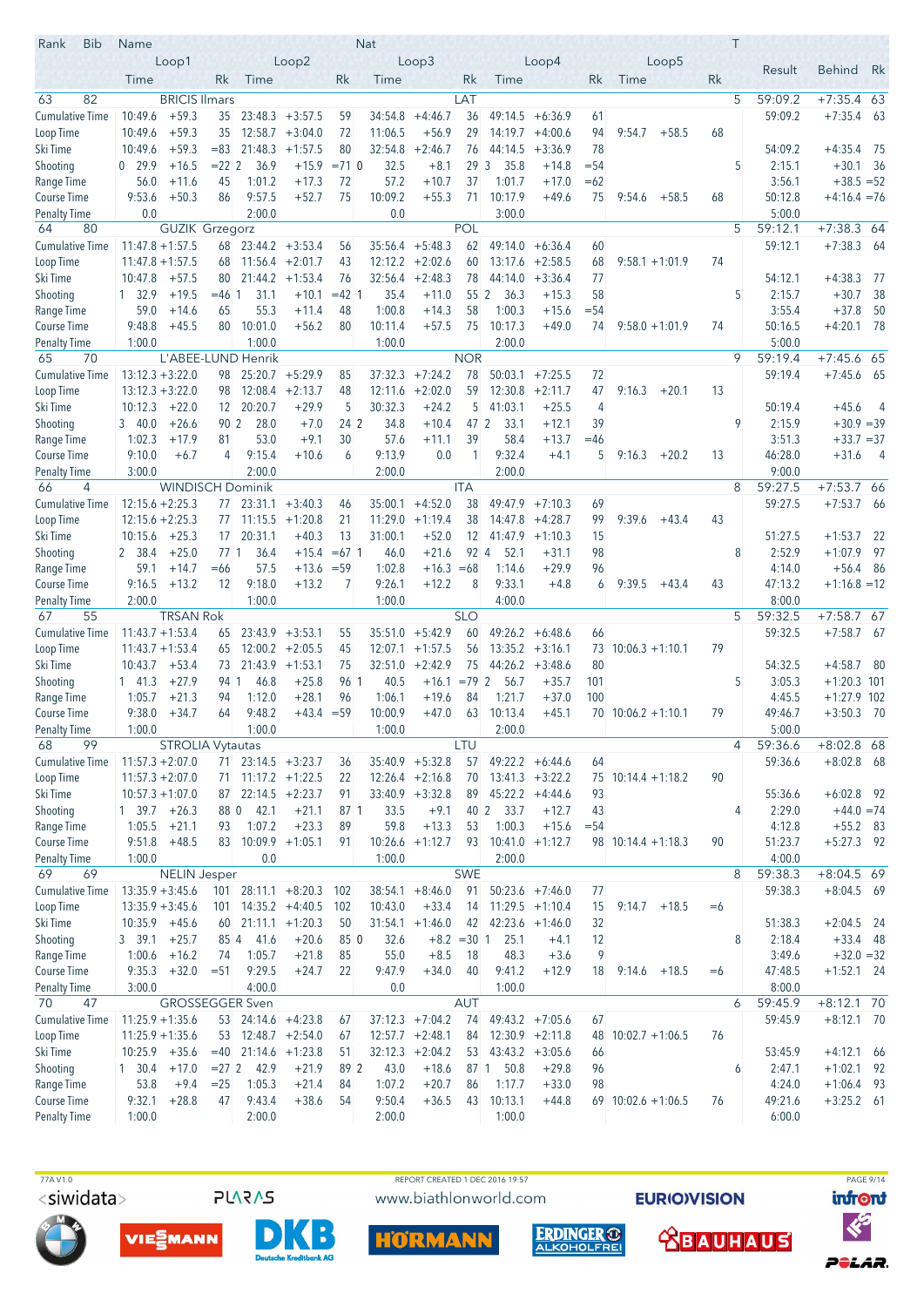| <b>Bib</b><br>Rank                        | Name                                          |                         |                            |                                          |                      | Nat                |                           |                  |                                  |                                         |                |                        |         |       | T |                          |                              |            |
|-------------------------------------------|-----------------------------------------------|-------------------------|----------------------------|------------------------------------------|----------------------|--------------------|---------------------------|------------------|----------------------------------|-----------------------------------------|----------------|------------------------|---------|-------|---|--------------------------|------------------------------|------------|
|                                           | Loop1                                         |                         |                            | Loop2                                    |                      |                    | Loop <sub>3</sub>         |                  |                                  | Loop <sub>4</sub>                       |                |                        | Loop5   |       |   | Result                   | <b>Behind</b>                | Rk         |
|                                           | Time                                          | Rk                      | Time                       |                                          | Rk                   | Time               |                           | Rk               | Time                             |                                         | Rk             | Time                   |         | Rk    |   |                          |                              |            |
| 71<br>51                                  |                                               |                         | <b>BOCHARNIKOV Sergey</b>  |                                          |                      |                    |                           | <b>BLR</b>       |                                  |                                         |                |                        |         |       |   | 8 1:00:02.5              | $+8:28.7$ 71                 |            |
| <b>Cumulative Time</b>                    | $12:21.7 + 2:31.4$                            |                         | $82 \mid 23:41.8 + 3:51.0$ |                                          | 54                   | 37:36.6            | $+7:28.5$                 | 79               | 50:24.1                          | $+7:46.5$                               | 78             |                        |         |       |   | 1:00:02.5                | $+8:28.7$ 71                 |            |
| Loop Time                                 | $12:21.7 + 2:31.4$                            | 82                      |                            | $11:20.1 + 1:25.4$                       | 24                   | 13:54.8            | $+3:45.2$                 | 97               |                                  | $12:47.5 + 2:28.4$                      | 55             | 9:38.4                 | $+42.2$ | 41    |   |                          |                              |            |
| Ski Time                                  | $+31.4$<br>10:21.7                            | 28                      | 20:41.8                    | $+51.0$                                  | 25                   | 31:36.6            | $+1:28.5$                 | 32               | 42:24.1                          | $+1:46.5$                               | 33             |                        |         |       |   | 52:02.5                  | $+2:28.7$                    | -33        |
| Shooting                                  | 2 38.0<br>$+24.6$                             | 75 1<br>$=60$           | 24.2<br>46.8               | $+3.2$<br>$+2.9$                         | $=7.3$<br>5          | 43.2<br>1:07.6     | $+18.8$<br>$+21.1$        | 89 2<br>87       | 26.0<br>50.6                     | $+5.0$<br>$+5.9$                        | $=14$<br>15    |                        |         |       | 8 | 2:11.4<br>3:43.8         | $+26.4$<br>$+26.2$           | 29<br>- 24 |
| Range Time<br><b>Course Time</b>          | 58.8<br>$+14.4$<br>9:22.9<br>$+19.6$          | 22                      | 9:33.3                     | $+28.5$                                  | 29                   | 9:47.1             | $+33.2$                   | 37               | 9:56.8                           | $+28.5$                                 | 44             | 9:38.3                 | $+42.2$ | 41    |   | 48:18.4                  | $+2:22.0$                    | - 36       |
| <b>Penalty Time</b>                       | 2:00.0                                        |                         | 1:00.0                     |                                          |                      | 3:00.0             |                           |                  | 2:00.0                           |                                         |                |                        |         |       |   | 8:00.0                   |                              |            |
| 72<br>85                                  |                                               |                         | <b>UNGUREANU Marius</b>    |                                          |                      |                    |                           | <b>ROU</b>       |                                  |                                         |                |                        |         |       |   | 4 1:00:02.6              | $+8:28.8$ 72                 |            |
| <b>Cumulative Time</b>                    | $12:24.1 + 2:33.8$                            | 83                      |                            | $23:37.8 + 3:47.0$                       | 51                   | 36:17.1            | $+6:09.0$                 | 66               | 49:44.3                          | $+7:06.7$                               | 68             |                        |         |       |   | 1:00:02.6                | $+8:28.8$                    | - 72       |
| Loop Time                                 | $12:24.1 + 2:33.8$                            | 83                      |                            | $11:13.7 +1:19.0$                        | 16                   | 12:39.3            | $+2:29.7$                 | 76               |                                  | $13:27.2 + 3:08.1$                      | 71             | $10:18.3 + 1:22.1$     |         | 92    |   |                          |                              |            |
| Ski Time                                  | $11:24.1 + 1:33.8$                            |                         | $103$ $22:37.8$ $+2:47.0$  |                                          | 100                  | 34:17.1            | $+4:09.0$                 | 97               | 45:44.3                          | $+5:06.7$                               | 96             |                        |         |       |   | 56:02.6                  | $+6:28.8$                    | - 93       |
| Shooting                                  | $+29.2$<br>142.6                              | 970                     | 27.5                       | $+6.5$                                   | 20 <sub>1</sub>      | 40.1               | $+15.7$                   | 772              | 26.9                             | $+5.9$                                  | 19             |                        |         |       | 4 | 2:17.1                   | $+32.1$                      | - 44       |
| Range Time                                | $+22.1$<br>1:06.5                             | 96                      | 51.4                       | $+7.5$                                   | $=18$                | 1:05.5             | $+19.0$                   | 82               | 52.7                             | $+8.0$                                  | $= 20$         |                        |         |       |   | 3:56.1                   | $+38.5 = 52$                 |            |
| Course Time                               | $10:17.6 + 1:14.3$                            | 103                     | 10:22.3                    | $+1:17.5$                                | 97                   | 10:33.8            | $+1:19.9$                 | 95               | 10:34.5                          | $+1:06.2$                               |                | $91$ 10:18.3 +1:22.2   |         | 92    |   | 52:06.5                  | $+6:10.1$ 96                 |            |
| <b>Penalty Time</b>                       | 1:00.0                                        |                         | 0.0                        |                                          |                      | 1:00.0             |                           |                  | 2:00.0                           |                                         |                |                        |         |       |   | 4:00.0                   |                              |            |
| 87<br>73<br><b>Cumulative Time</b>        | <b>TACHIZAKI Mikito</b><br>$12:15.9 + 2:25.6$ | 78                      |                            | $25:28.8$ +5:38.0                        | 86                   | 39:02.2            | $+8:54.1$                 | <b>JPN</b><br>93 | 50:15.4                          | $+7:37.8$                               | 74             |                        |         |       |   | 5 1:00:05.9<br>1:00:05.9 | $+8:32.1$ 73<br>$+8:32.1$ 73 |            |
| Loop Time                                 | $12:15.9 + 2:25.6$                            | 78                      |                            | $13:12.9 + 3:18.2$                       | 76                   |                    | $13:33.4 + 3:23.8$        | 92               | 11:13.2                          | $+54.1$                                 | 11             | 9:50.5                 | $+54.3$ | 62    |   |                          |                              |            |
| Ski Time                                  | $11:15.9 + 1:25.6$                            | 101                     |                            | $22:28.8 + 2:38.0$                       | 96                   | 34:02.2            | $+3:54.1$                 | 95               | 45:15.4                          | $+4:37.8$                               | 90             |                        |         |       |   | 55:05.9                  | $+5:32.1$                    | -88        |
| Shooting                                  | $+27.8$<br>$1 \quad 41.2$                     | 93 2                    | 37.1                       | $+16.1$                                  | 74 2                 | 48.8               | $+24.4$                   | 98 0             | 30.9                             | $+9.9$                                  | $=27$          |                        |         |       | 5 | 2:38.0                   | $+53.0$                      | 89         |
| Range Time                                | 1:06.2<br>$+21.8$                             | 95                      | 1:03.6                     | $+19.7$                                  | 78                   | 1:12.3             | $+25.8$                   | 96               | 56.1                             | $+11.4$                                 | 32             |                        |         |       |   | 4:18.2                   | $+1:00.6$                    | 89         |
| Course Time                               | $10:09.7 + 1:06.4 = 100$                      |                         |                            | $10:09.2 +1:04.4$                        | 89                   | 10:21.1            | $+1:07.2$                 | 87               | 10:17.1                          | $+48.8$                                 | 73             | 9:50.5                 | $+54.4$ | $=62$ |   | 50:47.6                  | $+4:51.2$ 85                 |            |
| <b>Penalty Time</b>                       | 1:00.0                                        |                         | 2:00.0                     |                                          |                      | 2:00.0             |                           |                  | 0.0                              |                                         |                |                        |         |       |   | 5:00.0                   |                              |            |
| 74<br>68                                  | <b>BRAUN Maxim</b>                            |                         |                            |                                          |                      |                    |                           | <b>KAZ</b>       |                                  |                                         |                |                        |         |       |   | 5 1:00:06.2              | $+8:32.4$ 74                 |            |
| <b>Cumulative Time</b>                    | $11:57.2 + 2:06.9$                            |                         | $70$ $23:53.8$ $+4:03.0$   |                                          | 61                   | 37:29.5            | $+7:21.4$                 | 77               | 49:59.8                          | $+7:22.2$                               | 71             |                        |         |       |   | 1:00:06.2                | $+8:32.4$ 74                 |            |
| Loop Time                                 | $11:57.2 + 2:06.9$                            | 70                      |                            | $11:56.6 + 2:01.9$                       | 44                   | 13:35.7            | $+3:26.1$                 | 93               |                                  | $12:30.3 + 2:11.2$                      | $=45$          | $10:06.4 + 1:10.2$     |         | 80    |   |                          |                              |            |
| Ski Time                                  | $10:57.2 + 1:06.9$<br>$+19.1$                 | 86<br>$= 401$           | 21:53.8<br>33.6            | $+2:03.0$<br>$+12.6$                     | 84<br>58 2           | 33:29.5<br>43.1    | $+3:21.4$<br>$+18.7$      | 87<br>88 1       | 44:59.8<br>24.3                  | $+4:22.2$<br>$+3.3$                     | 88<br>8        |                        |         |       | 5 | 55:06.2<br>2:13.5        | $+5:32.4$<br>$+28.5$         | -89        |
| Shooting<br>Range Time                    | $1 \quad 32.5$<br>55.7<br>$+11.3$             | 43                      | 57.1                       | $+13.2$                                  | 56                   | 1:12.5             | $+26.0$                   | 97               | 50.8                             | $+6.1$                                  | 16             |                        |         |       |   | 3:56.1                   | $+38.5 = 52$                 | - 34       |
| <b>Course Time</b>                        | 10:01.5<br>$+58.2$                            | 94                      | 9:59.4                     | $+54.6$                                  | 79                   | 10:23.1            | $+1:09.2$                 | 88               | 10:39.5                          | $+1:11.2$                               |                | $95$ 10:06.3 +1:10.2   |         | 80    |   | 51:09.8                  | $+5:13.4$ 91                 |            |
| <b>Penalty Time</b>                       | 1:00.0                                        |                         | 1:00.0                     |                                          |                      | 2:00.0             |                           |                  | 1:00.0                           |                                         |                |                        |         |       |   | 5:00.0                   |                              |            |
| 75<br>72                                  | ROESCH Michael                                |                         |                            |                                          |                      |                    |                           | <b>BEL</b>       |                                  |                                         |                |                        |         |       |   | 71:00:10.6               | $+8:36.8$ 75                 |            |
| <b>Cumulative Time</b>                    | $11:27.7 + 1:37.4$                            |                         | $55$ 24:31.1 +4:40.3       |                                          | 74                   | 35:33.6            | $+5:25.5$                 | 54               |                                  | $50:27.4$ +7:49.8                       | 79             |                        |         |       |   | 1:00:10.6                | $+8:36.8$ 75                 |            |
| Loop Time                                 | $11:27.7 + 1:37.4$                            | 55                      |                            | $13:03.4$ $+3:08.7$                      | 73                   | 11:02.5            | $+52.9$                   | 26               |                                  | $14:53.8 +4:34.7$                       | 101            | 9:43.2                 | $+47.0$ | 50    |   |                          |                              |            |
| Ski Time                                  | 10:27.7<br>$+37.4$                            | 44                      |                            | $21:31.1 +1:40.3$                        | 69                   | 32:33.6            | $+2:25.5$                 | 66               |                                  | $43:27.4 +2:49.8$                       | 55             |                        |         |       |   | 53:10.6                  | $+3:36.8$                    | - 57       |
| Shooting                                  | $+16.5$<br>1 29.9                             | $= 222$                 | 38.2                       | $+17.2$                                  | 78 0                 | 26.6               | $+2.2$                    |                  | 3 <sup>4</sup><br>22.3           | $+1.3$                                  | 3              |                        |         |       | 7 | 1:57.0                   | $+12.0$                      | 9          |
| Range Time                                | $+10.3$<br>54.7                               | $= 31$                  | 1:05.2                     | $+21.3$                                  | $= 82$               | 52.4               | $+5.9$                    | 7                | 48.7                             | $+4.0$                                  | 10             |                        |         |       |   | 3:41.0                   | $+23.4$                      | - 19       |
| <b>Course Time</b><br><b>Penalty Time</b> | $+29.7$<br>9:33.0<br>1:00.0                   | 48                      | 9:58.2<br>2:00.0           | $+53.4$                                  | 76                   | 10:10.0<br>0.0     | $+56.1$                   | 73               | 10:05.1<br>4:00.0                | $+36.8$                                 | 59             | 9:43.1                 | $+47.0$ | 50    |   | 49:29.4<br>7:00.0        | $+3:33.0$                    | - 65       |
| 76<br>101                                 |                                               |                         | KLETCHEROV Michail         |                                          |                      |                    |                           | <b>BUL</b>       |                                  |                                         |                |                        |         |       |   | 4 1:00:13.4              | +8:39.6 76                   |            |
| <b>Cumulative Time</b>                    | $12:16.0 + 2:25.7$                            |                         | $79$ 25:44.0 $+5:53.2$     |                                          | 90                   |                    | $37:04.8 + 6:56.7$        | 73               |                                  | $49:54.8$ +7:17.2                       | 70             |                        |         |       |   | 1:00:13.4                | $+8:39.6$ 76                 |            |
| Loop Time                                 | $12:16.0 + 2:25.7$                            |                         | 79 13:28.0 +3:33.3         |                                          | 85                   |                    | $11:20.8 +1:11.2$         | 32               |                                  | $12:50.0 + 2:30.9$                      |                | $57$ 10:18.6 +1:22.4   |         | 93    |   |                          |                              |            |
| Ski Time                                  | $11:16.0 + 1:25.7$                            |                         |                            | $102$ 22:44.0 +2:53.2                    | 101                  |                    | $34:04.8$ +3:56.7         |                  | $96$ 45:54.8 +5:17.2             |                                         | 97             |                        |         |       |   | 56:13.4                  | $+6:39.6$ 96                 |            |
| Shooting                                  | $1 \t36.3 +22.9$                              | $= 702$                 | 35.9                       | $+14.9$                                  | 66 0                 | 29.8               | $+5.4$                    |                  | 41.4<br>9 1                      | $+20.4$                                 | $=74$          |                        |         |       | 4 | 2:23.4                   | $+38.4$ 60                   |            |
| Range Time                                | $1:01.2 + 16.8$                               | 76                      | 1:02.8                     | $+18.9$                                  | 77                   | 56.2               | $+9.7$                    | 27               | 1:06.8                           | $+22.1$                                 | 78             |                        |         |       |   | 4:07.0                   | $+49.4$ 74                   |            |
| Course Time                               | $10:14.8 + 1:11.5$                            |                         |                            | 102 10:25.1 +1:20.3 100                  |                      |                    | $10:24.6$ +1:10.7         | 90               |                                  | $10:43.2 +1:14.9$                       |                | 99 10:18.5 +1:22.4     |         | 93    |   | 52:06.2                  | $+6:09.8$ 95                 |            |
| <b>Penalty Time</b>                       | 1:00.0                                        |                         | 2:00.0                     |                                          |                      | 0.0                |                           |                  | 1:00.0                           |                                         |                |                        |         |       |   | 4:00.0                   |                              |            |
| 77<br>103                                 | <b>CLAUDE Fabien</b>                          |                         |                            |                                          |                      |                    |                           | <b>FRA</b>       |                                  |                                         |                |                        |         |       |   | 8 1:00:27.9              | $+8:54.1$ 77                 |            |
| <b>Cumulative Time</b><br>Loop Time       | $13:27.8 + 3:37.5$<br>$13:27.8 + 3:37.5$      | 100<br>100 <sub>1</sub> |                            | $25:00.0 + 5:09.2$<br>$11:32.2 + 1:37.5$ | 83<br>31             | 35:38.1<br>10:38.1 | $+5:30.0$<br>$+28.5$      | 56<br>13         |                                  | $50:18.9 +7:41.3$<br>$14:40.8 + 4:21.7$ | 75<br>97       | $10:09.0 + 1:12.8$     |         | 86    |   | 1:00:27.9                | $+8:54.1$ 77                 |            |
| Ski Time                                  | $10:27.8$ +37.5                               | 45                      |                            | $21:00.0 + 1:09.2$                       | 40                   |                    | $31:38.1 + 1:30.0$        |                  | $33 \quad 42:18.9 \quad +1:41.3$ |                                         | 29             |                        |         |       |   | 52:27.9                  | $+2:54.1$ 39                 |            |
| Shooting                                  | $+25.3$<br>3 38.7                             | $= 80$ 1                | 32.1                       | $+11.1$                                  | 49 0                 | 30.3               |                           | $+5.9$ = 14 4    | 32.1                             | $+11.1$                                 | 34             |                        |         |       | 8 | 2:13.2                   | $+28.2 = 32$                 |            |
| Range Time                                | 1:02.2<br>$+17.8$                             | 80                      | 55.1                       | $+11.2 = 45$                             |                      | 52.6               | $+6.1$                    | 8                | 55.2                             | $+10.5$                                 | $= 28$         |                        |         |       |   | 3:45.1                   | $+27.5$ 25                   |            |
| Course Time                               | 9:25.6<br>$+22.3$                             | 27                      | 9:37.0                     | $+32.2$                                  | 45                   | 9:45.4             | $+31.5$                   | 34               | 9:45.6                           | $+17.3$                                 |                | $= 24$ 10:09.0 +1:12.9 |         | 86    |   | 48:42.6                  | $+2:46.2 = 46$               |            |
| <b>Penalty Time</b>                       | 3:00.0                                        |                         | 1:00.0                     |                                          |                      | 0.0                |                           |                  | 4:00.0                           |                                         |                |                        |         |       |   | 8:00.0                   |                              |            |
| 57<br>78                                  | <b>CRNKOVIC Kresimir</b>                      |                         |                            |                                          |                      |                    |                           | <b>CRO</b>       |                                  |                                         |                |                        |         |       |   | 7 1:00:37.1              | $+9:03.3$ 78                 |            |
| Cumulative Time                           | $11:46.3 + 1:56.0$                            |                         | $67$ 25:40.1 +5:49.3       |                                          | 88                   |                    | $38:45.8 + 8:37.7 = 87$   |                  |                                  | $50:48.9 + 8:11.3$                      | 81             |                        |         |       |   | 1:00:37.1                | $+9:03.3$ 78                 |            |
| Loop Time                                 | $11:46.3 + 1:56.0$                            | 67                      |                            | $13:53.8 + 3:59.1$                       | 94                   |                    | $13:05.7 +2:56.1$         | 88               |                                  | $12:03.1 + 1:44.0$                      | 31             | 9:48.2                 | $+52.0$ | 60    |   |                          |                              |            |
| Ski Time                                  | $10:46.3 + 56.0$                              |                         | 79 21:40.1 +1:49.3         |                                          | 73                   |                    | $32:45.8 +2:37.7 = 71$    |                  |                                  | $43:48.9 + 3:11.3$                      | 67             |                        |         |       |   | 53:37.1                  | $+4:03.3$ 64                 |            |
| Shooting<br>Range Time                    | $+25.3$<br>1 38.7<br>1:02.0<br>$+17.6$        | $= 803$<br>79           | 36.9<br>1:03.8             | $+19.9$                                  | $+15.9$ = 71 2<br>79 | 42.3<br>1:08.4     | $+17.9 = 84$ 1<br>$+21.9$ | 90               | 34.2<br>59.4                     | $+13.2$<br>$+14.7$                      | $=46$<br>$=49$ |                        |         |       | 7 | 2:32.1<br>4:13.6         | $+47.1$ 80<br>$+56.0$ 84     |            |
| <b>Course Time</b>                        | 9:44.3<br>$+41.0$                             | 71                      | 9:49.9                     | $+45.1$                                  | 64                   | 9:57.3             | $+43.4$                   | 59               | 10:03.6                          | $+35.3$                                 | 57             | 9:48.1                 | $+52.0$ | 60    |   | 49:23.2                  | $+3:26.8$ 62                 |            |
| <b>Penalty Time</b>                       | 1:00.0                                        |                         | 3:00.0                     |                                          |                      | 2:00.0             |                           |                  | 1:00.0                           |                                         |                |                        |         |       |   | 7:00.0                   |                              |            |
|                                           |                                               |                         |                            |                                          |                      |                    |                           |                  |                                  |                                         |                |                        |         |       |   |                          |                              |            |

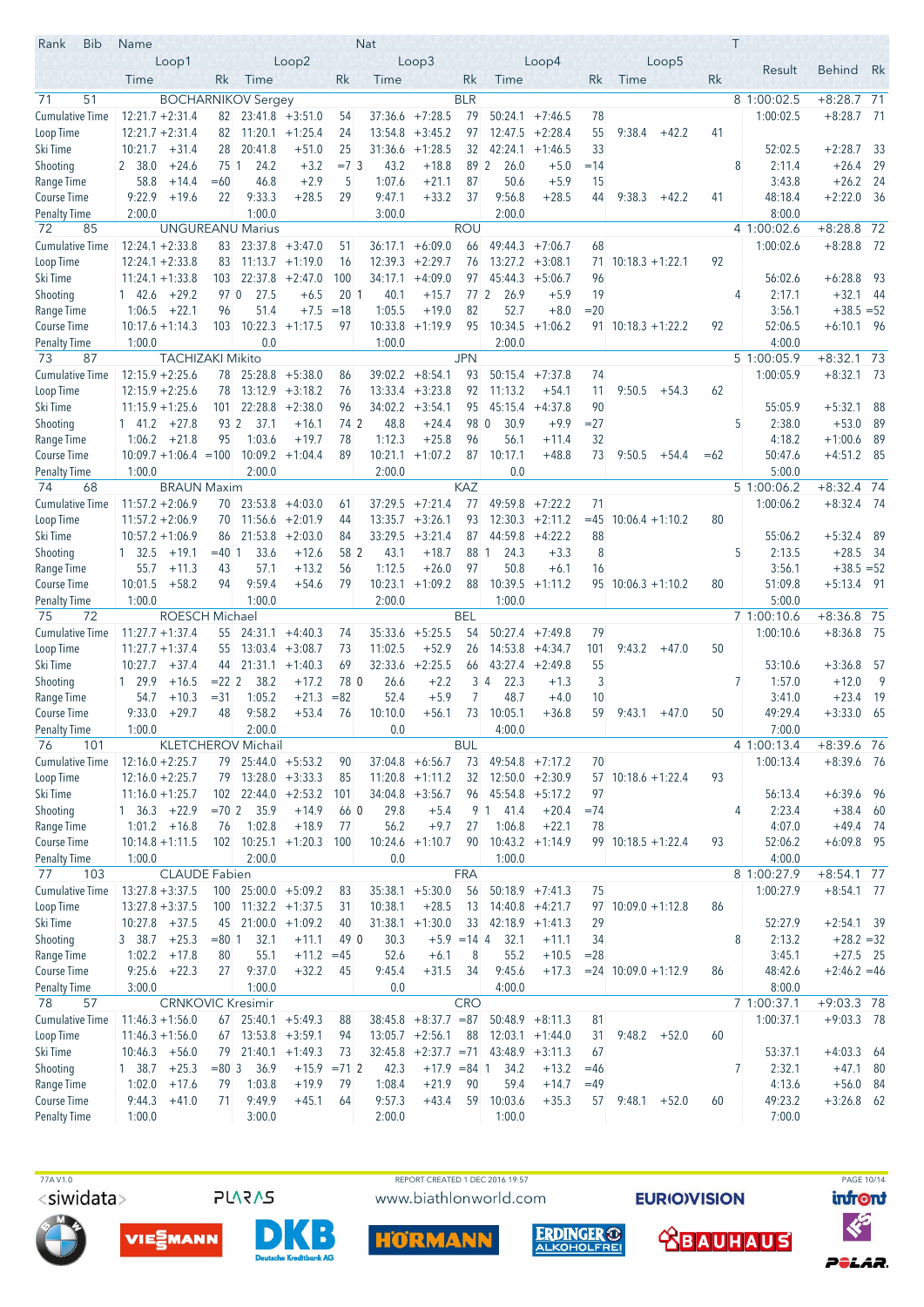| <b>Bib</b><br>Rank                 | Name                                                    |                        |                 |                                                          |                                  |                     | Nat                |                                         |            |                                  |                                          |                          |                            |       | T |                          |                               |              |
|------------------------------------|---------------------------------------------------------|------------------------|-----------------|----------------------------------------------------------|----------------------------------|---------------------|--------------------|-----------------------------------------|------------|----------------------------------|------------------------------------------|--------------------------|----------------------------|-------|---|--------------------------|-------------------------------|--------------|
|                                    |                                                         | Loop1                  |                 |                                                          | Loop2                            |                     |                    | Loop3                                   |            |                                  | Loop4                                    |                          | Loop5                      |       |   | Result                   | <b>Behind</b>                 | Rk           |
|                                    | Time                                                    |                        | Rk              | Time                                                     |                                  | Rk                  | Time               |                                         | Rk         | Time                             |                                          | Rk                       | Time                       | Rk    |   |                          |                               |              |
| 79<br>66                           |                                                         |                        |                 | DOMBROVSKI Karol                                         |                                  |                     |                    |                                         | LTU        |                                  |                                          |                          |                            |       |   | 61:00:41.1               | $+9:07.3$ 79                  |              |
| <b>Cumulative Time</b>             | $11:45.3 + 1:55.0$                                      |                        | 66              |                                                          | $24:50.7 + 4:59.9$               | 80                  | 39:16.9            | $+9:08.8$                               | 96         | 50:37.9                          | $+8:00.3$                                | 80                       |                            |       |   | 1:00:41.1                | $+9:07.3$                     | - 79         |
| Loop Time                          | $11:45.3 + 1:55.0$                                      |                        | 66              | $13:05.4 + 3:10.7$                                       |                                  | 74                  | 14:26.2            | $+4:16.6$                               | 101        |                                  | $11:21.0 +1:01.9$                        | 13                       | $10:03.2 + 1:07.0$         | 77    |   |                          |                               |              |
| Ski Time<br>Shooting               | 10:45.3<br>$1 \quad 33.1$                               | $+55.0$<br>$+19.7$     | $= 502$         | 78 21:50.7 +1:59.9<br>32.2                               |                                  | 83<br>$+11.2 = 503$ | 33:16.9<br>47.9    | $+3:08.8$<br>$+23.5$                    | 85<br>96 0 | 44:37.9<br>31.3                  | $+4:00.3$<br>$+10.3$                     | 82<br>30                 |                            |       | 6 | 54:41.1<br>2:24.5        | $+5:07.3$ 83<br>$+39.5 = 65$  |              |
| Range Time                         | 58.8                                                    | $+14.4$                | $=60$           | 58.3                                                     | $+14.4$                          | 62                  | 1:12.9             | $+26.4$                                 | 99         | 58.2                             | $+13.5$                                  | $=43$                    |                            |       |   | 4:08.2                   | $+50.6$ 77                    |              |
| Course Time                        | 9:46.5                                                  | $+43.2$                | $= 75$          | 10:07.1                                                  | $+1:02.3 = 87$                   |                     | 10:13.2            | $+59.3$                                 | 80         | 10:22.8                          | $+54.5$                                  |                          | $83$ 10:03.1 +1:07.0       | 77    |   | 50:32.7                  | $+4:36.3$ 82                  |              |
| <b>Penalty Time</b>                | 1:00.0                                                  |                        |                 | 2:00.0                                                   |                                  |                     | 3:00.0             |                                         |            | 0.0                              |                                          |                          |                            |       |   | 6:00.0                   |                               |              |
| 80<br>74                           |                                                         | <b>MALYSHKO Dmitry</b> |                 |                                                          |                                  |                     |                    |                                         | <b>RUS</b> |                                  |                                          |                          |                            |       |   | 9 1:00:41.9              | $+9:08.1$ 80                  |              |
| <b>Cumulative Time</b>             | $13:25.5 + 3:35.2$                                      |                        | 99.             | $25:57.5 + 6:06.7$                                       |                                  | 92                  | 39:39.9            | $+9:31.8$                               | 99         | 51:10.8                          | $+8:33.2$                                | 84                       |                            |       |   | 1:00:41.9                | $+9:08.1$ 80                  |              |
| Loop Time                          | $13:25.5 + 3:35.2$                                      |                        | 99              | 12:32.0                                                  | $+2:37.3$                        | 65                  | 13:42.4            | $+3:32.8$                               | 95         |                                  | $11:30.9 +1:11.8$                        | 17                       | 9:31.1<br>$+34.9$          | 32    |   |                          |                               |              |
| Ski Time                           | $10:25.5 + 35.2$                                        |                        | 38              | 20:57.5                                                  | $+1:06.7$                        | 36                  |                    | $31:39.9 +1:31.8$                       | 34         | 42:10.8                          | $+1:33.2$                                | 26                       |                            |       |   | 51:41.9                  | $+2:08.1$                     | - 26         |
| Shooting                           | 3 35.0                                                  | $+21.6$                | 64 2            | 36.4                                                     | $+15.4$                          | $=673$              | 34.9               | $+10.5$                                 | 48 1       | 21.0                             | 0.0                                      | 1                        |                            |       | 9 | 2:07.3                   | $+22.3$                       | -21          |
| Range Time<br>Course Time          | 58.1<br>9:27.4                                          | $+13.7$<br>$+24.1$     | 57<br>$=33$     | 55.5<br>9:36.5                                           | $+11.6$<br>$+31.7 = 39$          | 49                  | 57.8<br>9:44.6     | $+11.3$<br>$+30.7$                      | 40<br>33   | 45.2<br>9:45.6                   | $+0.5$<br>$+17.3$                        | $\overline{2}$<br>$= 24$ | 9:31.1<br>$+35.0$          | 32    |   | 3:36.6<br>48:05.2        | $+19.0$<br>$+2:08.8$          | - 12<br>- 33 |
| <b>Penalty Time</b>                | 3:00.0                                                  |                        |                 | 2:00.0                                                   |                                  |                     | 3:00.0             |                                         |            | 1:00.0                           |                                          |                          |                            |       |   | 9:00.0                   |                               |              |
| 106<br>81                          |                                                         | PENAR Rafal            |                 |                                                          |                                  |                     |                    |                                         | <b>POL</b> |                                  |                                          |                          |                            |       |   | 4 1:00:43.5              | +9:09.7 81                    |              |
| <b>Cumulative Time</b>             | $12:05.8 + 2:15.5$                                      |                        | 74              | $23:25.1 + 3:34.3$                                       |                                  | 44                  |                    | $36:22.4 + 6:14.3$                      | 68         |                                  | $50:05.7$ +7:28.1                        | 73                       |                            |       |   | 1:00:43.5                | $+9:09.7$ 81                  |              |
| Loop Time                          | $12:05.8 + 2:15.5$                                      |                        | 74              | $11:19.3 +1:24.6$                                        |                                  | 23                  |                    | $12:57.3 + 2:47.7$                      | 83         |                                  | $13:43.3 + 3:24.2$                       | 76                       | $10:37.8 + 1:41.6$         | 101   |   |                          |                               |              |
| Ski Time                           | $11:05.8 + 1:15.5$                                      |                        | 97              |                                                          | $22:25.1 + 2:34.3$               | 95                  |                    | $34:22.4 +4:14.3$                       | 99         |                                  | $46:05.7 + 5:28.1$                       | 98                       |                            |       |   | 56:43.5                  | $+7:09.7$                     | - 98         |
| Shooting                           | 1 38.9                                                  | $+25.5$                | 82 0            | 24.0                                                     | $+3.0$                           | 5 <sup>1</sup>      | 39.2               | $+14.8$                                 | 72 2       | 38.5                             | $+17.5$                                  | $=65$                    |                            |       | 4 | 2:20.6                   | $+35.6$                       | - 52         |
| Range Time                         | 1:04.2                                                  | $+19.8$                | 90              | 53.3                                                     | $+9.4$                           | 33                  | 1:05.2             | $+18.7 = 80$                            |            | 1:03.5                           | $+18.8$                                  | $=67$                    |                            |       |   | 4:06.2                   | $+48.6$ 71                    |              |
| Course Time                        | 10:01.6                                                 | $+58.3$                |                 |                                                          | $95 \quad 10:25.9 \quad +1:21.1$ | 101                 | 10:52.1            | $+1:38.2$ 102                           |            |                                  | $10:39.8 + 1:11.5$                       |                          | $97$ 10:37.8 +1:41.7       | 101   |   | 52:37.2                  | $+6:40.8$ 101                 |              |
| Penalty Time<br>82<br>59           | 1:00.0                                                  | PANTOV Anton           |                 | 0.0                                                      |                                  |                     | 1:00.0             |                                         | KAZ        | 2:00.0                           |                                          |                          |                            |       |   | 4:00.0<br>4 1:00:44.1    | $+9:10.3$ 82                  |              |
| <b>Cumulative Time</b>             | $12:13.9 + 2:23.6$                                      |                        |                 | $76$ 23:37.5 $+3:46.7$                                   |                                  | 50                  | 36:32.0            | $+6:23.9$                               | 72         | 50:21.3                          | $+7:43.7$                                | 76                       |                            |       |   | 1:00:44.1                | $+9:10.3$ 82                  |              |
| Loop Time                          | $12:13.9 + 2:23.6$                                      |                        | 76              | $11:23.6 +1:28.9$                                        |                                  | 28                  |                    | $12:54.5 + 2:44.9$                      | 82         |                                  | $13:49.3 + 3:30.2$                       | 80                       | $10:22.8 + 1:26.6$         | 94    |   |                          |                               |              |
| Ski Time                           | $11:13.9 + 1:23.6$                                      |                        | 100             |                                                          | $22:37.5 +2:46.7$                | 99                  | 34:32.0            | $+4:23.9$                               | 101        |                                  | $46:21.3 +5:43.7$                        | 99                       |                            |       |   | 56:44.1                  | $+7:10.3$                     | - 99         |
| Shooting                           | 1 39.0                                                  | $+25.6$                | $= 830$         | 32.9                                                     | $+11.9$                          | 57 <sub>1</sub>     | 53.8               | $+29.4$                                 | $103 \, 2$ | 43.4                             | $+22.4$                                  | $= 81$                   |                            |       | 4 | 2:49.1                   | $+1:04.1$                     | - 95         |
| Range Time                         | 1:05.2                                                  | $+20.8$                | $= 91$          | 1:00.3                                                   | $+16.4$                          | 69                  | 1:19.3             | $+32.8$                                 | 103        | 1:10.4                           | $+25.7$                                  | 88                       |                            |       |   | 4:35.2                   | $+1:17.6$                     | - 98         |
| <b>Course Time</b>                 | $10:08.7 + 1:05.4$                                      |                        | 99              | $10:23.3 +1:18.5$                                        |                                  | 99                  |                    | $10:35.2 +1:21.3$                       |            | $97$ 10:38.8 +1:10.5             |                                          |                          | $93$ 10:22.7 +1:26.6       | 94    |   | 52:08.7                  | $+6:12.3$ 97                  |              |
| <b>Penalty Time</b>                | 1:00.0                                                  |                        |                 | 0.0                                                      |                                  |                     | 1:00.0             |                                         |            | 2:00.0                           |                                          |                          |                            |       |   | 4:00.0                   |                               |              |
| 83<br>91<br><b>Cumulative Time</b> | $13:38.4 + 3:48.1$                                      | <b>FEMLING Peppe</b>   |                 | $102 \quad 26:25.9 \quad +6:35.1$                        |                                  |                     |                    |                                         | <b>SWE</b> |                                  |                                          |                          |                            |       |   | 7 1:00:56.9<br>1:00:56.9 | $+9:23.1$ 83<br>$+9:23.1$ 83  |              |
| Loop Time                          | $13:38.4 + 3:48.1$                                      |                        | 102             | $12:47.5 + 2:52.8$                                       |                                  | 96<br>66            | 38:38.8<br>12:12.9 | $+8:30.7$<br>$+2:03.3$                  | 86<br>62   |                                  | $50:50.3 + 8:12.7$<br>$12:11.5 + 1:52.4$ | 82<br>33                 | $10:06.6 + 1:10.4$         | 81    |   |                          |                               |              |
| Ski Time                           | $10:38.4 +48.1$                                         |                        |                 | $66$ 21:25.9 +1:35.1                                     |                                  | 66                  | 32:38.8            | $+2:30.7$                               | 69         |                                  | $43:50.3 +3:12.7$                        | 68                       |                            |       |   | 53:56.9                  | $+4:23.1$                     | - 69         |
| Shooting                           | 3 39.2                                                  | $+25.8$                | 86 2            | 32.7                                                     | $+11.7$                          | $= 551$             | 35.2               | $+10.8 = 51$ 1                          |            | 26.0                             | $+5.0$                                   | $=14$                    |                            |       | 7 | 2:13.1                   | $+28.1$ 31                    |              |
| Range Time                         | 1:02.4                                                  | $+18.0$                | $= 82$          | 56.3                                                     | $+12.4$                          | $= 52$              | 1:00.4             | $+13.9$                                 | 56         | 50.5                             | $+5.8$                                   | 14                       |                            |       |   | 3:49.6                   | $+32.0 = 32$                  |              |
| <b>Course Time</b>                 | 9:36.0                                                  | $+32.7$                | 56              | 9:51.1                                                   | $+46.3$                          | 67                  | 10:12.5            | $+58.6$                                 | 76         | 10:20.9                          | $+52.6$                                  |                          | $82 \mid 10:06.6 + 1:10.5$ | 81    |   | 50:07.1                  | $+4:10.7$ 73                  |              |
| <b>Penalty Time</b>                | 3:00.0                                                  |                        |                 | 2:00.0                                                   |                                  |                     | 1:00.0             |                                         |            | 1:00.0                           |                                          |                          |                            |       |   | 7:00.0                   |                               |              |
| 84<br>65                           |                                                         | ZAHKNA Rene            |                 |                                                          |                                  |                     |                    |                                         | <b>EST</b> |                                  |                                          |                          |                            |       |   | 6 1:01:03.8              | +9:30.0 84                    |              |
| <b>Cumulative Time</b>             | 10:49.1                                                 | $+58.8$                |                 | $34$ 24:16.4 +4:25.6                                     |                                  | 68                  |                    | $38:46.8 + 8:38.7$                      | 89         |                                  | $51:07.8$ +8:30.2                        | 83                       |                            |       |   | 1:01:03.8                | $+9:30.0$ 84                  |              |
| Loop Time<br>Ski Time              | 10:49.1<br>10:49.1                                      | $+58.8$<br>$+58.8$     |                 | $34$ 13:27.3 +3:32.6<br>$82 \quad 22:16.4 \quad +2:25.6$ |                                  | 84<br>92            |                    | $14:30.4 +4:20.8$<br>$33:46.8 + 3:38.7$ | 102        | $91 \quad 45:07.8 \quad +4:30.2$ | $12:21.0 + 2:01.9$                       | 39<br>89                 | $+59.8$<br>9:56.0          | 72    |   | 55:03.8                  | $+5:30.0$ 87                  |              |
| Shooting                           | $0$ 29.4                                                | $+16.0$                | 19 <sup>2</sup> | 45.9                                                     | $+24.9$                          | 95 3                | 46.8               | $+22.4$                                 | 95 1       | 31.9                             | $+10.9$                                  | 33                       |                            |       | 6 | 2:34.0                   | $+49.0$ 84                    |              |
| Range Time                         | 53.5                                                    | $+9.1$                 | 23              | 1:11.9                                                   | $+28.0$                          | 95                  | 1:12.8             | $+26.3$                                 | 98         | 58.1                             | $+13.4$                                  | 42                       |                            |       |   | 4:16.3                   | $+58.7$ 87                    |              |
| Course Time                        | 9:55.6                                                  | $+52.3$                |                 | $= 90$ 10:15.3 +1:10.5                                   |                                  | 93                  |                    | $10:17.6 + 1:03.7$                      | 85         | 10:22.9                          | $+54.6$                                  | 84                       | $9:55.9$ +59.8             | 72    |   | 50:47.3                  | $+4:50.9$ 84                  |              |
| <b>Penalty Time</b>                | 0.0                                                     |                        |                 | 2:00.0                                                   |                                  |                     | 3:00.0             |                                         |            | 1:00.0                           |                                          |                          |                            |       |   | 6:00.0                   |                               |              |
| 85<br>30                           |                                                         | <b>KAUKENAS Tomas</b>  |                 |                                                          |                                  |                     |                    |                                         | LTU        |                                  |                                          |                          |                            |       |   | 8 1:01:21.1              | $+9:47.3$ 85                  |              |
| <b>Cumulative Time</b>             | 10:37.9                                                 | $+47.6$                |                 | 26 24:17.4 +4:26.6                                       |                                  | 69                  |                    | $37:22.0 +7:13.9$                       | 75         |                                  | $51:30.5 + 8:52.9$                       | 85                       |                            |       |   | 1:01:21.1                | $+9:47.3$ 85                  |              |
| Loop Time                          | $10:37.9$ +47.6                                         |                        |                 | $26$ 13:39.5 +3:44.8                                     |                                  | 87                  |                    | $13:04.6 + 2:55.0$                      | 87         |                                  | $14:08.5 + 3:49.4$                       | 89                       | 9:50.6<br>$+54.4$          | 63    |   |                          |                               |              |
| Ski Time                           | 10:37.9                                                 | $+47.6$                |                 |                                                          | $65$ 21:17.4 +1:26.6 = 53        |                     |                    | $32:22.0 +2:13.9$                       | 59         |                                  | $43:30.5 +2:52.9$                        | 59                       |                            |       |   | 53:21.1                  | $+3:47.3$ 60                  |              |
| Shooting<br>Range Time             | 0, 33.6<br>58.8                                         | $+20.2$<br>$+14.4$     | 57 3<br>$=60$   | 27.3<br>51.3                                             | $+7.4$                           | $+6.3 = 182$<br>-17 | 42.3<br>1:08.1     | $+17.9 = 84$ 3<br>$+21.6$               | 89         | 38.9<br>59.4                     | $+17.9$<br>$+14.7$                       | 67<br>$=49$              |                            |       | 8 | 2:22.1<br>3:57.6         | $+37.1$ 57<br>$+40.0$ 56      |              |
| Course Time                        | 9:39.1                                                  | $+35.8$                | 66              | 9:48.2                                                   | $+43.4 = 59$                     |                     | 9:56.5             | $+42.6$                                 | 57         | 10:09.0                          | $+40.7$                                  | 65                       | $9:50.5 +54.4$             | $=62$ |   | 49:23.3                  | $+3:26.9$ 63                  |              |
| <b>Penalty Time</b>                | 0.0                                                     |                        |                 | 3:00.0                                                   |                                  |                     | 2:00.0             |                                         |            | 3:00.0                           |                                          |                          |                            |       |   | 8:00.0                   |                               |              |
| 49<br>86                           |                                                         |                        |                 | <b>KOBONOKI Tsukasa</b>                                  |                                  |                     |                    |                                         | <b>JPN</b> |                                  |                                          |                          |                            |       |   | 7 1:01:27.9              | $+9:54.1$ 86                  |              |
| <b>Cumulative Time</b>             | $13:57.6 + 4:07.3$                                      |                        |                 | 103 26:54.6 +7:03.8                                      |                                  | 99                  |                    | $39:08.9 +9:00.8$                       | 94         |                                  | $51:39.2 +9:01.6$                        | 87                       |                            |       |   | 1:01:27.9                | $+9:54.1$ 86                  |              |
| Loop Time                          | $13:57.6 + 4:07.3$                                      |                        |                 | $103$ 12:57.0 +3:02.3                                    |                                  | 71                  |                    | $12:14.3 + 2:04.7$                      | 64         |                                  | $12:30.3 +2:11.2$                        | $=45$                    | 9:48.7<br>$+52.5$          | 61    |   |                          |                               |              |
| Ski Time                           | $10:57.6 + 1:07.3$                                      |                        |                 | 88 21:54.6 +2:03.8                                       |                                  | 85                  |                    | $33:08.9 + 3:00.8$                      | 83         |                                  | $44:39.2 +4:01.6$                        | 83                       |                            |       |   | 54:27.9                  | $+4:54.1$ 79                  |              |
| Shooting                           | $3\quad 49.0 \quad +35.6 \quad =101 \quad 2 \quad 39.8$ |                        |                 |                                                          | $+18.8$                          | 82 1                | 50.8               | $+26.4$                                 |            | 102 1 1:02.1                     | $+41.1$                                  | 103                      |                            |       | 7 | 3:21.7                   | $+1:36.7$ 104                 |              |
| Range Time<br><b>Course Time</b>   | $1:08.9$ +24.5<br>9:48.7                                | $+45.4$                | 99<br>79        | 1:04.5<br>9:52.5                                         | $+20.6$<br>$+47.7$               | 80<br>70            | 1:14.2<br>10:00.0  | $+27.7$<br>$+46.1$                      | 101<br>60  | 1:24.1<br>10:06.1                | $+39.4$<br>$+37.8$                       | 101<br>60                | 9:48.7<br>$+52.6$          | 61    |   | 4:51.7<br>49:36.0        | $+1:34.1$ 104<br>$+3:39.6$ 67 |              |
| <b>Penalty Time</b>                | 3:00.0                                                  |                        |                 | 2:00.0                                                   |                                  |                     | 1:00.0             |                                         |            | 1:00.0                           |                                          |                          |                            |       |   | 7:00.0                   |                               |              |
|                                    |                                                         |                        |                 |                                                          |                                  |                     |                    |                                         |            |                                  |                                          |                          |                            |       |   |                          |                               |              |

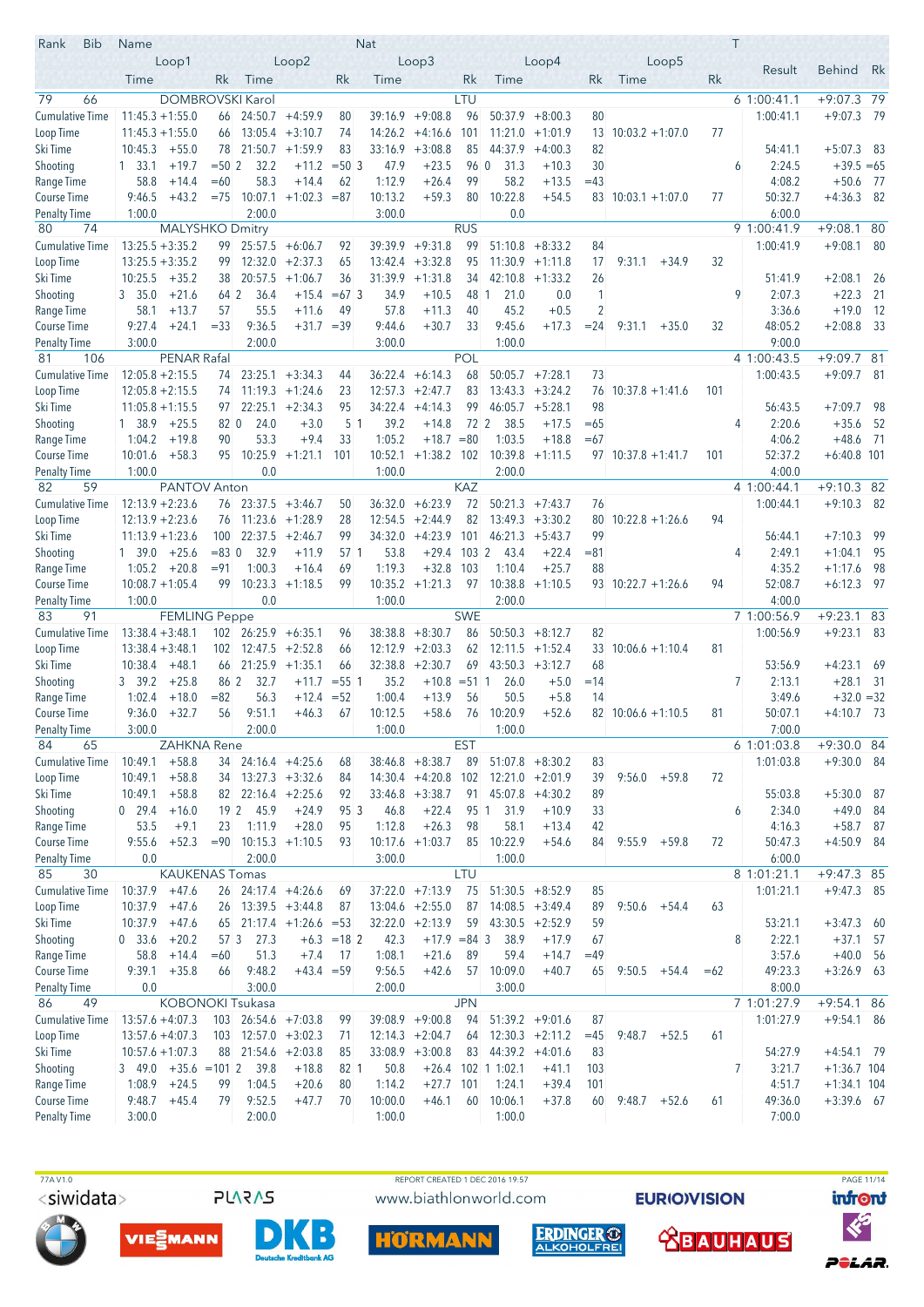| <b>Bib</b><br>Rank                 | Name                                        |                       |               |                                            |                                          |                | Nat                |                                          |               |                                         |                                          |          |                          |        | T  |                        |                             |              |
|------------------------------------|---------------------------------------------|-----------------------|---------------|--------------------------------------------|------------------------------------------|----------------|--------------------|------------------------------------------|---------------|-----------------------------------------|------------------------------------------|----------|--------------------------|--------|----|------------------------|-----------------------------|--------------|
|                                    | Loop1                                       |                       |               |                                            | Loop2                                    |                |                    | Loop3                                    |               |                                         | Loop4                                    |          | Loop5                    |        |    | Result                 | <b>Behind</b>               | Rk           |
|                                    | Time                                        |                       | Rk            | Time                                       |                                          | Rk             | Time               |                                          | Rk            | Time                                    |                                          | Rk       | Time                     | Rk     |    |                        |                             |              |
| 102<br>87                          |                                             | LEE In-Bok            |               |                                            |                                          |                |                    |                                          | <b>KOR</b>    |                                         |                                          |          |                          |        |    | 5 1:01:46.6            | $+10:12.8$ 87               |              |
| <b>Cumulative Time</b>             | $11:30.2 + 1:39.9$                          |                       | 58            | 25:57.8                                    | $+6:07.0$                                | 93             | 37:53.3            | $+7:45.2$                                | 81            | 51:37.3                                 | $+8:59.7$                                | 86       |                          |        |    | 1:01:46.6              | $+10:12.8$                  | - 87         |
| Loop Time                          | $11:30.2 + 1:39.9$                          |                       | 58            |                                            | $14:27.6 +4:32.9$                        | 99             | 11:55.5            | $+1:45.9$                                | 52            |                                         | $13:44.0 + 3:24.9$                       | 77       | $10:09.3 +1:13.1$        | 87     |    |                        |                             |              |
| Ski Time                           | $11:30.2 + 1:39.9$                          |                       | 104           | 22:57.8                                    | $+3:07.0$                                | 104            | 34:53.3            | $+4:45.2$                                | 102           | 46:37.3                                 | $+5:59.7$                                | 102      |                          |        |    | 56:46.6                | $+7:12.8$ 100               |              |
| Shooting                           | $0$ 38.2 +24.8                              |                       | 76 3          | 39.9                                       | $+18.9$                                  | 83 0           | 40.4               | $+16.0$                                  | 78 2          | - 37.8                                  | $+16.8$                                  | 64       |                          |        | 5  | 2:36.3                 | $+51.3$                     | - 86         |
| Range Time                         | 1:05.2                                      | $+20.8$               | $= 91$<br>104 | 1:06.3<br>10:21.3                          | $+22.4$                                  | $= 87$         | 1:05.0             | $+18.5$                                  | 79<br>100     | 1:04.3                                  | $+19.6$<br>$10:39.7 +1:11.4$             | 70       |                          | 87     |    | 4:20.8<br>52:25.7      | $+1:03.2$<br>$+6:29.3$      | - 92<br>- 99 |
| Course Time<br><b>Penalty Time</b> | $10:25.0 + 1:21.7$<br>0.0                   |                       |               | 3:00.0                                     | $+1:16.5$                                | 96             | 0.0                | $10:50.4$ +1:36.5                        |               | 2:00.0                                  |                                          |          | $96$ 10:09.3 +1:13.2     |        |    | 5:00.0                 |                             |              |
| 88<br>12                           |                                             |                       |               | <b>LANDERTINGER Dominik</b>                |                                          |                |                    |                                          | <b>AUT</b>    |                                         |                                          |          |                          |        |    | 10 1:01:48.9           | $+10:15.1$ 88               |              |
| <b>Cumulative Time</b>             | $12:24.9 + 2:34.6$                          |                       | 84            |                                            | $25:55.9 + 6:05.1$                       | 91             | 39:31.8            | $+9:23.7$                                | 98            | 52:20.4                                 | $+9:42.8$                                | 93       |                          |        |    | 1:01:48.9              | $+10:15.1$                  | - 88         |
| Loop Time                          | $12:24.9 + 2:34.6$                          |                       | 84            | 13:31.0                                    | $+3:36.3$                                | 86             | 13:35.9            | $+3:26.3$                                | 94            | 12:48.6                                 | $+2:29.5$                                | 56       | 9:28.5<br>$+32.3$        | 25     |    |                        |                             |              |
| Ski Time                           | 10:24.9                                     | +34.6                 |               | $35$ 20:55.9 +1:05.1                       |                                          | 34             | 31:31.8            | $+1:23.7$                                | 29            | 42:20.4                                 | $+1:42.8$                                | 30       |                          |        |    | 51:48.9                | $+2:15.1$                   | -28          |
| Shooting                           | 2 38.5                                      | $+25.1$               | 78 3          | 34.8                                       | $+13.8$                                  | 63 3           | 37.5               | $+13.1$                                  | 64 2          | 44.8                                    | $+23.8$                                  | 85       |                          |        | 10 | 2:35.6                 | $+50.6$                     | 85           |
| Range Time                         | 1:01.3                                      | $+16.9$               | 77            | 59.8                                       | $+15.9$                                  | 68             | 1:01.5             | $+15.0$                                  | 62            | 1:11.1                                  | $+26.4$                                  | $= 90$   |                          |        |    | 4:13.7                 | $+56.1$                     | 85           |
| Course Time                        | 9:23.6                                      | $+20.3$               | 24            | 9:31.2                                     | $+26.4$                                  | 27             | 9:34.4             | $+20.5$                                  | 19            | 9:37.4                                  | $+9.1$                                   | 14       | 9:28.5<br>+32.4          | 25     |    | 47:35.1                | $+1:38.7$ 21                |              |
| <b>Penalty Time</b>                | 2:00.0                                      |                       |               | 3:00.0                                     |                                          |                | 3:00.0             |                                          |               | 2:00.0                                  |                                          |          |                          |        |    | 10:00.0                |                             |              |
| 89<br>14                           |                                             | <b>GREEN Brendan</b>  |               |                                            |                                          |                |                    |                                          | <b>CAN</b>    |                                         |                                          |          |                          |        |    | 8 1:01:53.9            | $+10:20.1$ 89               |              |
| <b>Cumulative Time</b>             | 10:32.2<br>10:32.2                          | $+41.9$<br>$+41.9$    | 20<br>20      |                                            | $24:24.1 + 4:33.3$<br>$13:51.9 + 3:57.2$ | 72<br>93       | 37:22.8<br>12:58.7 | $+7:14.7$<br>$+2:49.1$                   | 76<br>85      | 51:40.3                                 | $+9:02.7$<br>$14:17.5 + 3:58.4$          | 89<br>92 | $10:13.6 + 1:17.4$       | $= 88$ |    | 1:01:53.9              | $+10:20.1$ 89               |              |
| Loop Time<br>Ski Time              | 10:32.2                                     | $+41.9$               | $= 54$        |                                            | $21:24.1 + 1:33.3$                       | 63             | 32:22.8            | $+2:14.7$                                | 61            | 43:40.3                                 | $+3:02.7$                                | 64       |                          |        |    | 53:53.9                | $+4:20.1$ 68                |              |
| Shooting                           | 0, 31.8                                     | $+18.4$               | $=353$        | 35.4                                       | $+14.4$                                  | 65 2           | 43.4               | $+19.0$                                  | 90 3          | 33.9                                    | $+12.9$                                  | 44       |                          |        | 8  | 2:24.5                 | $+39.5 = 65$                |              |
| Range Time                         | 55.4                                        | $+11.0$               | 42            | 58.7                                       | $+14.8$                                  | 63             | 1:07.7             | $+21.2$                                  | 88            | 58.3                                    | $+13.6$                                  | 45       |                          |        |    | 4:00.1                 | $+42.5$                     | - 59         |
| <b>Course Time</b>                 | 9:36.8                                      | $+33.5$               | 58            | 9:53.1                                     | $+48.3$                                  | 71             | 9:50.9             | $+37.0 = 44$                             |               | 10:19.1                                 | $+50.8$                                  |          | 78 10:13.6 +1:17.5       | $= 88$ |    | 49:53.5                | $+3:57.1$ 71                |              |
| <b>Penalty Time</b>                | 0.0                                         |                       |               | 3:00.0                                     |                                          |                | 2:00.0             |                                          |               | 3:00.0                                  |                                          |          |                          |        |    | 8:00.0                 |                             |              |
| 90<br>75                           |                                             | <b>JANIK Mateusz</b>  |               |                                            |                                          |                |                    |                                          | POL           |                                         |                                          |          |                          |        |    | 6 1:02:07.3            | $+10:33.5$ 90               |              |
| <b>Cumulative Time</b>             | $12:04.2 + 2:13.9$                          |                       |               | 73 25:10.2 +5:19.4                         |                                          | 84             | 37:48.4            | $+7:40.3$                                | 80            | 51:39.5                                 | $+9:01.9$                                | 88       |                          |        |    | 1:02:07.3              | $+10:33.5$ 90               |              |
| Loop Time                          | $12:04.2 + 2:13.9$                          |                       | 73.           |                                            | $13:06.0 + 3:11.3$                       | 75             |                    | $12:38.2 + 2:28.6$                       | 75            |                                         | $13:51.1 + 3:32.0$                       | 82       | $10:27.8 + 1:31.6$       | 99     |    |                        |                             |              |
| Ski Time                           | $11:04.2 + 1:13.9$                          |                       | 96            |                                            | $22:10.2 + 2:19.4$                       | 89             | 33:48.4            | $+3:40.3$                                | 92            | 45:39.5                                 | $+5:01.9$                                | 95       |                          |        |    | 56:07.3                | $+6:33.5$                   | - 95         |
| Shooting                           | 1 39.4                                      | $+26.0$               | 87 2          | 38.1                                       | $+17.1$                                  | $= 76.1$       | 35.2<br>59.6       | $+10.8$                                  | $= 51 \, 2$   | 35.3                                    | $+14.3$                                  | 52       |                          |        | 6  | 2:28.0                 | $+43.0$                     | 70           |
| Range Time<br><b>Course Time</b>   | 1:03.5<br>10:00.7                           | $+19.1$<br>$+57.4$    | $= 87$        | 1:01.8<br>92 10:04.1                       | $+17.9$<br>$+59.3$                       | 75<br>85       |                    | $+13.1 = 50$<br>$10:38.5 +1:24.6$        | 98            | 1:00.5<br>10:50.6                       | $+15.8$<br>$+1:22.3$                     | $= 57$   | $101$ $10:27.8 + 1:31.7$ | 99     |    | 4:05.4<br>52:01.7      | $+47.8$<br>$+6:05.3$        | - 70<br>- 94 |
| <b>Penalty Time</b>                | 1:00.0                                      |                       |               | 2:00.0                                     |                                          |                | 1:00.0             |                                          |               | 2:00.0                                  |                                          |          |                          |        |    | 6:00.0                 |                             |              |
| 91<br>31                           |                                             | ZHYRNYI               |               | Oleksander                                 |                                          |                |                    |                                          | <b>UKR</b>    |                                         |                                          |          |                          |        |    | 8 1:02:19.4            | $+10:45.6$ 91               |              |
| <b>Cumulative Time</b>             | $12:34.1 + 2:43.8$                          |                       |               | $89$ 24:19.9 +4:29.1                       |                                          | 70             | 38:45.8            | $+8:37.7 = 87$                           |               |                                         | $52:12.0 +9:34.4$                        | 91       |                          |        |    | 1:02:19.4              | $+10:45.6$ 91               |              |
| Loop Time                          | $12:34.1 + 2:43.8$                          |                       | 89            |                                            | $11:45.8 + 1:51.1$                       | 37             | 14:25.9            | $+4:16.3$                                | 100           |                                         | $13:26.2 + 3:07.1$                       | 70       | $10:07.4 + 1:11.2$       | 82     |    |                        |                             |              |
| Ski Time                           | 10:34.1                                     | $+43.8$               | 56            | $21:19.9 +1:29.1$                          |                                          | 55             | 32:45.8            | $+2:37.7 = 71$                           |               |                                         | $44:12.0 +3:34.4$                        | 75       |                          |        |    | 54:19.4                | $+4:45.6$                   | - 78         |
| Shooting                           | 2 31.5                                      | $+18.1$               | 34 1          | 27.7                                       | $+6.7$                                   | $= 21 \, 3$    | 43.9               | $+19.5$                                  | 91 2          | 40.7                                    | $+19.7$                                  | 72       |                          |        | 8  | 2:23.8                 | $+38.8$                     | - 62         |
| Range Time                         | 54.9                                        | $+10.5$               | $= 34$        | 52.2                                       | $+8.3$                                   | 22             | 1:08.8             | $+22.3$                                  | 92            | 1:06.1                                  | $+21.4$                                  | 72       |                          |        |    | 4:02.0                 | $+44.4$                     | - 61         |
| <b>Course Time</b>                 | 9:39.2                                      | $+35.9$               | 67            | 9:53.5                                     | $+48.7$                                  | 72             | 10:17.1            | $+1:03.2$                                | 84            | 10:20.1                                 | $+51.8$                                  |          | $80$ 10:07.4 +1:11.3     | 82     |    | 50:17.3                | $+4:20.9$                   | - 79         |
| <b>Penalty Time</b><br>92<br>32    | 2:00.0                                      | <b>SEMENOV Sergey</b> |               | 1:00.0                                     |                                          |                | 3:00.0             |                                          | <b>UKR</b>    | 2:00.0                                  |                                          |          |                          |        |    | 8:00.0<br>11 1:02:28.0 | +10:54.2 92                 |              |
| <b>Cumulative Time</b>             | $11:15.2 + 1:24.9$                          |                       |               | $42 \quad 25:41.0 \quad +5:50.2$           |                                          | 89             |                    | $38:09.9 + 8:01.8$                       | 83            |                                         | $53:01.1 + 10:23.5$                      | 95       |                          |        |    | 1:02:28.0              | $+10:54.2$ 92               |              |
| Loop Time                          | $11:15.2 + 1:24.9$                          |                       |               | $42 \mid 14:25.8 +4:31.1$                  |                                          | 98             |                    | $12:28.9 + 2:19.3$                       | 71            |                                         | $14:51.2 +4:32.1$                        | 100      | $9:26.9$ +30.7           | 23     |    |                        |                             |              |
| Ski Time                           | $10:15.2 + 24.9$                            |                       |               | 16 20:41.0                                 | $+50.2$                                  | 24             |                    | $31:09.9 +1:01.8$                        |               | $19$ 42:01.1 +1:23.5                    |                                          | 22       |                          |        |    | 51:28.0                | $+1:54.2$ 23                |              |
| Shooting                           | 1 33.4                                      | $+20.0$               | $= 544$       | 34.9                                       | $+13.9$                                  | 64 2           | 32.6               |                                          | $+8.2 = 30 4$ | 39.2                                    | $+18.2$                                  | $=68$    |                          |        | 11 | 2:20.1                 | $+35.1 = 50$                |              |
| Range Time                         | 55.3                                        | $+10.9$               | $=39$         | 59.2                                       | $+15.3 = 65$                             |                | 56.4               | $+9.9$                                   | 28            | 1:03.1                                  | $+18.4$                                  | 66       |                          |        |    | 3:54.0                 | $+36.4$ 47                  |              |
| Course Time                        | 9:19.9                                      | $+16.6$               | 17            | 9:26.6                                     | $+21.8$                                  | 17             | 9:32.4             | $+18.5$                                  | 17            | 9:48.1                                  | $+19.8$                                  | 30       | 9:26.8<br>$+30.7$        | 23     |    | 47:33.8                | $+1:37.4$ 20                |              |
| <b>Penalty Time</b>                | 1:00.0                                      |                       |               | 4:00.0                                     |                                          |                | 2:00.0             |                                          |               | 4:00.0                                  |                                          |          |                          |        |    | 11:00.0                |                             |              |
| 93<br>58                           |                                             |                       |               | STARODUBETS Alexander                      |                                          |                |                    |                                          | <b>KOR</b>    |                                         |                                          |          |                          |        |    | 6 1:02:53.5            | $+11:19.7$ 93               |              |
| <b>Cumulative Time</b>             | $13:10.2 + 3:19.9$                          |                       |               | 97 26:34.0 +6:43.2<br>$97$ 13:23.8 +3:29.1 |                                          | 97             |                    | $38:29.2 + 8:21.1$                       | 85            |                                         | $52:28.0 +9:50.4$                        | 94       |                          |        |    | 1:02:53.5              | $+11:19.7$ 93               |              |
| Loop Time<br>Ski Time              | $13:10.2 + 3:19.9$<br>$11:10.2 + 1:19.9$    |                       |               | $99$ 22:34.0 +2:43.2                       |                                          | 83<br>98       |                    | $11:55.2 +1:45.6$<br>34:29.2 +4:21.1 100 | 51            |                                         | $13:58.8 + 3:39.7$<br>$46:28.0 + 5:50.4$ | 101      | $85$ 10:25.5 +1:29.3     | 97     |    | 56:53.5                | $+7:19.7$ 101               |              |
| Shooting                           | $2 \quad 49.5 \quad +36.1 \quad =103$ 2     |                       |               | 38.8                                       | $+17.8$                                  | 80 0           | 42.2               | $+17.8$                                  |               | 83 2 46.7                               | $+25.7$                                  | $= 91$   |                          |        | 6  | 2:57.2                 | $+1:12.2$ 99                |              |
| Range Time                         | 1:14.6                                      | $+30.2$               | 104           | 1:04.6                                     | $+20.7$                                  | 81             | 1:06.4             | $+19.9$                                  | 85            | 1:12.7                                  | $+28.0$                                  | 94       |                          |        |    | 4:38.3                 | $+1:20.7$ 100               |              |
| <b>Course Time</b>                 | 9:55.6                                      | $+52.3$               |               | $= 90$ 10:19.1 +1:14.3                     |                                          | 95             |                    | $10:48.7 +1:34.8$                        | 99            |                                         | $10:46.1 + 1:17.8$                       |          | $100$ $10:25.5 +1:29.4$  | 97     |    | 52:15.0                | $+6:18.6$ 98                |              |
| <b>Penalty Time</b>                | 2:00.0                                      |                       |               | 2:00.0                                     |                                          |                | 0.0                |                                          |               | 2:00.0                                  |                                          |          |                          |        |    | 6:00.0                 |                             |              |
| 105<br>94                          |                                             | <b>LUSA Daumants</b>  |               |                                            |                                          |                |                    |                                          | LAT           |                                         |                                          |          |                          |        |    | 51:03:16.0             | +11:42.2 94                 |              |
| <b>Cumulative Time</b>             | $11:09.8 + 1:19.5$                          |                       |               | 39 24:49.6 +4:58.8                         |                                          | 79             |                    | $37:56.0 +7:47.9$                        | 82            |                                         | $52:15.5 +9:37.9$                        | 92       |                          |        |    | 1:03:16.0              | $+11:42.2$ 94               |              |
| Loop Time                          | $11:09.8 + 1:19.5$                          |                       |               | $39$ 13:39.8 +3:45.1                       |                                          | 88             |                    | $13:06.4$ +2:56.8 =89                    |               | $14:19.5 + 4:00.4$                      |                                          |          | $93$ 11:00.5 +2:04.3     | 102    |    |                        |                             |              |
| Ski Time                           | $11:09.8 + 1:19.5$                          |                       |               |                                            | 98 22:49.6 +2:58.8 102                   |                |                    |                                          |               | $34:56.0 +4:47.9$ 103 $47:15.5 +6:37.9$ |                                          | 103      |                          |        |    | 58:16.0                | $+8:42.2$ 103               |              |
| Shooting                           | $0 \quad 36.3 \quad +22.9$                  |                       | $= 702$       | 32.5                                       |                                          | $+11.5$ = 53 1 | 35.1               | $+10.7$                                  |               | 50 2 46.4                               | $+25.4$                                  | 88       |                          |        | 5  | 2:30.3                 | $+45.3 = 77$                |              |
| Range Time<br>Course Time          | $1:00.1 + 15.7$<br>$10:09.7 + 1:06.4 = 100$ |                       | 71            | 57.8                                       | $+13.9$<br>$10:42.0 + 1:37.2$ 104        | -61            | 59.3               | $+12.8 = 47$<br>$11:07.1 + 1:53.2$ 103   |               | 1:09.6                                  | $+24.9$<br>$11:09.8 + 1:41.5$            | 87       | $103$ 11:00.5 +2:04.4    | 102    |    | 4:06.8<br>54:09.1      | $+49.2$ 73<br>$+8:12.7$ 103 |              |
| <b>Penalty Time</b>                | 0.0                                         |                       |               | 2:00.0                                     |                                          |                | 1:00.0             |                                          |               | 2:00.0                                  |                                          |          |                          |        |    | 5:00.0                 |                             |              |
|                                    |                                             |                       |               |                                            |                                          |                |                    |                                          |               |                                         |                                          |          |                          |        |    |                        |                             |              |

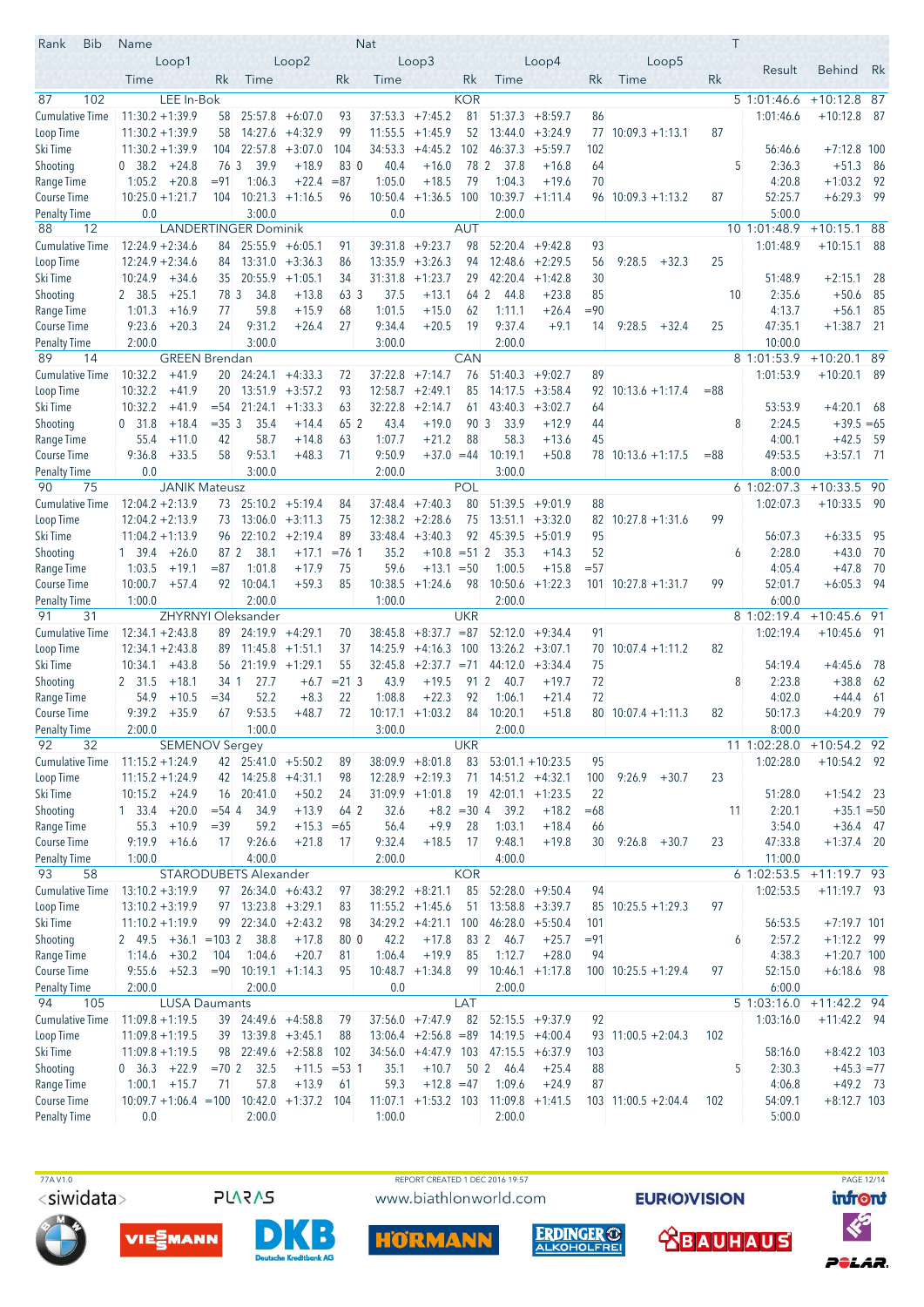| Rank<br><b>Bib</b>                  | Name               |                                          |                  |                                          |                                          |                 | Nat               |                                          |                          |                   |                                           |             |                         | Τ      |                       |                            |                   |
|-------------------------------------|--------------------|------------------------------------------|------------------|------------------------------------------|------------------------------------------|-----------------|-------------------|------------------------------------------|--------------------------|-------------------|-------------------------------------------|-------------|-------------------------|--------|-----------------------|----------------------------|-------------------|
|                                     |                    | Loop1                                    |                  |                                          | Loop2                                    |                 |                   | Loop3                                    |                          |                   | Loop4                                     |             | Loop5                   |        | Result                | <b>Behind</b>              | Rk                |
|                                     | Time               |                                          | Rk               | Time                                     |                                          | Rk              | Time              |                                          | Rk                       | Time              |                                           | Rk          | Time                    | Rk     |                       |                            |                   |
| 92<br>95                            |                    | <b>VACLAVIK Adam</b>                     |                  |                                          |                                          |                 |                   |                                          | <b>CZE</b>               |                   |                                           |             |                         |        | 11 1:03:20.4          | $+11:46.6$                 | - 95              |
| <b>Cumulative Time</b><br>Loop Time |                    | $12:18.9 + 2:28.6$<br>$12:18.9 + 2:28.6$ | 80<br>80         |                                          | $25:39.8 + 5:49.0$<br>$13:20.9 + 3:26.2$ | 87<br>82        |                   | $39:31.1 + 9:23.0$<br>$13:51.3 + 3:41.7$ | 97<br>96                 |                   | $53:45.1 + 11:07.5$<br>$14:14.0 + 3:54.9$ | 99<br>90    | 9:35.3<br>$+39.1$       | 38     | 1:03:20.4             | $+11:46.6$                 | - 95              |
| Ski Time                            | 10:18.9            | $+28.6$                                  |                  | 20 20:39.8                               | $+49.0 = 21$                             |                 |                   | $31:31.1 + 1:23.0$                       | 28                       |                   | $42:45.1 + 2:07.5$                        | 39          |                         |        | 52:20.4               | $+2:46.6$                  | -38               |
| Shooting                            | 2 33.1             | $+19.7$                                  | $= 50.3$         | 30.2                                     | $+9.2$                                   | $=353$          | 39.3              | $+14.9$                                  | 73 3                     | 46.0              | $+25.0$                                   | 87          |                         | 11     | 2:28.6                | $+43.6$                    | -72               |
| Range Time                          | 58.2               | $+13.8$                                  | $= 58$           | 52.3                                     | $+8.4$                                   | $= 23$          | 1:03.7            | $+17.2 = 74$                             |                          | 1:11.1            | $+26.4$                                   | $= 90$      |                         |        | 4:05.3                | $+47.7$                    | -69               |
| Course Time                         | 9:20.7             | $+17.4$                                  | 18               | 9:28.6                                   | $+23.8$                                  | 19              | 9:47.6            | $+33.7$                                  | 39                       | 10:02.8           | $+34.5$                                   | 55          | 9:35.2<br>$+39.1$       | 38     | 48:14.9               | $+2:18.5$                  | - 35              |
| <b>Penalty Time</b>                 | 2:00.0             |                                          |                  | 3:00.0                                   |                                          |                 | 3:00.0            |                                          |                          | 3:00.0            |                                           |             |                         |        | 11:00.0               |                            |                   |
| 53<br>96                            |                    | DOVZAN Miha                              |                  |                                          |                                          |                 |                   |                                          | <b>SLO</b>               |                   |                                           |             |                         |        | 9 1:03:33.0           | $+11:59.2$                 | - 96              |
| <b>Cumulative Time</b><br>Loop Time | 10:44.8<br>10:44.8 | $+54.5$<br>$+54.5$                       | $=$ 31<br>$= 31$ | 14:01.5                                  | $24:46.3 +4:55.5$<br>$+4:06.8$           | 78<br>97        |                   | $38:59.2 + 8:51.1$<br>$14:12.9 +4:03.3$  | 92<br>98                 |                   | $53:16.4 + 10:38.8$<br>$14:17.2 + 3:58.1$ | 96<br>91    | $10:16.6 + 1:20.4$      | 91     | 1:03:33.0             | $+11:59.2$ 96              |                   |
| Ski Time                            | 10:44.8            | $+54.5$                                  | $=76$            |                                          | $21:46.3 +1:55.5$                        | 78              |                   | $32:59.2 +2:51.1$                        | 80                       |                   | $44:16.4 +3:38.8$                         | 79          |                         |        | 54:33.0               | $+4:59.2$                  | - 81              |
| Shooting                            | $0\quad 25.6$      | $+12.2$                                  | $= 5 \, 3$       | 31.2                                     | $+10.2$                                  | $=44.3$         | 31.7              | $+7.3$                                   | 27 <sub>3</sub>          | 23.5              | $+2.5$                                    | 7           |                         | 9      | 1:52.0                | $+7.0$                     | -5                |
| Range Time                          | 51.1               | $+6.7$                                   | 11               | 55.7                                     | $+11.8$                                  | 50              | 56.7              | $+10.2$                                  | 31                       | 47.8              | $+3.1$                                    | $=7$        |                         |        | 3:31.3                | $+13.7$                    | 9                 |
| Course Time                         | 9:53.7             | $+50.4$                                  | $= 87$           | 10:05.7                                  | $+1:00.9$                                | 86              |                   | $10:16.2 + 1:02.3$                       | 83                       |                   | $10:29.3 +1:01.0$                         |             | $89$ 10:16.5 +1:20.4    | 91     | 51:01.4               | $+5:05.0$                  | 87                |
| <b>Penalty Time</b>                 | 0.0                |                                          |                  | 3:00.0                                   |                                          |                 | 3:00.0            |                                          |                          | 3:00.0            |                                           |             |                         |        | 9:00.0                |                            |                   |
| 97<br>61                            |                    | SOUKUP Jaroslav                          |                  |                                          |                                          |                 |                   |                                          | <b>CZE</b>               |                   |                                           |             |                         |        | 10 1:04:05.1          | $+12:31.3$ 97              |                   |
| <b>Cumulative Time</b>              |                    | $11:20.5 + 1:30.2$                       | 48               |                                          | $27:23.2 +7:32.4$                        | 100             | 38:15.5           | $+8:07.4$                                | 84                       |                   | $53:40.0 + 11:02.4$                       | 98          |                         |        | 1:04:05.1             | $+12:31.3$ 97              |                   |
| Loop Time<br>Ski Time               | 10:20.5            | $11:20.5 + 1:30.2$<br>$+30.2$            | 48               | $25$ 21:23.2 +1:32.4                     | $16:02.7 + 6:08.0$                       | 104<br>61       | 10:52.3           | $+42.7 = 18$<br>$32:15.5 + 2:07.4$       | 55                       |                   | $15:24.5 + 5:05.4$<br>$43:40.0 + 3:02.4$  | 103<br>63   | $10:25.1 + 1:28.9$      | 96     | 54:05.1               | $+4:31.3$                  | - 73              |
| Shooting                            | 128.3              | $+14.9$                                  | $14\overline{5}$ | 56.0                                     | $+35.0$                                  | 1010            | 32.7              |                                          | $+8.3 = 32$ 4            | 52.3              | $+31.3$                                   | 99          |                         | 10     | 2:49.3                | $+1:04.3$                  | 96                |
| Range Time                          | 51.2               | $+6.8$                                   | $=12$            | 1:18.2                                   | $+34.3$                                  | 101             | 56.9              | $+10.4$                                  | 33                       | 1:19.5            | $+34.8$                                   | 99          |                         |        | 4:25.8                | $+1:08.2$                  | - 95              |
| Course Time                         | 9:29.3             | $+26.0$                                  | 39               | 9:44.4                                   | $+39.6$                                  | 57              | 9:55.4            | $+41.5$                                  | 55                       | 10:05.0           | $+36.7$                                   |             | $58$ 10:25.0 +1:28.9    | 96     | 49:39.1               | $+3:42.7$ 68               |                   |
| <b>Penalty Time</b>                 | 1:00.0             |                                          |                  | 5:00.0                                   |                                          |                 | 0.0               |                                          |                          | 4:00.0            |                                           |             |                         |        | 10:00.0               |                            |                   |
| 98<br>100                           |                    | <b>TALIHAERM Johan</b>                   |                  |                                          |                                          |                 |                   |                                          | <b>EST</b>               |                   |                                           |             |                         |        | 9 1:04:12.3           | $+12:38.5$ 98              |                   |
| <b>Cumulative Time</b>              |                    | $13:00.7 + 3:10.4$                       |                  | $94$ 26:21.0 +6:30.2                     |                                          | 94              |                   | $38:51.2 + 8:43.1$                       | 90                       |                   | $54:17.3 + 11:39.7$                       | 100         |                         |        | 1:04:12.3             | $+12:38.5$                 | - 98              |
| Loop Time                           |                    | $13:00.7 + 3:10.4$                       | 94               |                                          | $13:20.3 + 3:25.6$                       | 81              |                   | $12:30.2 +2:20.6$                        | 72                       |                   | $15:26.1 + 5:07.0$                        | 104         | 9:55.0<br>$+58.8$       | $=69$  |                       |                            |                   |
| Ski Time<br>Shooting                | 2 41.8             | $11:00.7 + 1:10.4$<br>$+28.4$            | 96 2             | $92 \quad 22:21.0 \quad +2:30.2$<br>54.7 | $+33.7$                                  | 93<br>10011     | 49.5              | $33:51.2 +3:43.1$<br>$+25.1$             | 93<br>1004               | 46.6              | $45:17.3 +4:39.7$<br>$+25.6$              | 91<br>$=89$ |                         | 9      | 55:12.3<br>3:12.6     | $+5:38.5$<br>$+1:27.6$ 103 | - 91              |
| Range Time                          | 1:07.0             | $+22.6$                                  | 97               | 1:18.4                                   | $+34.5$                                  | 102             | 1:14.5            | $+28.0$                                  | 102                      | 1:11.5            | $+26.8$                                   | 93          |                         |        | 4:51.4                | $+1:33.8$ 103              |                   |
| Course Time                         | 9:53.7             | $+50.4$                                  | $= 87$           | 10:01.8                                  | $+57.0$                                  | 83              |                   | $10:15.7 + 1:01.8$                       | 81                       | 10:14.6           | $+46.3$                                   | 71          | 9:55.0<br>$+58.9$       | $=69$  | 50:20.8               | $+4:24.4$ 80               |                   |
| <b>Penalty Time</b>                 | 2:00.0             |                                          |                  | 2:00.0                                   |                                          |                 | 1:00.0            |                                          |                          | 4:00.0            |                                           |             |                         |        | 9:00.0                |                            |                   |
| 99<br>96                            |                    | <b>GOW Christian</b>                     |                  |                                          |                                          |                 |                   |                                          | CAN                      |                   |                                           |             |                         |        | 8 1:04:26.6           | $+12:52.8$                 | -99               |
| <b>Cumulative Time</b>              |                    | $12:43.9 + 2:53.6$                       |                  | $92 \quad 28:12.9 \quad +8:22.1$         |                                          | 103             |                   | $39:41.3 + 9:33.2$ 100                   |                          |                   | $53:22.1 + 10:44.5$                       | 97          |                         |        | 1:04:26.6             | $+12:52.8$ 99              |                   |
| Loop Time                           |                    | $12:43.9 + 2:53.6$                       | 92               |                                          | $15:29.0 + 5:34.3$<br>$22:12.9 + 2:22.1$ | 103             | 11:28.4           | $+1:18.8$                                | 37                       |                   | $13:40.8 + 3:21.7$                        | 74          | $11:04.5 + 2:08.3$      | 103    |                       | $+6:52.8$                  |                   |
| Ski Time<br>Shooting                | 10:43.9<br>2 26.3  | $+53.6$<br>$+12.9$                       | 74<br>94         | 42.5                                     | $+21.5$                                  | 90<br>88 0      | 30.3              | $33:41.3 +3:33.2$                        | 90<br>$+5.9 = 14$ 2      | 40.0              | $45:22.1 +4:44.5$<br>$+19.0$              | 92<br>70    |                         | 8      | 56:26.6<br>2:19.1     | $+34.1$                    | -97<br>-49        |
| Range Time                          | 50.6               | $+6.2$                                   | 8                | 1:06.3                                   | $+22.4$                                  | $= 87$          | 55.6              | $+9.1$                                   | 21                       | 1:06.6            | $+21.9$                                   | $= 76$      |                         |        | 3:59.1                | $+41.5$                    | 58                |
| Course Time                         | 9:53.3             | $+50.0$                                  | 85               |                                          | $10:22.6 +1:17.8$                        | 98              |                   | $10:32.8 +1:18.9$                        | 94                       |                   | $10:34.2 +1:05.9$                         |             | $90$ 11:04.5 +2:08.4    | 103    | 52:27.4               | $+6:31.0$ 100              |                   |
| <b>Penalty Time</b>                 | 2:00.0             |                                          |                  | 4:00.0                                   |                                          |                 | 0.0               |                                          |                          | 2:00.0            |                                           |             |                         |        | 8:00.0                |                            |                   |
| 100<br>89                           |                    | SIMA Michal                              |                  |                                          |                                          |                 |                   |                                          | <b>SVK</b>               |                   |                                           |             |                         |        | 9 1:05:54.4 +14:20.6  |                            | 10                |
|                                     |                    | $13:02.0 + 3:11.7$                       | $= 95$           |                                          | $27:32.3 +7:41.5$                        | 101             |                   | $40:22.0 + 10:13.9$ 101                  |                          |                   | $55:22.8 + 12:45.2$                       | 101         |                         |        | 1:05:54.4             | $+14:20.6$ 100             | $\Omega$          |
| Cumulative Time<br>Loop Time        |                    | $13:02.0 + 3:11.7$                       | $= 95$           |                                          | $14:30.3 +4:35.6$                        | 100             |                   | $12:49.7 + 2:40.1$                       | 78                       |                   | $15:00.8 + 4:41.7$                        | 102         | $10:31.6 + 1:35.4$      | 100    |                       |                            |                   |
| Ski Time                            |                    | $11:02.0 + 1:11.7$                       |                  | $= 93$ 22:32.3 +2:41.5                   |                                          | 97              |                   | $34:22.0 +4:13.9$                        | 98                       |                   | $46:22.8$ +5:45.2                         | 100         |                         |        | 56:54.4               | $+7:20.6$ 102              |                   |
| Shooting                            | 2 37.5             | $+24.1$                                  | 73 3             | 37.0                                     | $+16.0$                                  | 73 <sup>1</sup> | 33.8              |                                          | $+9.4 = 43 \overline{3}$ | 37.6              | $+16.6$                                   | 62          |                         | 9      | 2:25.9                | $+40.9$                    | - 67              |
| Range Time                          | 1:01.1             | $+16.7$                                  | 75               | 1:00.7                                   | $+16.8$                                  | 70              | 58.9              | $+12.4 = 45$                             |                          | 1:03.6            | $+18.9$                                   | 69          |                         |        | 4:04.3                | $+46.7$                    | - 66              |
| Course Time                         | 10:00.9            | $+57.6$                                  | 93               |                                          | $10:29.6 +1:24.8$                        | 102             |                   | $10:50.8 + 1:36.9$ 101                   |                          |                   | $10:57.2 +1:28.9$                         |             | $102$ $10:31.5 +1:35.4$ | 100    | 52:50.0               | $+6:53.6$ 102              |                   |
| <b>Penalty Time</b>                 | 2:00.0             |                                          |                  | 3:00.0                                   |                                          |                 | 1:00.0            |                                          |                          | 3:00.0            |                                           |             |                         |        | 9:00.0                |                            |                   |
| 98<br>101                           |                    |                                          |                  | <b>PODKORYTOV Vassiliy</b>               |                                          |                 |                   |                                          | KAZ                      |                   |                                           |             |                         |        | 11 1:05:58.4 +14:24.6 |                            | 10<br>1           |
| <b>Cumulative Time</b>              |                    | $16:00.4 + 6:10.1$                       | 104              |                                          | $29:57.2 + 10:06.4$                      | 104             |                   | $42:16.4 + 12:08.3$                      | 104                      |                   | $55:44.8 + 13:07.2$                       | 103         |                         |        | 1:05:58.4             | $+14:24.6$ 101             |                   |
| Loop Time                           |                    | $16:00.4 + 6:10.1$                       | 104              | $13:56.8 +4:02.1$                        |                                          | 95              |                   | $12:19.2 + 2:09.6$                       | 67                       |                   | $13:28.4 + 3:09.3$                        | 72          | $10:13.6 + 1:17.4$      | $= 88$ |                       |                            |                   |
| Ski Time                            |                    | $11:00.4 + 1:10.1$                       | 91               |                                          | $21:57.2 +2:06.4$                        | 86              |                   | $33:16.4 + 3:08.3$                       | 84                       |                   | $44:44.8 + 4:07.2$                        | 86          |                         |        | 54:58.4               | $+5:24.6$                  | - 85              |
| Shooting                            | 5 45.5             | $+32.1$                                  | 98 3             | 38.1                                     | $+17.1$                                  | $= 76.1$        | 32.7              |                                          | $+8.3 = 32$ 2            | 36.1              | $+15.1$                                   | 57          |                         | 11     | 2:32.4                | $+47.4$                    | - 81              |
| Range Time                          | 1:10.7             | $+26.3$                                  | 102              | 1:01.6                                   | $+17.7$                                  | 73              | 58.6              | $+12.1$                                  | 43                       | 59.5              | $+14.8$                                   | 51          |                         |        | 4:10.4                | $+52.8$                    | - 81              |
| Course Time                         | 9:49.7             | $+46.4$                                  | 82               | 9:55.2                                   | $+50.4$                                  | 73              |                   | $10:20.6$ +1:06.7                        | 86                       |                   | $10:28.9 + 1:00.6$                        |             | 88 10:13.6 +1:17.5      | $= 88$ | 50:48.0               | $+4:51.6$                  | -86               |
| <b>Penalty Time</b>                 | 5:00.0             |                                          |                  | 3:00.0                                   |                                          |                 | 1:00.0            |                                          |                          | 2:00.0            |                                           |             |                         |        | 11:00.0               |                            | 10                |
| 102<br>93                           |                    |                                          |                  | <b>MONTELLO Giuseppe</b>                 |                                          |                 |                   |                                          | <b>ITA</b>               |                   |                                           |             |                         |        | 12 1:06:02.7          | $+14:28.9$                 | 2                 |
| <b>Cumulative Time</b>              |                    | $12:49.6 + 2:59.3$                       |                  | $93$ 26:48.7 +6:57.9                     |                                          | 98              |                   | $41:57.3 + 11:49.2$ 103                  |                          |                   | $55:56.8 + 13:19.2$                       | 104         |                         |        | 1:06:02.7             | $+14:28.9$ 102             |                   |
| Loop Time                           |                    | $12:49.6 + 2:59.3$                       | 93               |                                          | $13:59.1 + 4:04.4$                       | 96              |                   | $15:08.6 +4:59.0$                        | 104                      |                   | $13:59.5 + 3:40.4$                        | 86          | $10:05.9 + 1:09.7$      | 78     |                       |                            |                   |
| Ski Time                            | 10:49.6            | $+59.3$                                  | $= 83$           |                                          | $21:48.7 + 1:57.9$                       | 81              |                   | $32:57.3 +2:49.2$                        | 79                       |                   | $43:56.8 + 3:19.2$                        | 70          |                         |        | 54:02.7               | $+4:28.9$ 71               |                   |
| Shooting                            | 2 47.9             | $+34.5$                                  | 1003             | 43.2                                     | $+22.2$                                  | 90 4            | 42.8              | $+18.4$                                  | 86 3                     | 31.8              | $+10.8$                                   | 32          |                         | 12     | 2:45.7                | $+1:00.7$                  | - 91              |
| Range Time                          | 1:09.8             | $+25.4$                                  | 100              | 1:08.3                                   | $+24.4$                                  | 91              | 1:04.8            | $+18.3 = 77$                             |                          | 56.4              | $+11.7$                                   | 34          |                         |        | 4:19.3                | $+1:01.7$                  | - 91              |
| Course Time<br><b>Penalty Time</b>  | 9:39.8<br>2:00.0   | $+36.5$                                  | 68               | 9:50.7<br>3:00.0                         | $+45.9$                                  | 66              | 10:03.8<br>4:00.0 | $+49.9$                                  | 68                       | 10:03.0<br>3:00.0 | $+34.7$                                   | 56          | $10:05.9 + 1:09.8$      | 78     | 49:43.2<br>12:00.0    | $+3:46.8$ 69               |                   |
| 77A V1.0                            |                    |                                          |                  |                                          |                                          |                 |                   | REPORT CREATED 1 DEC 2016 19:57          |                          |                   |                                           |             |                         |        |                       |                            | <b>PAGE 13/14</b> |
| <siwidata></siwidata>               |                    |                                          |                  | <b>SVSVJS</b>                            |                                          |                 |                   | www.biathlonworld.com                    |                          |                   |                                           |             | <b>EURIOVISION</b>      |        |                       | <b>infront</b>             |                   |
|                                     |                    |                                          |                  |                                          |                                          |                 |                   |                                          |                          |                   |                                           |             |                         |        |                       |                            |                   |
|                                     |                    | VIE EMANN                                |                  |                                          |                                          |                 |                   |                                          |                          |                   | <b>ERDINGER ®</b>                         |             |                         |        |                       | $\bm{\langle}$             |                   |
|                                     |                    |                                          |                  |                                          | <b>Deutsche Kreditbank AG</b>            |                 |                   | <b>HORMANN</b>                           |                          |                   | <b>ALKOHOLFRE</b>                         |             |                         |        | <b>RBAUHAUS</b>       |                            |                   |
|                                     |                    |                                          |                  |                                          |                                          |                 |                   |                                          |                          |                   |                                           |             |                         |        |                       | PêlaR.                     |                   |